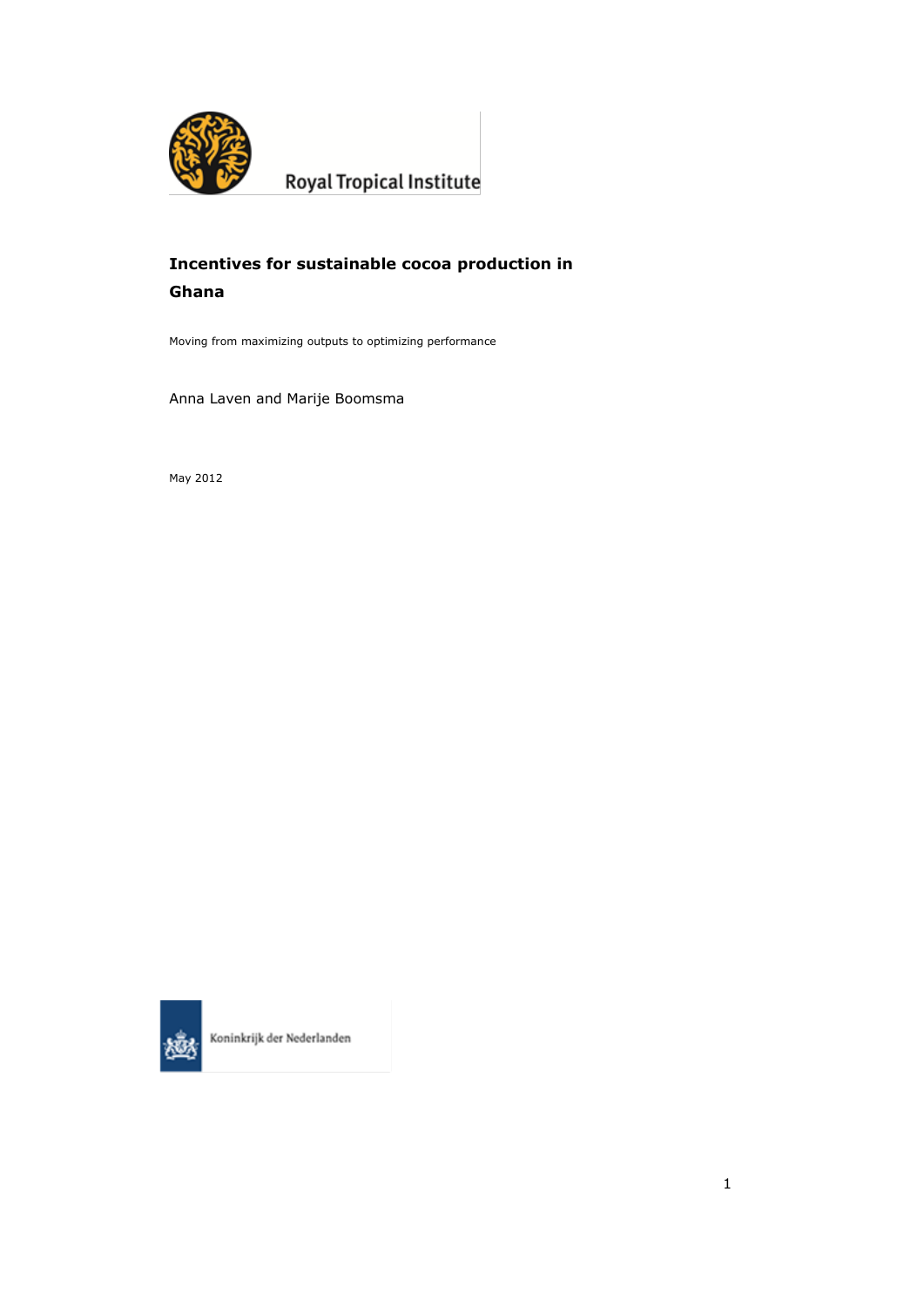# **Table of contents**

| 1              |                                                                         |    |
|----------------|-------------------------------------------------------------------------|----|
| $\overline{2}$ |                                                                         |    |
| 3              | Mainstreaming sustainable cocoa production 16                           |    |
| 4              | Assessment of incentives for mainstreaming sustainable cocoa production | 19 |
| 5.             | Balancing competition and cooperation for sustainable cocoa production  | 37 |
| 6              |                                                                         |    |
|                |                                                                         |    |
|                |                                                                         |    |
|                | Annex 3 Costs involved in internal marketing operations  49             |    |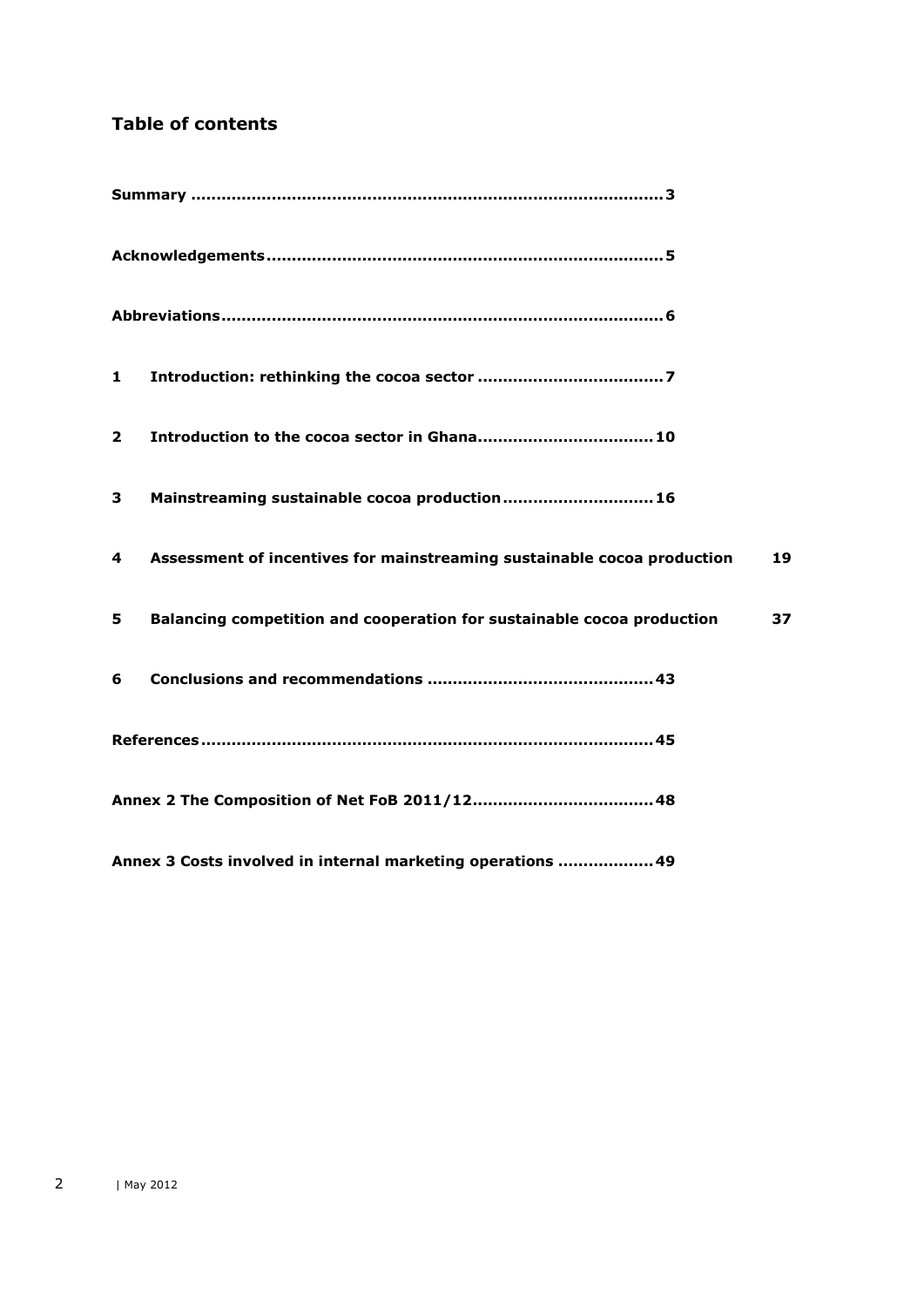## <span id="page-2-0"></span>**Summary**

This study has been conducted and funded under the Multi-Annual Strategic Plan 2012-2015 of the Netherlands Embassy to Ghana, and carried out to provide an overview of the incentives system in the cocoa chain in Ghana and The Netherlands in view of mainstreaming sustainable cocoa production. The study is expected to provide food for thought and input for strategic decisionmaking.

Ghana is in a good position to profile itself as world leading in sustainable, high quality cocoa, therewith producing cocoa for the top of the market today, in anticipation of the fast growing demand for such cocoa tomorrow. Ghana is well placed to respond to the increased demand for sustainable, certified cocoa, and in doing so could also expand trade with and through The Netherlands.

The increased demand for sustainable, certified cocoa creates a competitive supply chain model all the way down to the farmer level, while at the same time there is increasing attention for solutions in the pre-competitive domain. This requires a balancing act between competition and precompetitive cooperation. For that reason, it becomes relevant to analyze the cocoa sector through the incentives (and disincentives) for its sustainability.

Incentives are provided by different players and create different opportunities for different categories of farmers. By assessing the incentives against the fundamental starting points of "value creation in the chain" and "viable sharing of costs and benefits" a basis is created for supporting any meaningful intervention.

In Ghana the state-owned marketing board is the main intervener in the cocoa sector. Cocobod plays both the role as a competitive actor (e.g. trading cocoa) and a pre-competitive actor (e.g. setting producer prices). Increasingly other actors intervene actively in the sector. Some areas of intervention have and will always be competitive and others could be made pre-competitive, or were pre-competitive but could become more efficient if done competitively.

It turns out that there are still different approaches towards sustainable cocoa production. Industry and Cocobod both focus very much on control, while others (like the Dutch government) emphasize entrepreneurship and development goals. This explains also the boundaries for involvement of different actors in sustainable cocoa production, and the need for coordination and mutual understanding. This also has consequences for incentives. Incentives should be carefully defined, for example public incentives should not substitute for private sector responsibilities and activities (competitive or non-competitive).

With the increasing global demand for sustainable cocoa the sector has been pressured to use certification as a guarantee for sustainable cocoa production. Because there is not yet sufficient certified cocoa in the system, certificate holders start to compete for certified farmer groups. We see that on the one hand private sector highly invests in capacity building of farmers (e.g. training, access to inputs, organization, credit) which contributes to productivity increased and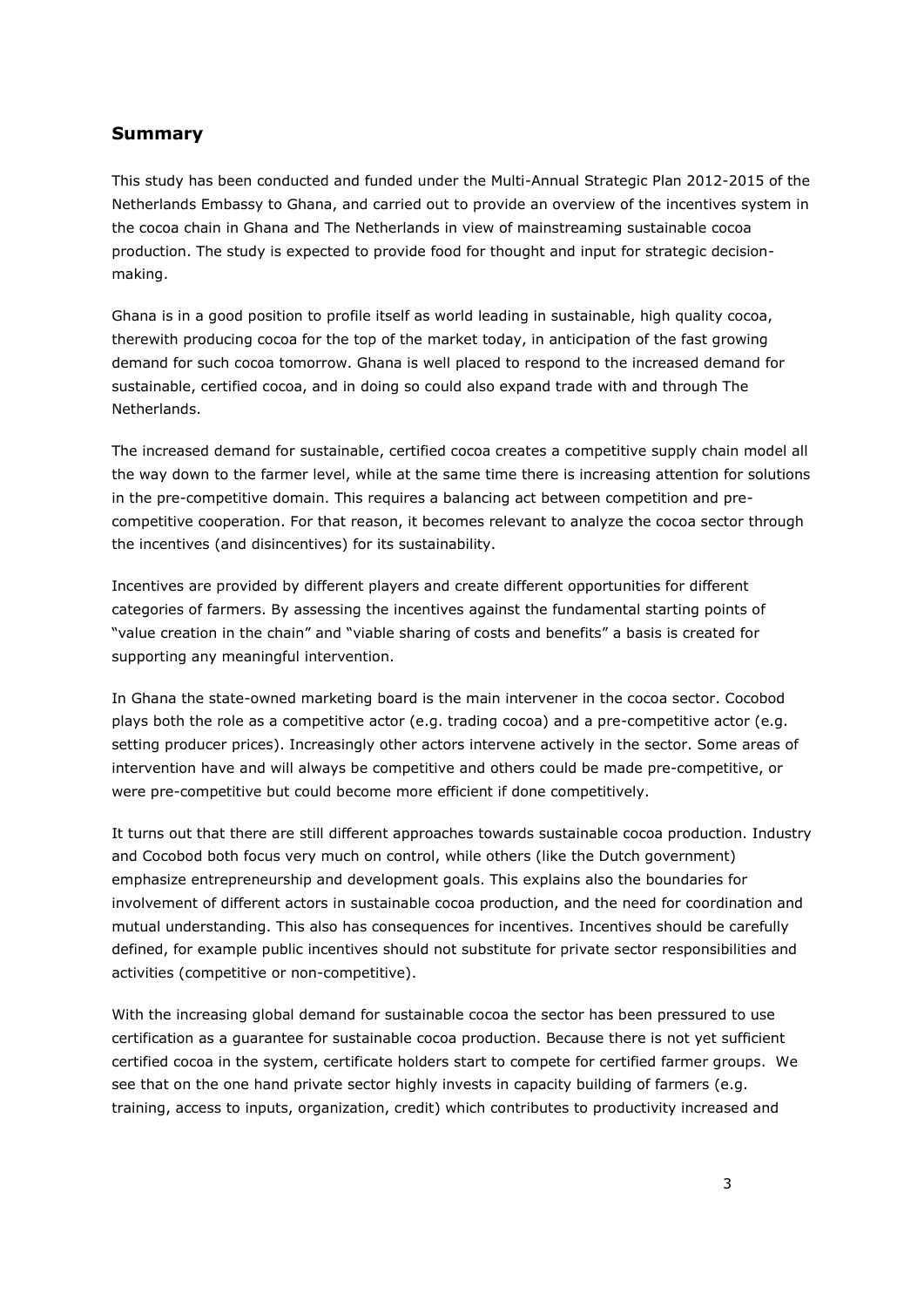higher incomes for farmers. On the other hand farmers are locked in to value chains in which they have little decision-making and little information.

The pressure to speed up certification is risky: instead of using it as a means to stimulate sustainable change in all its aspects, getting farmer groups certified becomes the goal. Sustainable cocoa production is a gradual process and takes time. Certification of cocoa farmers should not be done too quick: this could undermine the whole system of certification. It is recommended to follow the principle of Cocoa Abrabopa and take a gradual process towards certification.

So far, the incentives and interventions in place do not go far enough in stimulating farmer entrepreneurship. What doesn't help is that the perspective of farmers on sustainable cocoa production is not heard. Do we know enough about what drives farmers? Do we know enough about the differences among farmers to understand the kind of farmers that can take cocoa farming up as a business? Incentives should be adapted to the future generation of farmers and interventions should have a clear target group.

In Ghana, we have seen that a distinction is made between three classes of cocoa farmers, based on the kind of practices and level of technology used (low, medium, high). This classification can be adjusted for sustainable cocoa production. This includes a clear vision on the future generation of cocoa farmers, and insight in what incentivizes this group. It also requires a longer-term and shared vision on the development of the sector and the development of different scenario's.

But, while industry has committed itself to the use of certification as a means to achieve this, for Cocobod certification is not necessarily the way forward. Sustainable cocoa production requires stronger linkages and more exchange between governments from producing and consuming countries, at different levels (e.g. build stronger relationships between Dutch research community and CRIG or between Amsterdam Port and Tema). Advocacy at government level is recommended to privatize input pricing and distribution systems.

For farmers to benefit from sustainable cocoa production they have to become more entrepreneurial, and take more control over their own business. Cocobod in the past has lacked to give economic incentives to farmers to behave as entrepreneurs, but they did protect the farmers from price-fluctuations by offering stable prices, introduced subsidized input schemes (paid by FoB margin) and made sure the quality of the exported cocoa was high. The advantage of this system is stable prices and cocoa farmers in Ghana are relatively well-off, but on the downside there are many inefficiencies due to the fact that a public entity is running a private business. Liberalization of inputs and extension services would help farmers to gain more control over their business. In addition objective market information would put farmers in the driving seat of their business.

Farmers should be placed first (and not their cocoa), not from a perspective as being a critical stakeholder to reach objectives others have defined for them, but as a lead entrepreneurs in a sustainable cocoa chain. To support entrepreneurship interventions should support capacity building, building own capital, access to markets and full information as well as business skills to take business decisions. It is recommended to support farmer organizations in building their own capital, both financially, human capital as well as social capital.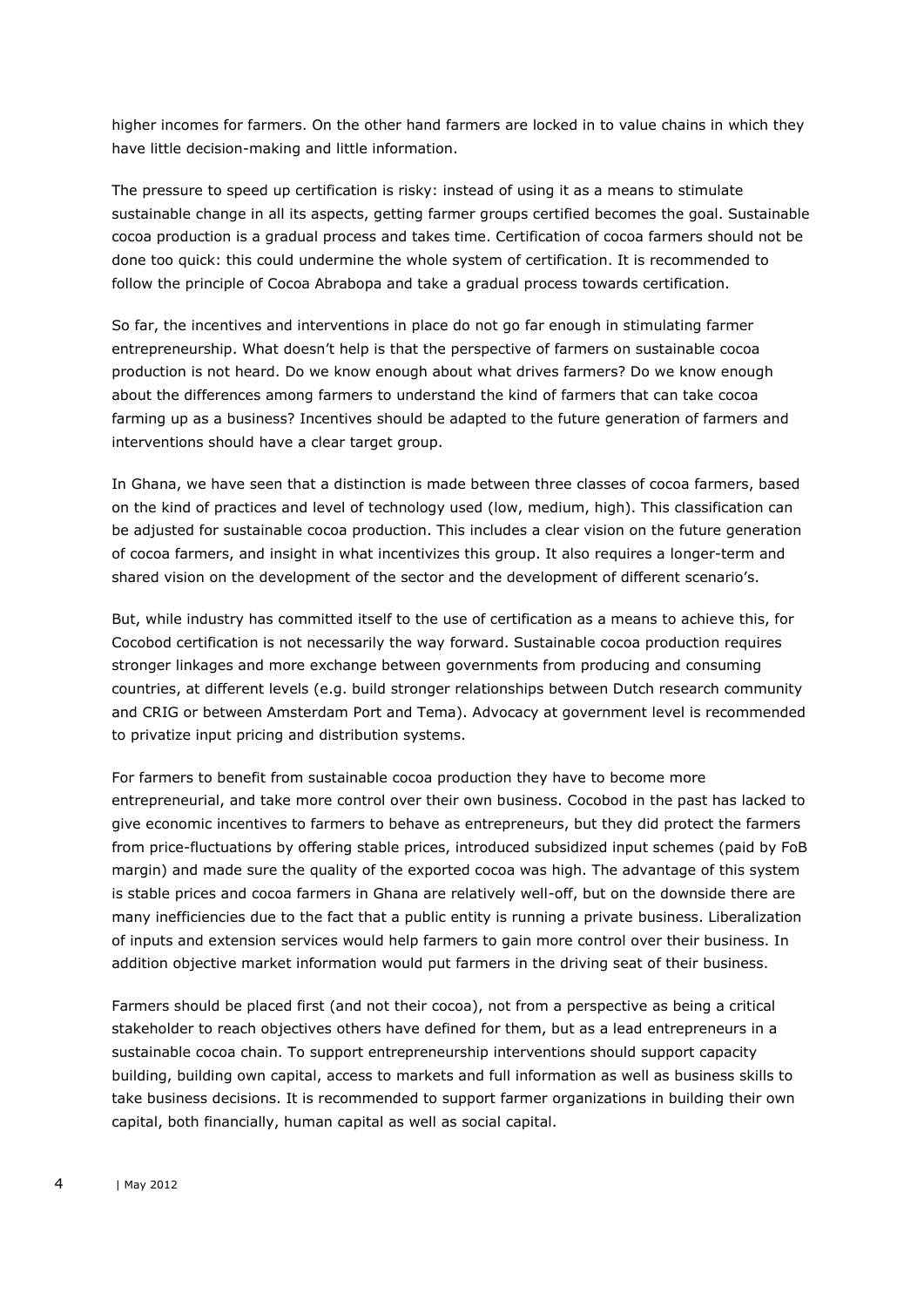## <span id="page-4-0"></span>**Acknowledgements**

This study has been conducted and funded under the Multi-Annual Strategic Plan 2012-2015 of the Netherlands Embassy to Ghana, and carried out to provide a framework for design and coordination along the lines of principles that were developed during The Netherlands Cocoa Mission to Ghana in research and Innovation in the Ghanaian Cocoa Sector (Advance consulting  $2011)^{1}$ .

The study is also expected to provide food for thought and input for strategic decision-making for the members of the Dutch Chocolate Working Group.

The author would like to thank the staff of the following companies and organisations for their valuable inputs and contributions to this study:

In Ghana:

CRIG (Francis Baah), IITA (Isaac Gyamfi and John Casey), Abrabopa (Bart Draaijer, Wiebe Draijer, Josef Annan), Wienco (Marc Kok), Armajaro LBC (Vince McAleer), Yayra Glover LBC (director Glover), Cargill (Kojo Amoo-Gottfried), Kraft foods (Roopak Bhat), Seed Production Unit (George Asante), Research, Monitoring and Evaluating Dept. (Emmanuel A. Opoku), AgroEco/LBI (W-A Toose, Eric Kofi Doe), WAFFCO (Vincent Manu and Hans Perk), CIRAD (François Ruf).

### In the Netherlands:

Mars (Peter van Grinsven), Rabobank (Anke van Kempen and Wim Verzijlenberg), Utz Certified (Tessa Laan and Albertine de Lange), IDH (Jonas Mva Mva), WUR (Jennie van der Mheen), Tony Chocolonely (Arjen Boekholt), Continaf (Herma Mulder), KIT (Thea Hilhorst).

Special thanks to Marcel Vernooij and Lucie Wassink (EL&I), and Ruud van der Helm (The Netherlands Embassy in Accra).

<sup>1</sup> Principles developed during mission on Research & Innovation in the Ghanaian Cocoa Sector:

- Alignment of development partner investments to incentives system, not to a needs system.
- Avoid conflicting incentives at farm-level
- Pooling of efforts and resources with private sector partners
- Investments in development to be sustained by proceeds from cocoa, at least in the medium and long term
- Credible incentives also for forest preservation and payment for ecosystem services.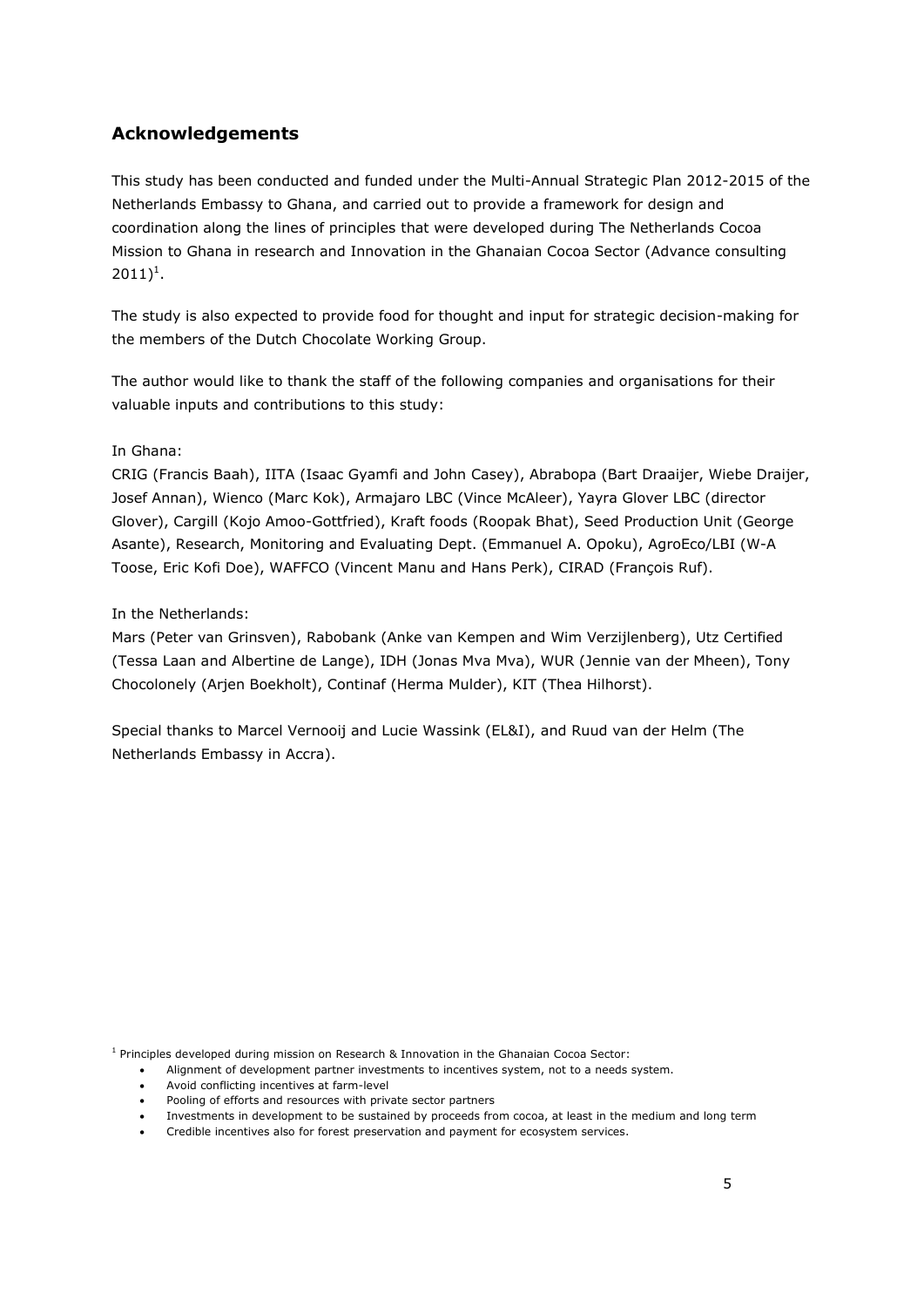# <span id="page-5-0"></span>**Abbreviations**

| CAA           | Cocoa Abrabopa                                                                                                        |
|---------------|-----------------------------------------------------------------------------------------------------------------------|
| <b>CMC</b>    | Cocoa Marketing Company                                                                                               |
| Cocobod       | Cocoa Marketing Board                                                                                                 |
| <b>CSD</b>    | Cocoa Services Division                                                                                               |
| <b>CSSVD</b>  | Cocoa Swollen Shoot Virus Disease                                                                                     |
| EL&I          | Ministry of Economic Affairs, Agriculture and Innovation - Ministerie van<br>Economische Zaken, Landbouw en Innovatie |
| FoB           | Free on Board                                                                                                         |
| <b>GAP</b>    | Good Agronomic Practice/Good Agricultural Practices                                                                   |
| <b>GCCSFA</b> | Ghana Cocoa Coffee Sheanut Farmer Association                                                                         |
| <b>ICS</b>    | <b>Internal Control System</b>                                                                                        |
| <b>IDH</b>    | Sustainable Trade Initiative - Initiatief Duurzame Handel                                                             |
| KIT           | Royal Tropical Institute - Koninklijk Instituut voor de Tropen                                                        |
| <b>KKFU</b>   | Kuapa Kokoo Farmers' Union                                                                                            |
| <b>LBC</b>    | Licensed Buying Company                                                                                               |
| MoFA          | Ministry of Agriculture                                                                                               |
| <b>PBC</b>    | Produce Buying Company                                                                                                |
| PС            | <b>Purchasing Clerk</b>                                                                                               |
| <b>PPRC</b>   | Producer Price Review Committee                                                                                       |
| QCC           | Quality Control Company                                                                                               |
| <b>RA</b>     | Rainforest Alliance                                                                                                   |
| <b>RSCE</b>   | Round Table Sustainable Cocoa Economy                                                                                 |
| <b>SPU</b>    | Seed Production Unit                                                                                                  |
| TCC           | <b>Tropical Commodity Coalition</b>                                                                                   |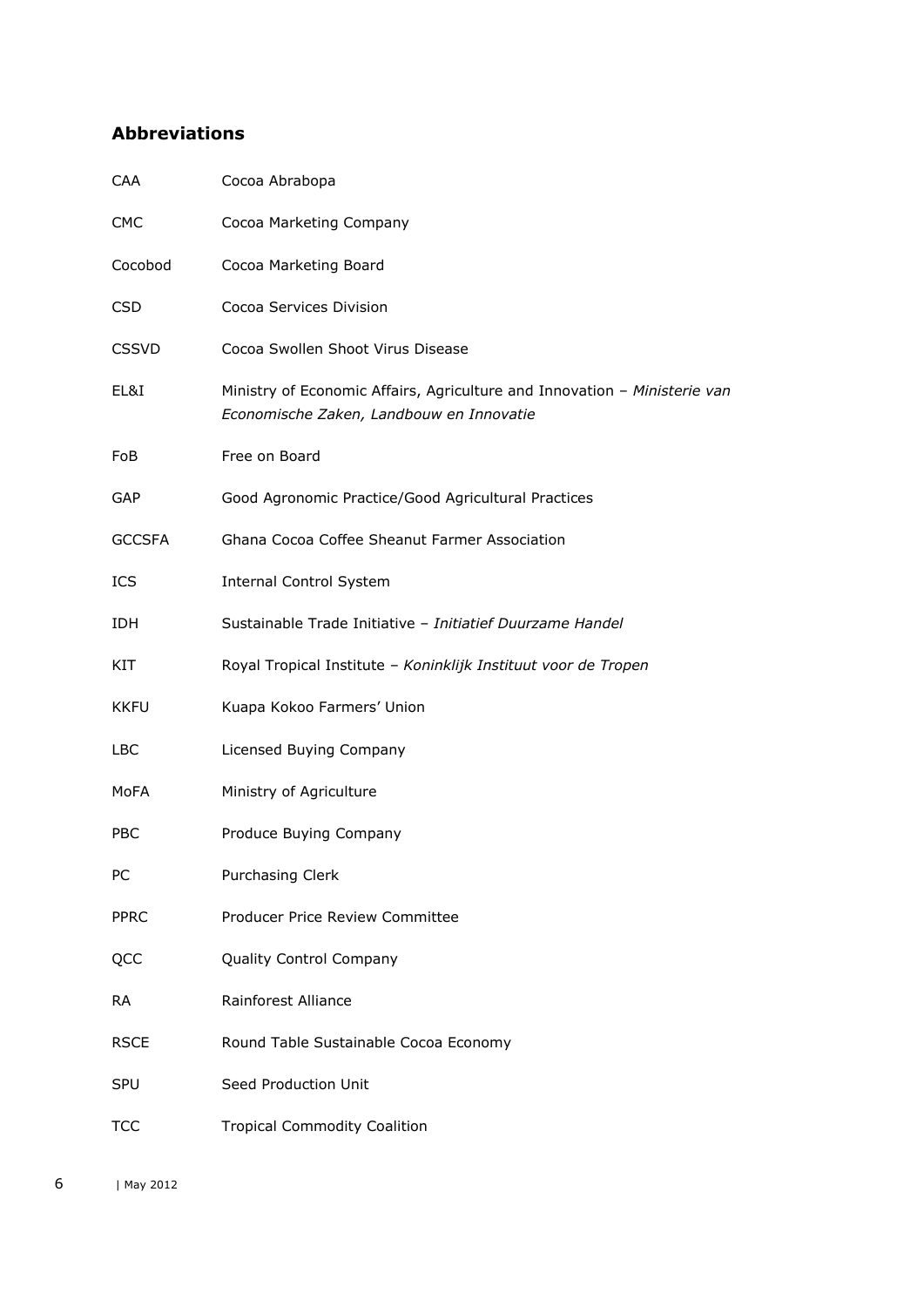## <span id="page-6-0"></span>**1 Introduction: rethinking the cocoa sector**

Cocoa is a key commodity for West-Africa and for The Netherlands. Ivory Coast and Ghana together represent roughly 60% of global production; the Netherlands is by far the biggest exporting country for cocoa products (mass and butter).

From a producer perspective, cocoa is a globalized cash crop *par excellence*. Chain organization is largely based on quality, volumes and profit margins. Cocoa, therefore, is a competitive business, although competition plays out in many different ways (related to organization and regulation of the chain).

The cocoa chain in Ghana and West-Africa has a typical hourglass shape. At the base, there are millions of smallholder farmers that cultivate small orchard like cocoa gardens. Productivity is low, and such is disposable income. There is little to no financial room for agro-inputs and rehabilitation. The level of farmer organization is low. In the middle of the chain, there are a limited number of traders, and manufacturers. In countries like Ghana, the external trade is fully monopolized by one single player (Cocoa Marketing Company - CMC). At the top of the hourglass there are again millions of consumers.

Compared to the post-harvest chain, investments in cocoa cultivation are rather limited. Cocoa production has been kept up through expansion rather than through productivity and rehabilitation. Many cocoa farmers are poor. Plot sizes and solvency of most cocoa farmers prevent them from investing; interest rates if credit is provided go up to 40% annually for rural banks in Ghana. Furthermore, input supply chains are underdeveloped, and there is no clarity on how such a supply chain can improve. In Ghana, the state-owned cocoa marketing board (Cocobod) pursues a subsidy approach, providing inputs at below-market price, but effectiveness and coverage are insufficient to boost productivity sufficiently.

The average age of cocoa farmers is high  $(>50)$  and it is yet uncertain who will be the new generation of cocoa farmers. The fear is that cocoa business is currently more of a traditional subsistence lifestyle than a profitable business, leading to young people abandoning the cocoa sector.

### **Critical changes**

Over the last decade, a number of critical changes have become visible that require a rethinking of the cocoa sector.

1. Besides the still dominant drivers of volume, profit margin, and product quality, **process quality concerns and differentiation** have come to the fore. Global markets increasingly demand 'process quality' standards for delivering agricultural products to global markets. Issues like child labour, fair trade, and certification have led traders and industry to drive a number of innovations in the sector. But, comparing to developments in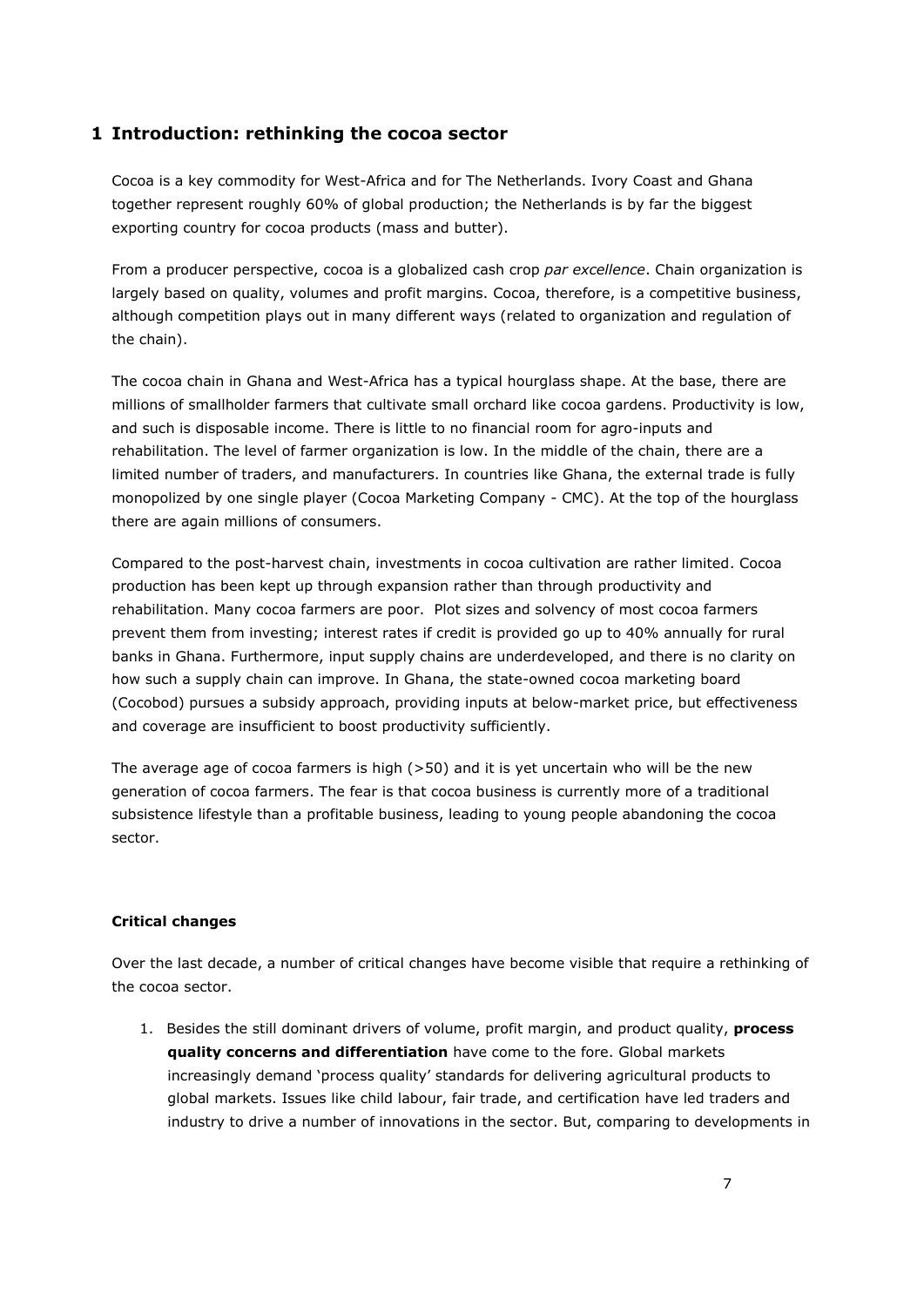other commodities, the cocoa sector responds slowly to this trend; many of the innovations are still in early stages;

- 2. Traders and industry perceive a risk for supplier failure. Increasingly, attention is paid to long-term sustainability of production (volume). **Productivity increases and rehabilitation (rather than expansion) have come to the foreground**. Donor organizations have jumped onto the bandwagon, since this agenda offers large potential to improve disposable revenue and livelihood conditions for cocoa farmers. Quality and volume increases without significant growth in productivity are increasingly seen as undesirable. However, the underdeveloped supply chain (including underdeveloped services, issues of land tenure and general livelihood conditions) has led to an array of interventions that reflect the lack of structure rather than provide a comprehensive answer. Many interventions rely on extensive training schemes of farmers, but are unable to organize the supply chain.
- 3. The increasing **demand for 'sustainable cocoa'** creates a **competitive supply chain model all the way down to the farmer level**, while at the same time there is increasing attention for solutions in the pre-competitive domain (solutions that benefit the sector as a whole, which can only be achieved if the sector as a whole would drive them). In the cocoa sector it is not always transparent where the pre-competitive domain begins and where it ends.

These critical changes have led or will lead to changes in the way the sector is structured and (self)organized. The basis for any intervention in the sector (public and private) will then have to look into the incentives-system that prompts actors to take meaningful actions. Incentives should be understood as steering mechanisms that are put in place consciously. Meaningful in this respect should be seen as a combination of 'creating value in the chain' (and avoid value depletion) and 'fostering a viable sharing of costs and benefits' (what cost and benefit sharing mechanisms are in place?). Meaningful also means that unintended negative impacts (i.e. tradeoffs) are avoided.

It makes sense to look for solutions both in the competitive domain, and solutions that result from pre-competitive cooperation. How to balance competition and cooperation for sustainable cocoa production is a non-trivial question, under the assumption that the central rule of the game, still, will remain whether chain actors can make a profit in the chain and/or reduce their risks.

#### **From needs-based to incentives-based**

This study will provide an overview of the incentives system in the cocoa chain in Ghana and The Netherlands in view of mainstreaming sustainable cocoa production. The study will assess the incentive system against the fundamental starting points of "value creation in the chain" and "viable sharing of costs and benefits".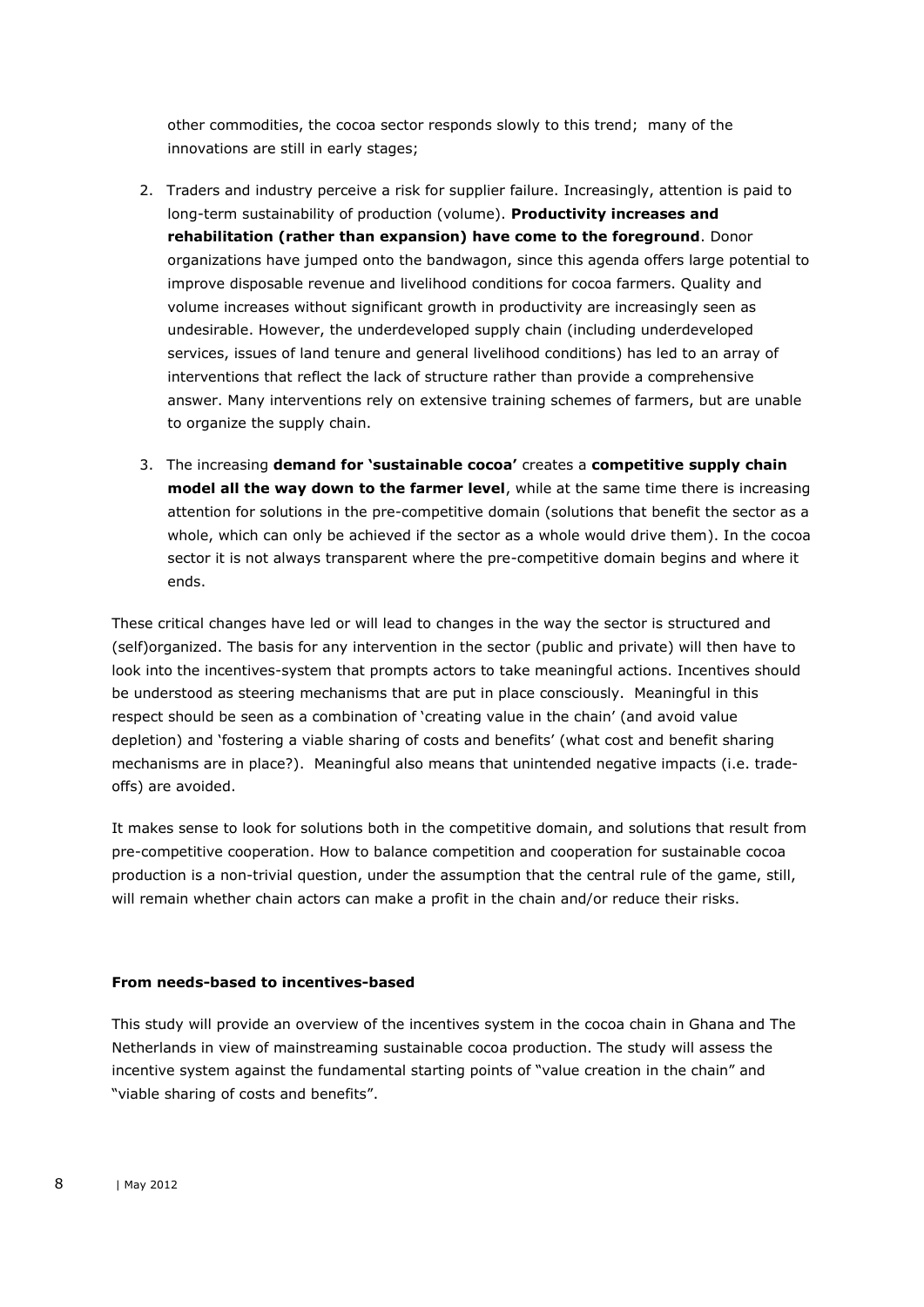The study will provide insight in how to balance competition and pre-competitive cooperation for sustainable cocoa production. Furthermore, it will identify meaningful policy interventions ('innovations') for the sector that emerge from the rethinking of the cocoa sector in Ghana from an incentives-based perspective.

#### **Methodology**

This study is based on work sessions and interviews with key stakeholders in the cocoa sector, both in Ghana and in the Netherlands (for details see acknowledgements). Furthermore it builds on previous studies and discussions held in the Dutch Chocolate Working Group which was set up by the signatories of the Letter of Intent Sustainable cocoa consumption and cocoa production (see Annex 1 for a full list of names and affiliation).

The scope of the study is limited. It primarily reflects developments within the cocoa sector, and does not build upon similar experiences in other sectors, like coffee and palm oil.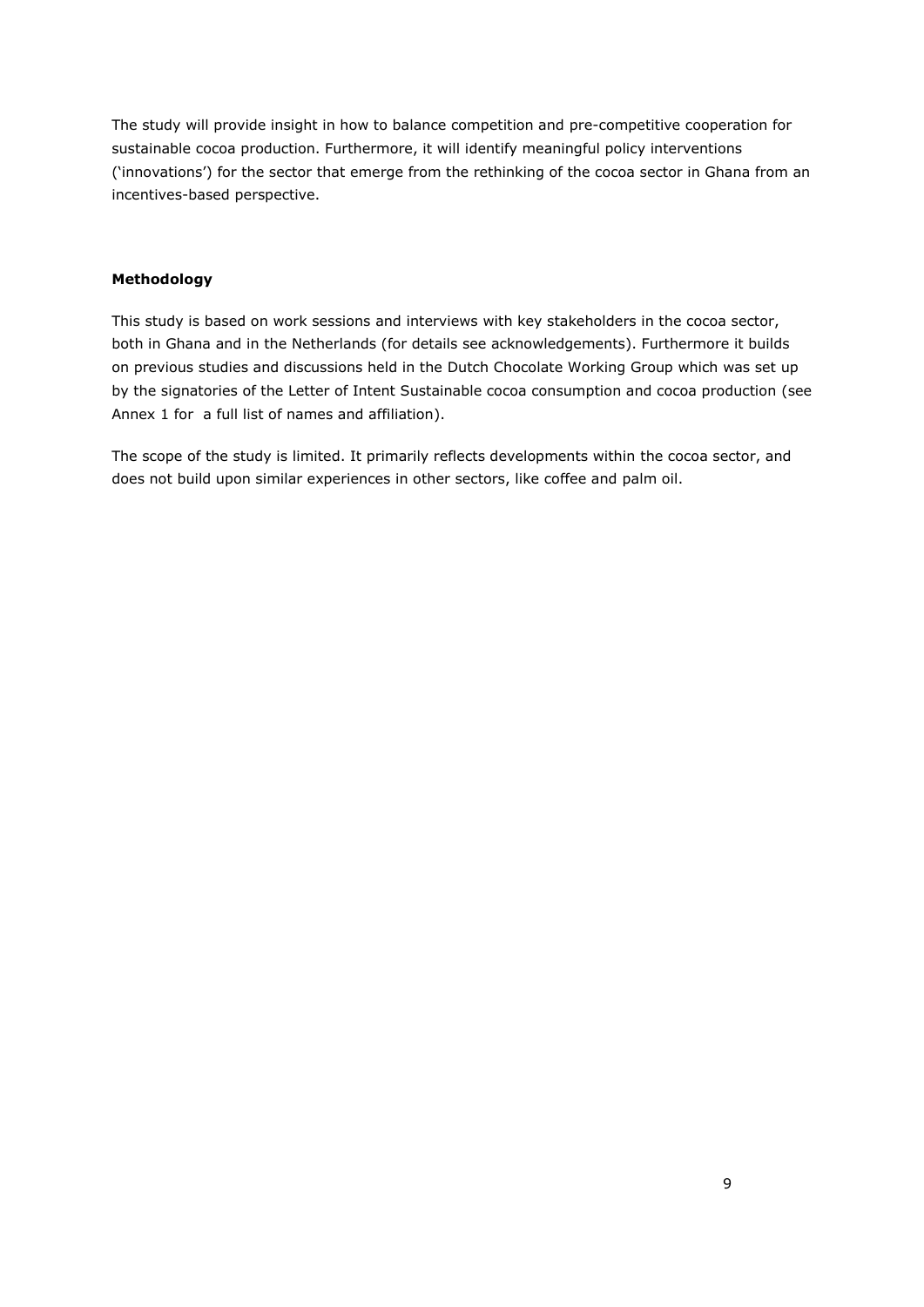## <span id="page-9-0"></span>**2 Introduction to the cocoa sector in Ghana**

In Ghana, the cocoa sector forms the economic backbone of the country. Cocoa contributes significantly to GDP, is a major earner of foreign exchange and provides employment for hundreds of thousands of people throughout the chain.

Understanding opportunities for sustainable cocoa production in Ghana requires first of all an understanding of how the cocoa chain is organized, and an analysis of some recent changes in the supply chain. Secondly, it requires an understanding of the incentives that are prioritized by Cocobod, and some of the still outstanding challenges.

The cocoa sector in Ghana is, like elsewhere, shaped as an hourglass: millions of farmers, 27 licensed buying companies (LBCs), one exporter (Cocoa Marketing Company), few processors (ADM, Cargill, Barry Callebaut) and manufacturers (Nestlé). The post-harvest production chain is placed for the largest part outside Ghana, with most cocoa exported as raw beans for processing elsewhere. The hourglass is completed with retailers, millions of consumers in consuming countries. Whereas West-Africa produces roughly 70% of world's cocoa, it consumes only 3% of its final product (ICCO data). $<sup>2</sup>$ </sup>

Some unique features of the Ghanaian supply chain:

- Ghana is World's  $2^{nd}$  largest producer of cocoa: more than 1.000.000 MT in 2011, produced by approx. 1 million cocoa producers, predominantly smallholders, being male and female farmers, owners, sharecroppers, who also employ farm labour. Cocoa generates employment and income for around one third of all Ghanaians. $3$
- Over the last decade Ghana doubled its output; in 2003 cocoa output was 500.000 tonnes, in 2011 Ghana officially recorded slightly over 1 million tonnes. However, productivity levels are still low. Between 50 and 65% of cocoa farmers produces 400kg/ha (*low technology*). Between 20 and 40% produces 650 kg/ha (*medium technology*). The remaining part produces on average 1400 kg/ha (*high technology*) (CRIG 2010; personal communication Francis Baah - CRIG).
- Ghana is known for the reliable supply of large quantities of high quality cocoa, for which CMC is rewarded with a premium price on the world market. To maintain product quality, Cocobod's Quality Control Company (QCC) does three inspections: 1. Up-country store; 2. Take-over point; 3. At the point of export (see figure 1).

<sup>2</sup> Who consumes the most chocolate? By David McKenzie,  $17<sup>th</sup>$  January 2012. Available at http://thecnnfreedomproject.blogs.cnn.com/2012/01/17/who-consumes-the-most-chocolate/

<sup>3</sup> According to estimates of Masterfoods 2007 (in Laven 2010).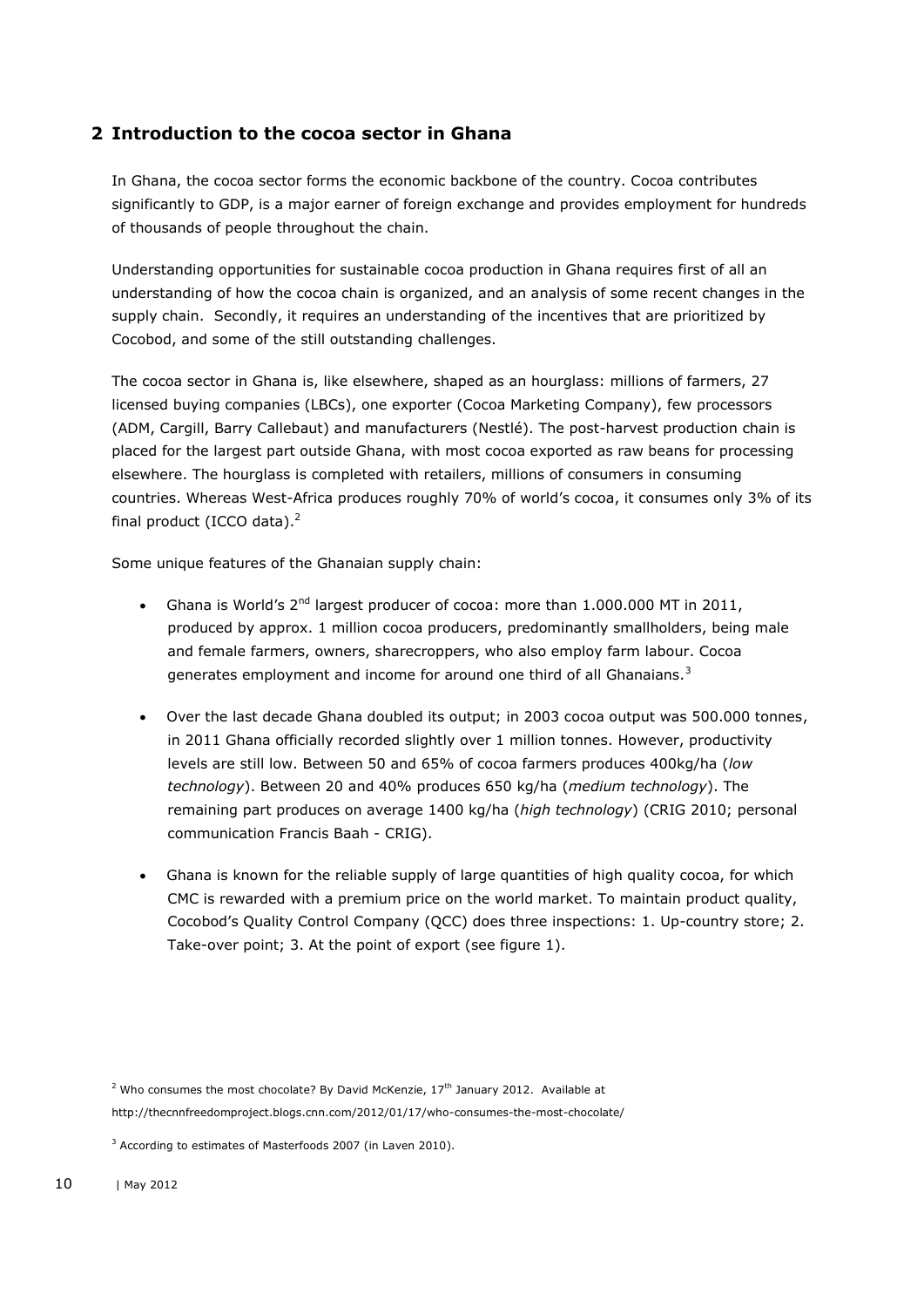- The cocoa sector in Ghana is partially liberalized. Cocobod has still a monopoly on cocoa marketing and export through its subsidiary, the Cocoa Marketing Company (CMC).
- Upstream evacuation of cocoa (from farmers to Cocobod warehouses) is privatized, but still coordinated by Cocobod. Cocobod is the major shareholder of Ghana's largest LBC, the Produce Buying Company (PBC). The majority of the LBCs are Ghanaian companies, of which one is owned by a farmer organization (Kuapa Kokoo Ltd). Two large LBCs, Armajaro and Olam, have parent companies in the UK and Singapore respectively. Cocoa Merchants, Transroyal and Fedco – are owned by the same shareholder, transport company Global Haulage. Currently there are 27 LBCs active in Ghana.
- Cocobod pays farmers >70% of net Free on Board (FoB) price (in 2012, the rate is fixed at 76% of net FoB price, or GHc 205 per bag). This producer-price is annually fixed, so that farmers know in advance of the harvest season what they will get, irrespective of the yield or world market price fluctuations. LBCs are expected to respect the producer price scrupulously. See annex 2 for the composition of the Net FoB 2011/12.
- Over the last few decades extension services has shifted from services provided by the Cocoa Services Division (CSD) (exclusive for cocoa farmers) to unified extension services provided by the Ministry of Food and Agriculture (MoFA). The CSD was considered to be too costly, unified extension was however a poor solution, with many farmers being underserved. Currently steps have been made to put in place a system of joint extension (Cocoa Extension Public-Private Partnership Ghana), where public and private partners work together exclusively for the provision of extension services to cocoa farmers.
- $\bullet$  The average age of cocoa farmers is  $>$  50 years. Not only farmers are ageing, but also their trees.
- The overall majority of cocoa farmers is not formally organized. Farm-owners are (automatically) registered at the Ghanaian Cocoa Coffee Sheanut Farmers Association (GCCSFA), but this association is not known to be representing farmers' interest. Besides GCCSFA there are two important farmer groups that do function as a farmer organization: the Kuapa Kokoo Farmer Union (KKFU), with around 50,000 members, and Cocoa Abrabopa (CAA), with over 18,000 members. There are a number of smaller organic cocoa groups, under the supervision of AgroEco-Louis Bolk Institute. Informally farmers also work together in labour exchange groups (nnoboa), and some have been part of farmer field schools.
- Most cocoa farmers are not bankable. Increasingly business partners provide credit (inkind) to farmer groups.

The next figure illustrates a simplification of the process from cocoa production in Ghana to cocoa consumption. The cocoa flows from producers to consumers. In order to stimulate cocoa production (volume, productivity) and quality, a number of services and inputs are in place.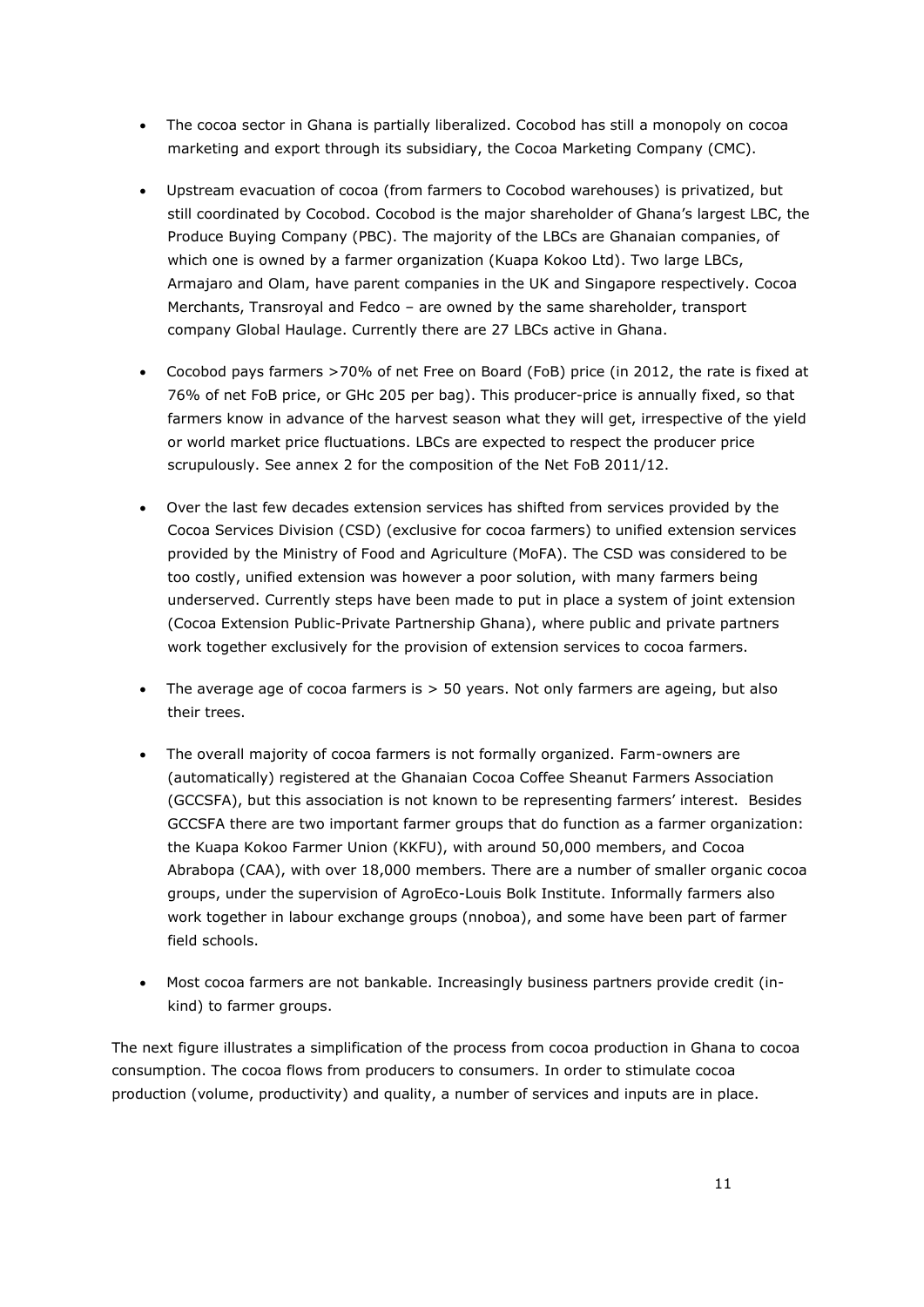### **Figure 1 The cocoa chain in Ghana**



 $\Rightarrow$  Services, inputs, credit

Cocobod controls many parts of the supply chain; they set the prices, control the quality, test and distribute inputs, do research and provide extension, are involved in buying and processing part of the cocoa, and they are the sole exporter of cocoa.

In striving towards sustainable cocoa production the emphasis is being put by Cocobod on production targets and producer prices, as main efforts to incentivize cocoa producers.

#### *Production target*

The targets of the government in terms of production, as formulated in the Cocoa Strategy (published in 1999), were set at 500,000 tonnes for 2004/2005 and 700,000 tonnes for 2009/2010 (Ministry of Finance, 1999). Although Ghana has doubled its output over the last decade, productivity levels remained low. Growth is explained by factors like the product-life cycle, expansion of cocoa land and smuggling from Ivory Coast.

Like the industry and governments in processing and consuming countries, Cocobod is concerned about the lowering of output levels due to the combination of aged and diseased cocoa trees, in combination with ageing farmers. Therefore Cocobod sets aside over 100 million\$ from the gross FoB price for stimulating higher productivity levels among farmers (e.g. through the Hi-Tech programme, investments in Disease and Pest Control and Cocoa Swollen Shoot Virus Disease - CSSVD) (annex 3 gives a detailed overview of the costs involved in internal marketing operations).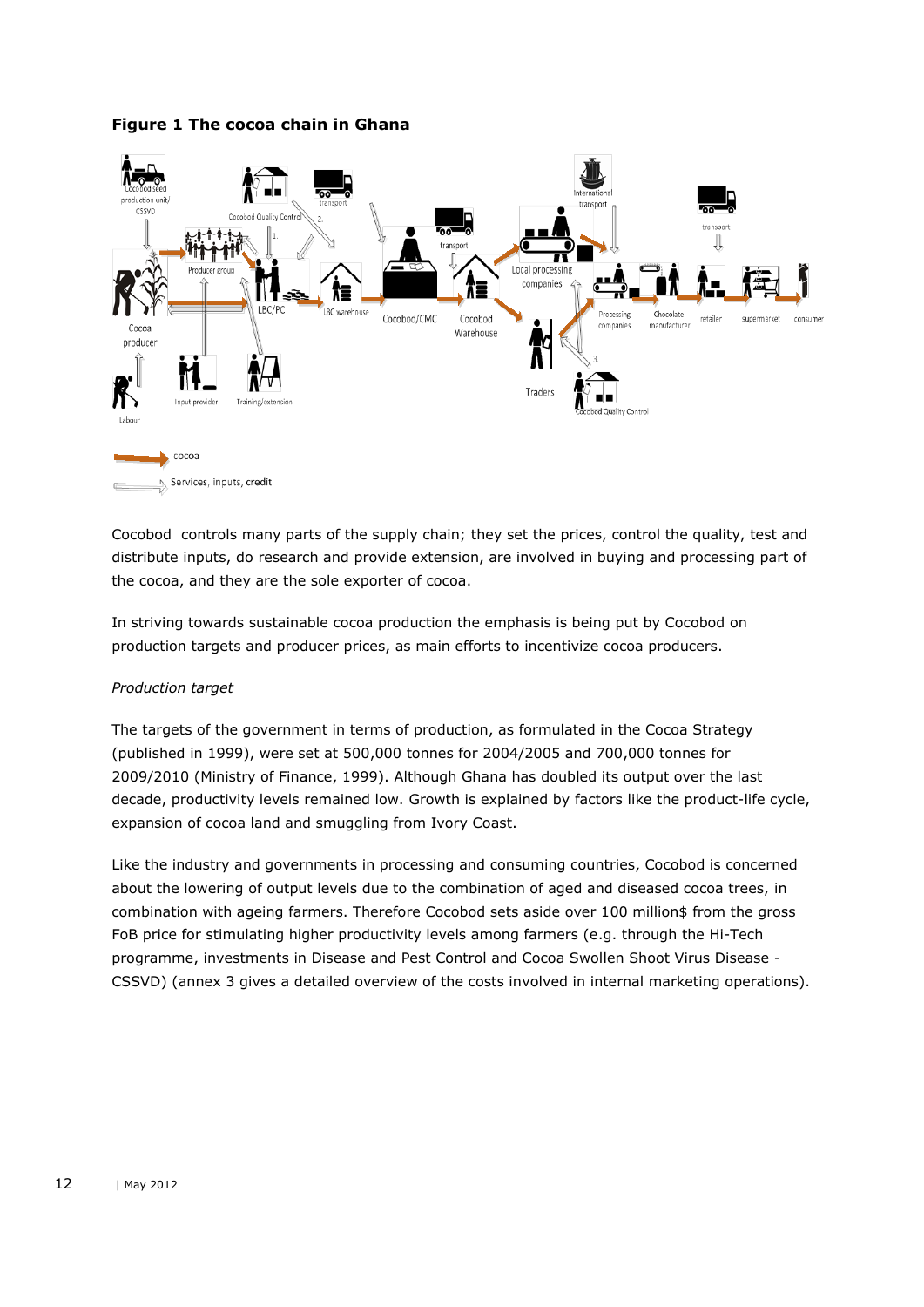Cocobod's concern about productivity levels and rehabilitation of cocoa farms is also reflected in the recently launched National Cocoa Rehabilitation Programme<sup>4</sup>. Components of this programme are:

- Providing 20 million cocoa seedlings to farmers for free (using hybrid cocoa tree varieties that are more disease- and drought-resistant in order to increase yields)
- The Good Agronomic Practices initiative, which aims to support higher yields and sustainability in the cocoa sector.

Cocobod's orientation is very much based on a continuous growth for Ghanaian cocoa the coming years, but with the pre-caution for Ghanaian over-supply.

#### *Pricing Policy*

Cocobod sees an increase in the producer price as incentive for increasing cocoa production. There is evidence that farmers respond to price by changing the intensity with which they tend their farm (for example when prices fall they stop with maintenance and with new planting activities). Conversely, if prices cover or exceed variable costs farmers will intensify farm management (for example by investing in harvesting, weeding and the use of inputs) (Anim-Kwapong and Frimpong 2004 in Laven 2010).

Cocobod sets the producer price. The annual producer price increased from 56% of the FoB in 1998/99, up to 70% in 2004/05 (Ministry of Finance 1999) and 76% in 2011/12. Cocoa production has followed this growth path (usually delayed). Besides that Cocobod managed to increase its producer price, the Ghanaian pricing system provides farmers with a stable income, allowing farmers business planning. The downside of the pricing system is that it does not provide farmers with incentives to produce superior quality of cocoa beans. It also does not allow negotiation for better prices.

In Ghana there is no price differentiation for cocoa of different quality. Moreover, LBCs are not allowed to buy cocoa below the producer price, and are not encouraged to pay farmers more than the fixed price. LBCs receive a fixed buyer margin for their services. What we do see is the introduction of (voluntary) premiums for specialty cocoa and certified cocoa. This gives both farmer groups and LBCs the opportunity to diversify their marketing channels. This premium, which is put on top of the producer-price, is shared between cocoa farmers, certificate holders, and possible other business partners. It is common that farmers receive at least 50% of the premium. Not always is this premium paid in cash to the farmers, but (part) can also be put in a social fund (e.g. KKFU).

<sup>4</sup> Official press release 27th of April 2012. http://www.ghana.gov.gh/index.php/information/press-releases/12441-launch-ofnational-cocoa-rehabilitation-programme-rescheduled-for-friday-27th-april-2012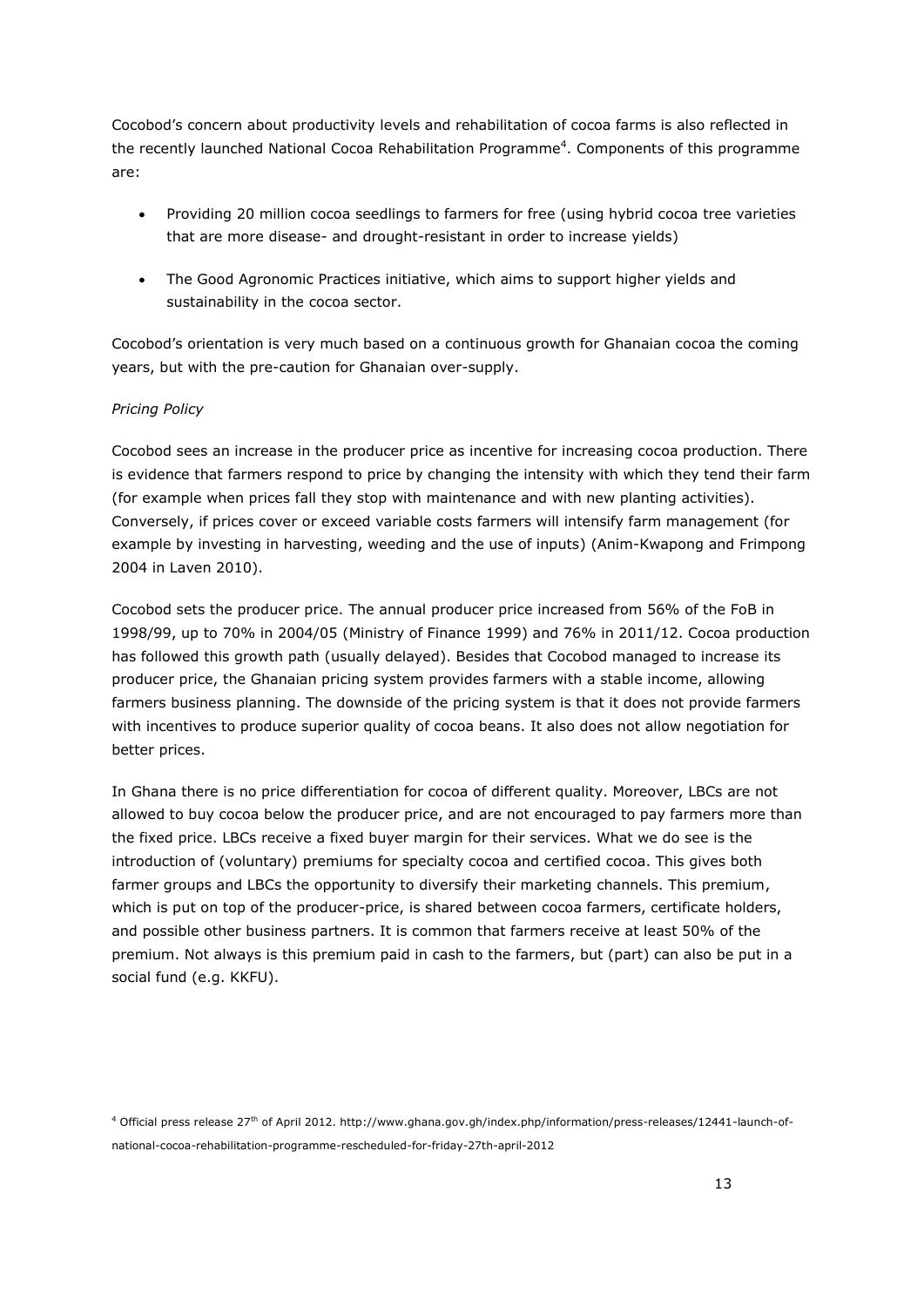## **Outstanding challenges**

#### *Demography of the sector*

In providing incentives, what is often ignored, is defining a clear target group. This is remarkable as there is a serious concern on who will be the cocoa farmer of the future. Will it be migrants from Northern Ghana, will it be young farmers, educated farmers, or maybe a mix? Should we target mainly low class farmers to become middle class, middle class to become high class or are we primarily concerned about high class farmers remaining in business?

It is expected that in the future a smaller group of more productive and innovative cocoa farmers will dominate the sector. How to incentivize this group to continue to invest in cocoa production, and at the same time, incentivize others (like farmers that do cocoa only on the side and do not intend to make on-farm investments) to move into other income generating activities?

Currently, Cocobod puts in place incentives that provide benefits for the mass of cocoa farmers. There are no public steering mechanisms in place for outreach to a particular group. In practice this creates two possible risks: 1. The principle of equal opportunity in practice means that some groups are unintentionally excluded. For example women, sharecroppers, youth have more difficulty accessing certain opportunities that require landownership. This, while these same farmers might fit the profile of the 'professional cocoa farmer'. 2. Targeting the mass can work counterproductive if a large part of the subsidies are allocated to farmers that have no intention to turn their farm into a business.

#### *Farmer organizations*

Sustainable cocoa production cannot do without farmer organizations: providing services to individual farmers is too costly. Moreover, being organized is a prerequisite for certification. This puts forward quite a challenge as the majority of cocoa farmers is not organized.

Besides the two formal farmer groups in place (CAA and KKFU), and some of the already existing smaller farmer groups, there are recent attempts to set up farmer groups around lead firms or purchasing clerks, for example by LBCs like Yayra Glover and Armajaro. The Cocoa Service Centre of Mars uses such a construction (used in Indonesia and currently piloted in Ivory Coast), organizing cocoa farmers around a cocoa Village Cocoa Clinic which is led by a lead farmer. This cocoa clinic provides inputs, credit and training to farmers.

This is a powerful idea but first experiences with lead farmers show that there are quite a number of issues that need to be resolved before this model is really effective. This can be because of a misperception of who actually the lead farmers are, and whether or not they have the legitimacy to act on the behalf of other farmers or whether they have sufficient knowledge and expertise to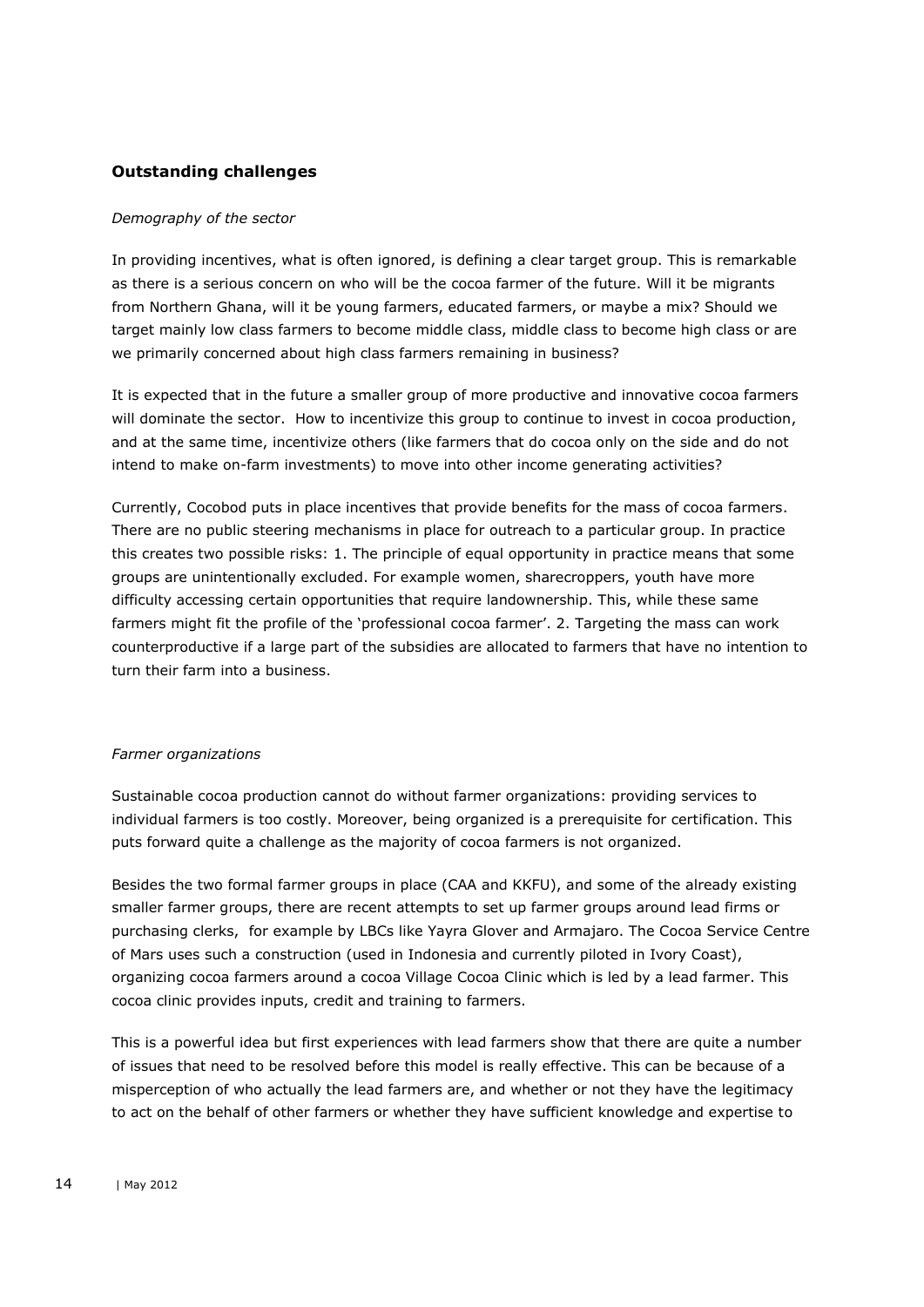train other farmers. It can also be challenging to keep lead farmers motivated and committed, as being a lead farmer is time-consuming.<sup>5</sup>

Another challenge is that these types of farmer organizations might work for the business deal in place, but does not automatically support farmer organizations in a more structural way, encouraging their entrepreneurial behavior.

<sup>5</sup> Personal communication with Jennie van der Mheen (WUR/LEI).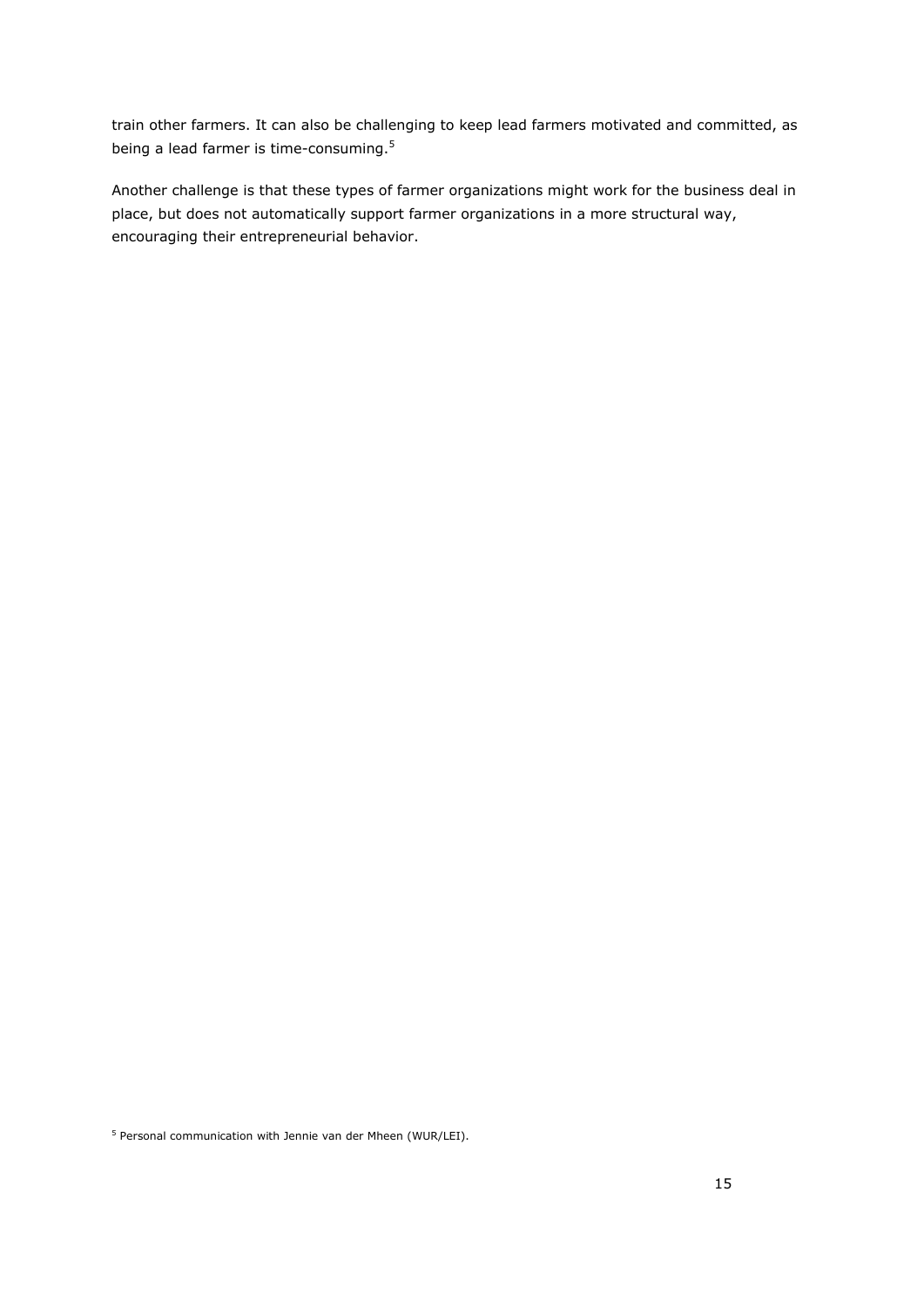## <span id="page-15-0"></span>**3 Mainstreaming sustainable cocoa production**

In defining sustainable cocoa production we refer to the Second Roundtable for a Sustainable Cocoa Economy (RSCE), where 10 draft Principles for a Sustainable Cocoa Economy<sup>6</sup> were defined:

1. Transparency

- 2. Compliance with applicable laws and regulations
- 3. Remuneration for quality cocoa and improved farmers income
- 4. Access to credit and rural development services
- 5. Access to markets and market information
- 6. Decent working conditions
- 7. Support of farmers and workers organization
- 8. Clear land use planning, secure access to land and proper infrastructure
- 9. Natural resource management
- 10. Conservation and wise-use of biodiversity

These key elements were adopted in the Dutch Letter of Intent (Annex 1) for sustainable cocoa consumption and production, and will also be used in this study to frame the ambitions for mainstreaming sustainable cocoa production in Ghana. In principle certified cocoa is accepted as standard for guaranteed sustainable cocoa.

### *Certification*

A few years ago certification of cocoa in Ghana was limited to fair trade (KKFU) and small quantities of organic cocoa. Currently, 4 certification schemes are operating in Ghana: Fairtrade, Rainforest Alliance, Organic and UTZ Certified. UTZ Certified, as one of the faster growing certification scheme, is mainly driven by private sector parties. Recently also differentiation of cocoa beans is introduced (fine flavour, fully traceable, tray-fermented). Because CMC allows segregation of the physical certified cocoa from the conventional cocoa (but keeps control over financial flow), direct links between private buyers and farmer groups are being created. This opportunity for more structural and direct relationship between buyers and farmer groups is important, and has become the license to produce for markets like the Dutch.

7\_EN%20Draft%20Principles%20for%20a%20Sustainable%20Cocoa%20Economy.pdf

<sup>6</sup> http://www.roundtablecocoa.org/documents/RSCE2-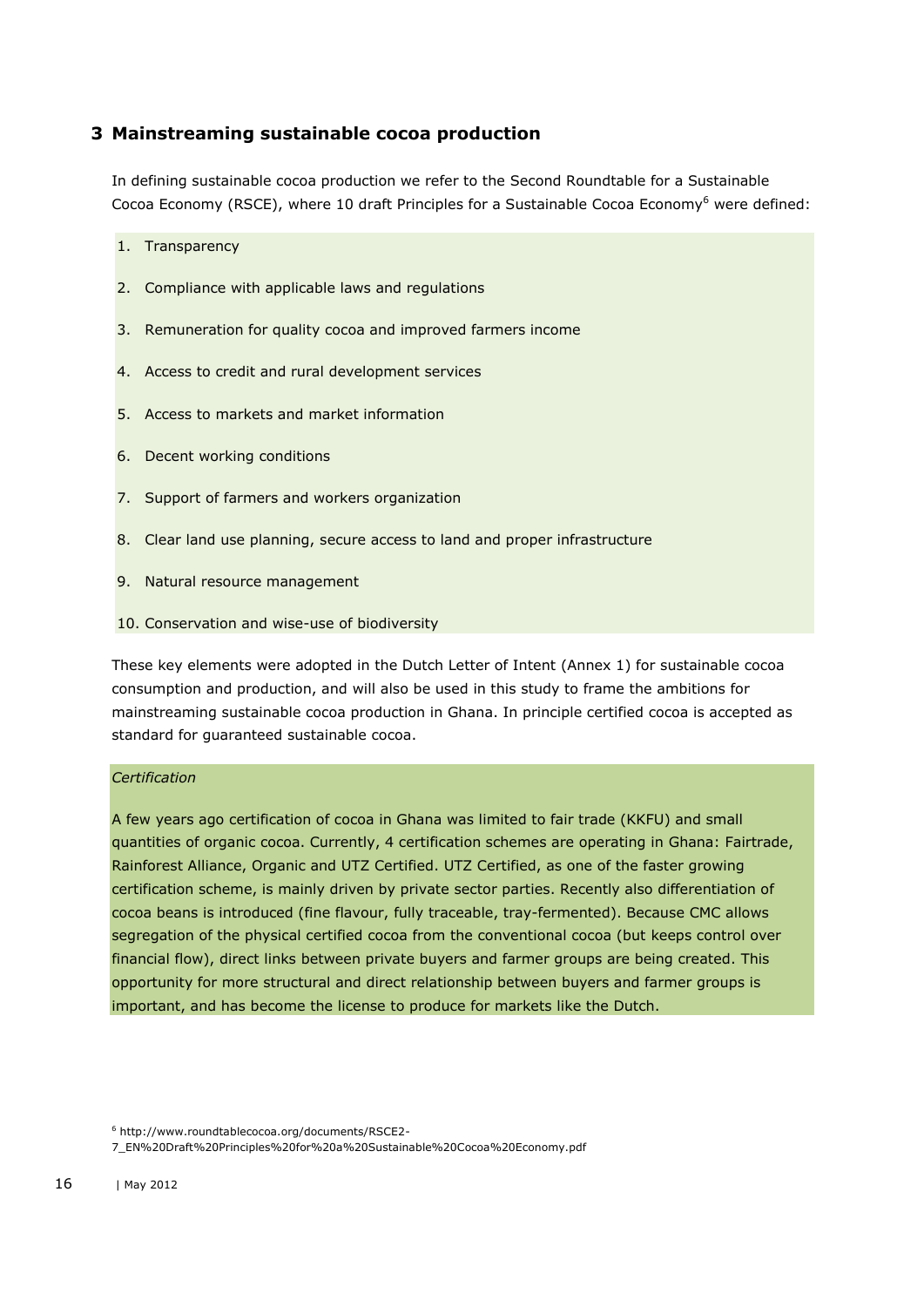As long as there are no other standards that guarantee sustainable cocoa production, mainstreaming of sustainable cocoa production requires a substantial increase in certification over the next ten years, both in the number of cocoa producers certified and in the volumes of certified cocoa farmers produce.

The adoption rates of UTZ Certified cocoa are the fastest growing, compared to the other schemes. Increasingly certified cocoa farmer groups use different labels for their cocoa (e.g. combining UTZ CERTIFIED with Rainforest Alliance, or organic with a fair trade label, or combining different organic labels). The share of UTZ Certified cocoa in Ghana grows rapidly (forecast 141.138 tonnes in 2013) (Source: UTZ Certified 2011), but it is a challenge to speed up certification, without undermining the quality of the scheme. Demand is expected to keep increasing in the period 2011- 2013.

Over the last decade the ambitions for mainstreaming sustainable cocoa production have been translated into concrete interventions and programmes, mainly initiated by cocoa traders, processors and manufacturers in collaboration with other private and public partners. What these actions have in common is that they put emphasis on **primary production**: making cocoa farming a profitable business: more cocoa, on less land, by fewer farmers. The main drive for taking action is that these private actors want to secure access to cocoa supply and want to maintain their license to operate (IDH 2012).

Innovations aim at bringing good planting materials and fertilizer closer to professional farmers. Different business models are currently being tested, like the Cocoa Service Centres initiated by Mars in Indonesia and the Ivory Coast, or the Cocoa Abrabopa (CAA) model (organizing inputs, extension services, credit and certification under one scheme) in Ghana. Similar models are being upscaled or (elements are) duplicated by other traders and manufacturers who tend to move upstream in the supply chain. Important questions to ask are how farmers can move away from farming as a kind of life-style to farming as a business, as well as who will be the future cocoa farmer, and what will happen with the farmers and the land that will be incapable of absorbing the sector innovations.

Besides primary production, mainstreaming sustainable cocoa is also about having in place an **efficient cocoa chain** and an **efficient market.**

Efficiency in the cocoa chain involves an efficient organization of the supply chain, strong linkages between different chain actors, as well as increasing and speeding up the flows of cocoa, money and services in the chain. Efficiency adds value to the different chain activities and reduces losses along the chain. Efficiency is also about combining economic, with social and ecological sustainability. Lastly, it is also about giving farmers a voice and increase their options, so that they can behave as entrepreneurs.

An efficient market is a market environment that creates opportunities for private sector development, for innovation. It also about an environment that stimulates entrepreneurship among farmers, service providers and buying companies. In aiming at mainstreaming sustainable cocoa, an efficient market also refers to poverty reduction strategies, food security and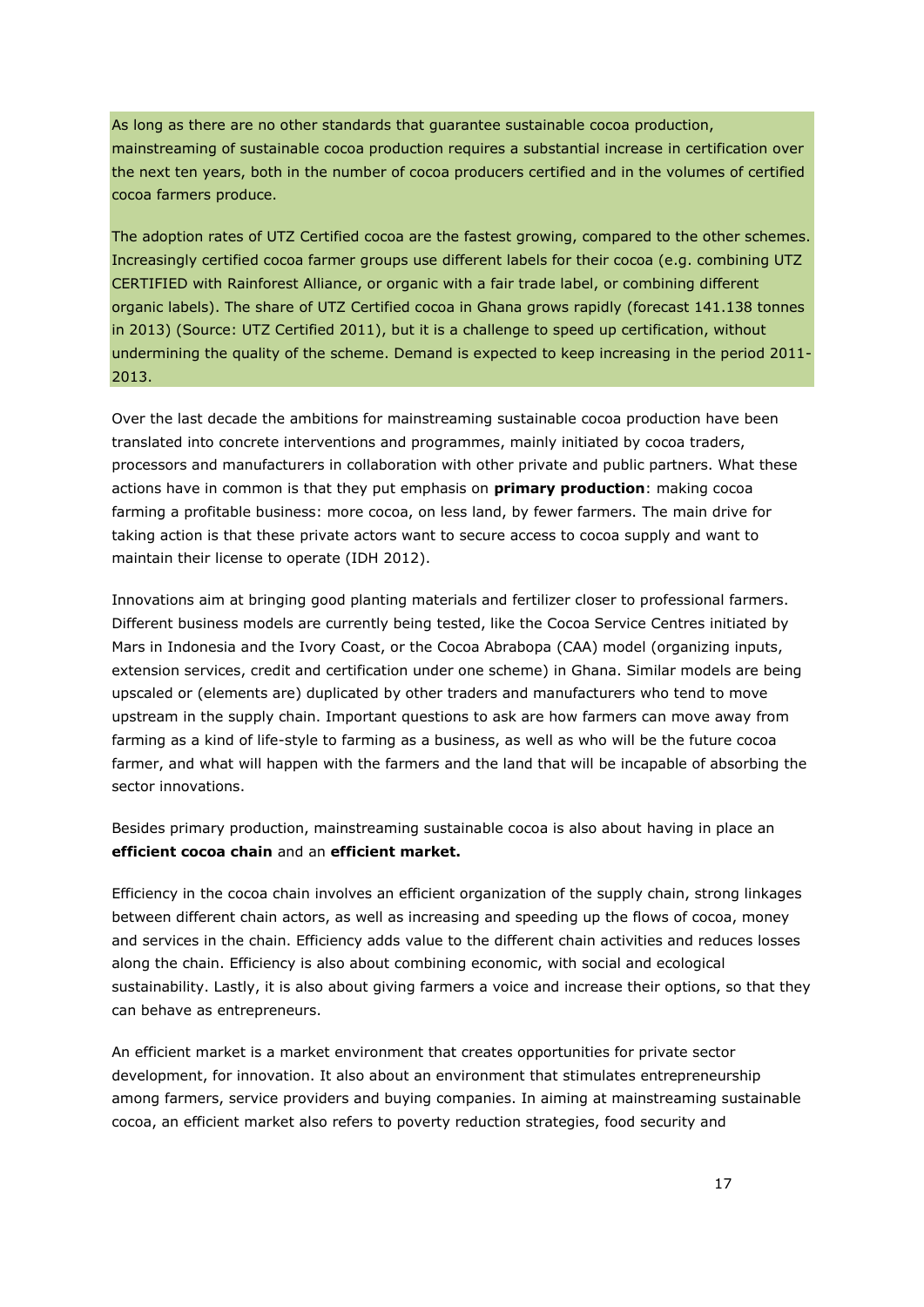safeguarding the environment. Moreover, it involves a vision on how rural transformation takes place and the role that cocoa plays in this process of change. The scope for using innovation is important<sup>7</sup>.

Increasing efficiency in the chain comes with a cost. Since cocoa is a smallholder sector, the costs of reaching out to and fully engaging with the supply base is in general too costly for most supply chain partners. Furthermore, the fact that all cocoa is bought by CMC at a fixed price, makes it difficult for buying companies and traders to establish a loyal supply base that would justify (and repay) significant investments. Nevertheless, the sector as a whole would agree that investments in productivity and quality (of both product and production processes) would benefit all. Hence, the sector is facing a classical problem of collective action in a competitive market. And such a problem will require a balancing act between competition and pre-competitive cooperation. For that reason, analyzing the sector through the incentives (and disincentives) for its sustainability becomes relevant. Currently incentives in place, or being put in place, are prioritizing primary production. In the next chapters these incentives are listed and assessed.

<sup>7</sup> Personal communication with Marcel Vernooij (EL&I).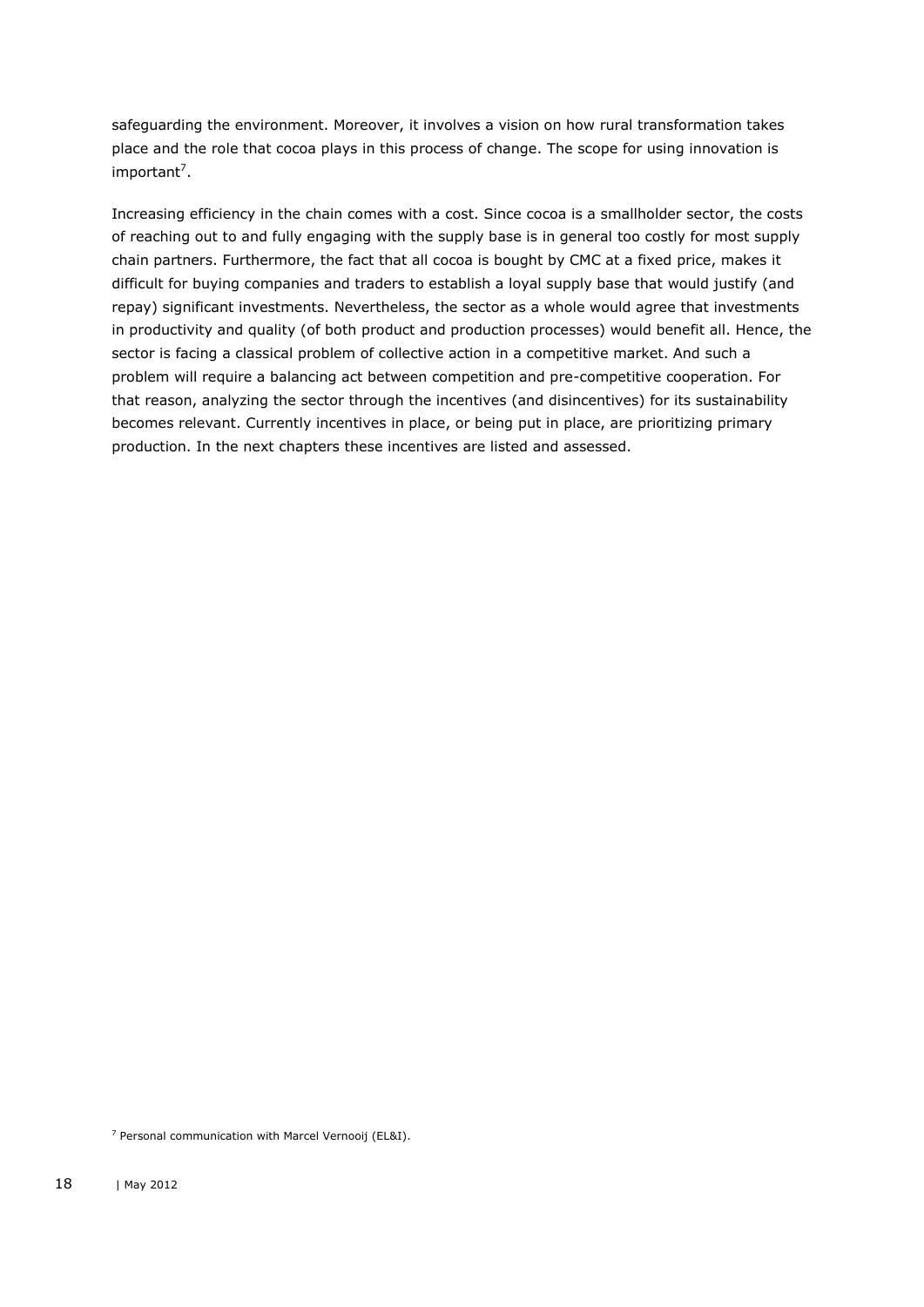# <span id="page-18-0"></span>**4 Assessment of incentives for mainstreaming sustainable cocoa production**

In Ghana there are different incentives that contribute to sustainable cocoa production: e.g. price and financial incentives (incl. subsidies), profit incentives, quality incentives, institutional and organizational incentives, productivity incentives, market incentives, capital incentives, political incentives and environmental incentives.

In assessing the incentives it makes sense to make a distinction between:

- 1. Incentives that are already in place and changed behavior of large group of farmers
- 2. Incentives that are in place but so far have had little impact.
- 3. Incentives that are in place, but have (potential) economic, social or environmental tradeoffs
- 4. Perverse incentives

It makes also sense to recognize the different categories of farmers in place. As incentives can be more or less useful for a certain group of farmers. In Ghana a distinction is made between three classes of cocoa farmers (adapted from CRIG 2010) $8$ :

**Low production class or level (L)** *Between 50 and 65% of cocoa farmers produces 400kg/ha* Characteristics: Farmers plant at stake with unspecified sources of seeds, at irregular spacing and high density; Little or no pruning of trees; Inadequate weeding; No removal of mistletoes; No disease and pest control; Irregular harvesting; and Shade management is seldom practices.

**Medium production class or level (M)**. *Between 20 and 40% produces 650 kg/ha*  Characteristics: Farmers plant in line at regular spacing with improved seeds from designated seed gardens; They follow recommended practices: weed management, regular pruning and mistletoe removal; Shade management, pest and disease control, but not at optimal levels recommended; and Frequent harvesting.

**High production class or level (H)**. *The remaining part produces on average 1400 kg/ha* Characteristics: Farmers apply full package of recommended practices by CRIG: use of improved seeds from designated seed gardens, regular spacing at 3m to 3m, regular weed control, shade management, pest control (4 x a year) and disease control (5-6 times a year); Frequent pruning; Fertilizer application once a year; and Frequent harvesting.

Lastly, it is helpful to make a distinction who provides the incentives:

<sup>8</sup> Adopted from CRIG 2010 Cocoa Manual and personal communication Francis Baah CRIG, 2012.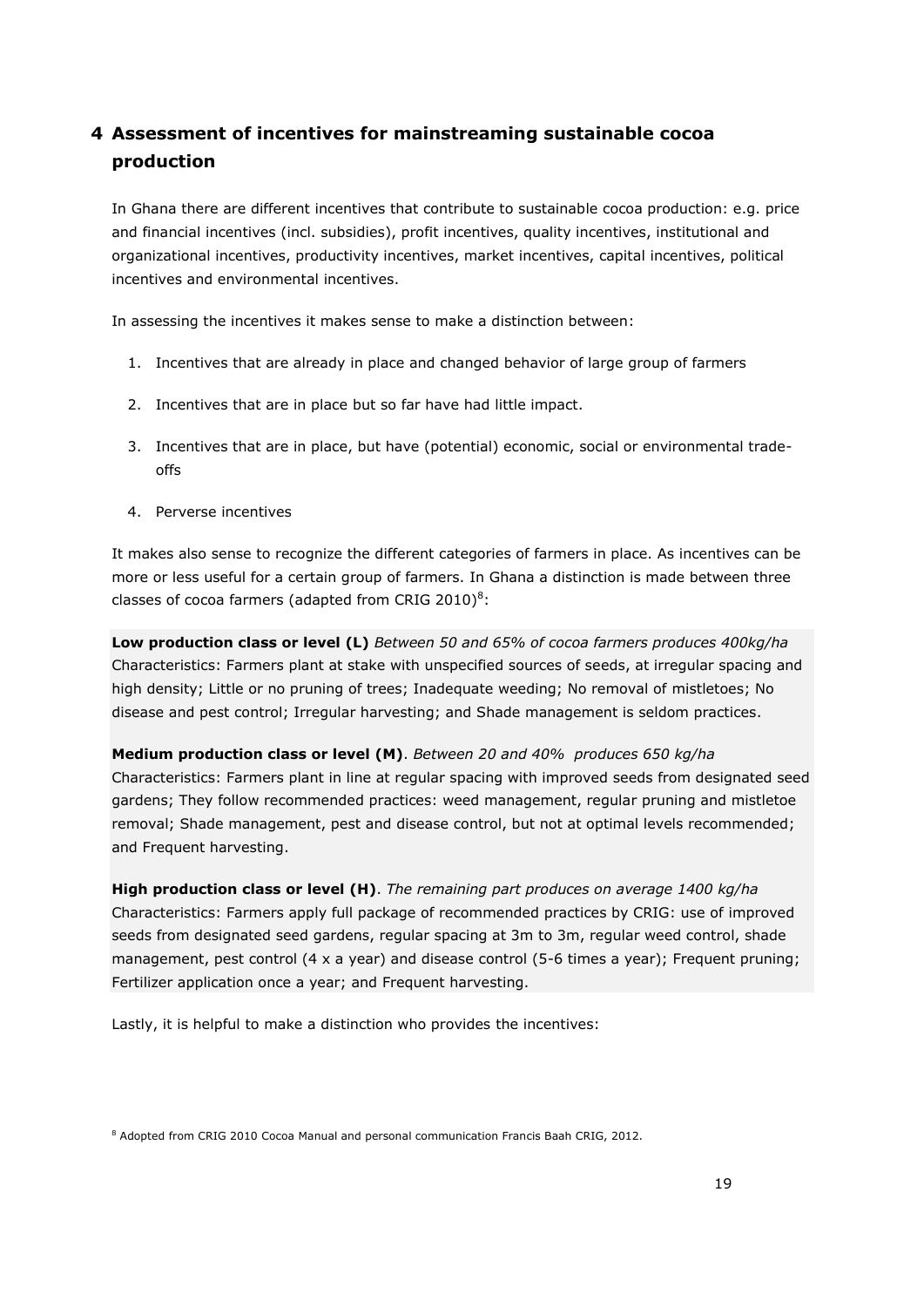- a) **Public sector (public):** Ghanaian government, Cocobod and its subsidiaries
- b) **Private sector (private):** Cocoa industry, input providers, banks, LBCs, farmers
- c) **Public-private partnership (PPP):** partnerships between public and private actors (inand outside Ghana), including civil society

**Table 1 Organizing incentives**

| <b>Incentives</b>                                                                      | <b>Status</b>                                | Who gives the incentive? |
|----------------------------------------------------------------------------------------|----------------------------------------------|--------------------------|
| $L, M, H = all farmers$                                                                | $1 =$ large impact                           | <b>Public</b>            |
| $L \rightarrow M =$ incentive supports<br>low class farmers to become<br>medium class  | $2 =$ little impact<br>$3 =$ with trade-offs | Private<br><b>PPP</b>    |
| $M \rightarrow H =$ incentive supports<br>medium class farmers to<br>become high class | $4$ = perverse incentive                     |                          |

We will assess the incentives system against "value creation in the chain" (focus is on adding value to cocoa) and "viable sharing of costs and benefits":

- 1. **Value creation in the chain:** Do the incentives add value to the cocoa (i.e. upgrading)? Does added value outweigh additional costs? Are the investments that are associated with putting the incentives in place smaller than the benefits associated with the impact of the incentives?
- 2. **Viable sharing of costs and benefits**: Who are expected to bear the costs of upgrading and who reaps the benefits? Is this sustainable?

The full list of incentives is given in the next table.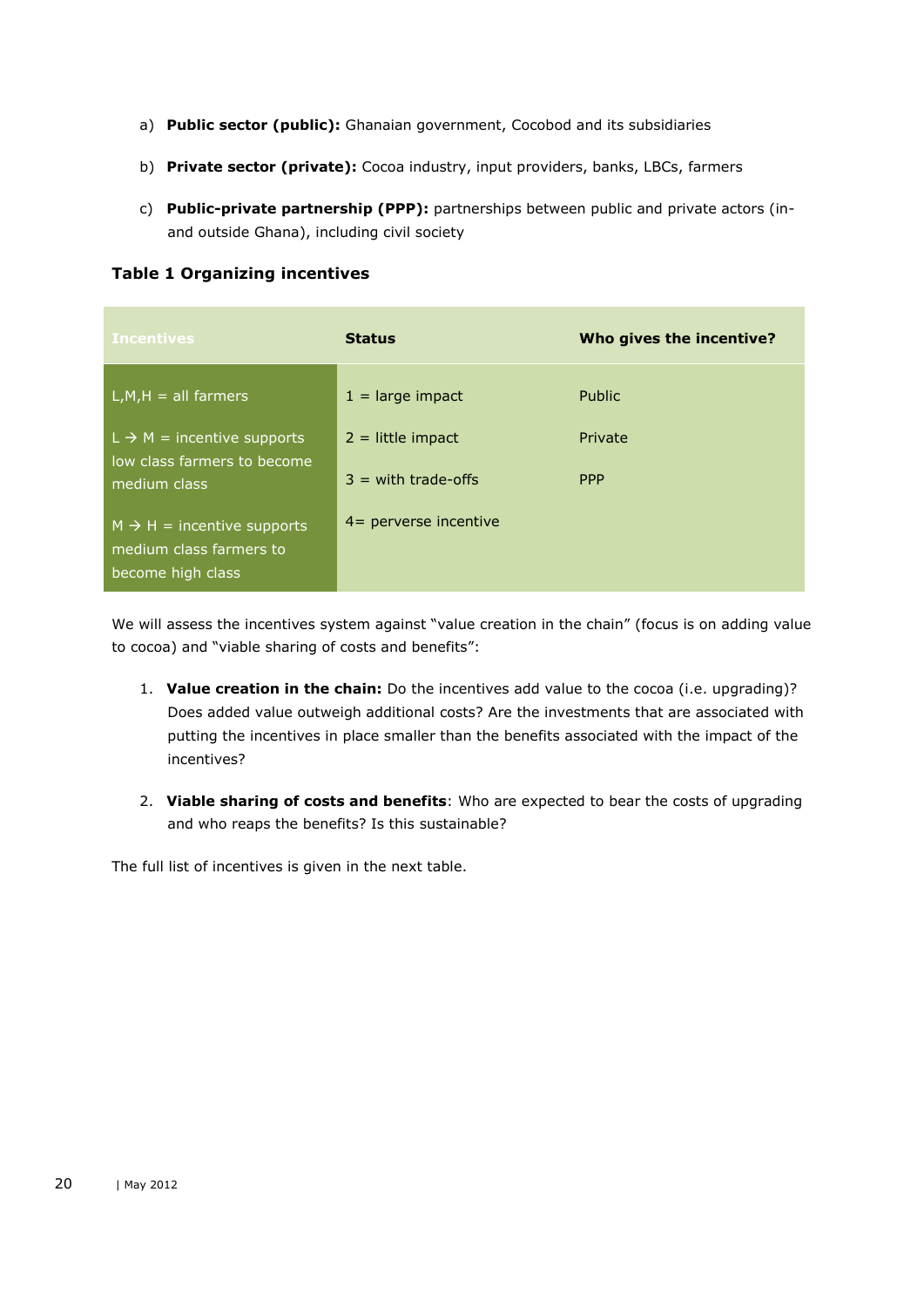| <b>Price and</b><br>financial<br><b>incentives</b>                                             | <b>Description</b>                                                                                                                                                                                                                                                                                                                                                                                                                       | <b>Status</b>                                                                                                                                                                                                                                                                                                                                    | Who?          | <b>Value creation</b>                                                                                                                                                                                                                                                                                               | <b>Viable sharing costs &amp; benefits</b>                                                                                                                                                                                                                                                                                                                                                                                                                                                                                                                                                               |
|------------------------------------------------------------------------------------------------|------------------------------------------------------------------------------------------------------------------------------------------------------------------------------------------------------------------------------------------------------------------------------------------------------------------------------------------------------------------------------------------------------------------------------------------|--------------------------------------------------------------------------------------------------------------------------------------------------------------------------------------------------------------------------------------------------------------------------------------------------------------------------------------------------|---------------|---------------------------------------------------------------------------------------------------------------------------------------------------------------------------------------------------------------------------------------------------------------------------------------------------------------------|----------------------------------------------------------------------------------------------------------------------------------------------------------------------------------------------------------------------------------------------------------------------------------------------------------------------------------------------------------------------------------------------------------------------------------------------------------------------------------------------------------------------------------------------------------------------------------------------------------|
| Increase in<br>producer-<br>price<br>$L+M+H$                                                   | Selling cocoa at higher<br>prices, increases the income<br>of cocoa farmers.<br>Cocobod has increased<br>farmers' share of the FoB.                                                                                                                                                                                                                                                                                                      | -1                                                                                                                                                                                                                                                                                                                                               | <b>Public</b> | Yes. Farmers get higher % of FoB Yes<br>price. While in 1998/99 the<br>producer price was only 56%, in<br>2005 it was 70%. For 2011/12 it<br>is set at $76\%$ .                                                                                                                                                     | In Ghana the price for cocoa is<br>annually fixed; cocoa farmers<br>cannot negotiate for higher prices,<br>but on the other hand are certain<br>to get the threshold price<br>irrespective of world market price<br>fluctuations.                                                                                                                                                                                                                                                                                                                                                                        |
| Subsidies on<br>fertilizer<br><b>Beneficiaries:</b><br><b>Moving from</b><br>$M \rightarrow H$ | Subsidies on fertilizer<br>potentially give a financial<br>incentive for applying<br>fertilizer, which contributes<br>to higher productivity levels,<br>improved soil conditions and<br>higher incomes.<br>In Ghana the use of fertilizer<br>has increased over the last<br>decade. Nevertheless there<br>is not enough fertilizer being natural drive to sell<br>made available locally.<br>Demand for fertilizer<br>outreaches supply. | 3 - Economic and<br>environmental trade-<br>off.<br>What has turned out to<br>be powerful is<br>involvement of private<br>input providers in<br>supply chain<br>management. These<br>companies have a<br>fertilizer to farmers, at<br>the lowest costs.<br>Subsidies disturb these<br>markets.<br>Moreover, subsidization<br>may lead to overuse | Public        | In principle subsidies reduce<br>production costs for farmers that<br>apply input. But, for majority of<br>farmers, investments are still<br>considered to be high. Farmers<br>are risk-averse: whether or not<br>investments will pay-off depends<br>on number of variables, like local<br>availability, rainfall. | Not transparent. The decisions on<br>fertilizer distribution and prices<br>are highly political.<br>Not all farmers benefit equally<br>from subsidized prices; no equal<br>opportunity for accessing inputs<br>(Who determines who will get)<br>fertilizer?).<br>The downside of subsidies is that<br>for cocoa farmers in the end<br>nothing is really for free: the costs<br>involved are paid from the gross<br>FoB price. Alternatively, without<br>subsidies and free distribution of<br>inputs, farmers could receive even<br>a higher % of the FoB and make<br>their own decisions with regard to |

## **Table 2 Assessment of price and financial incentives**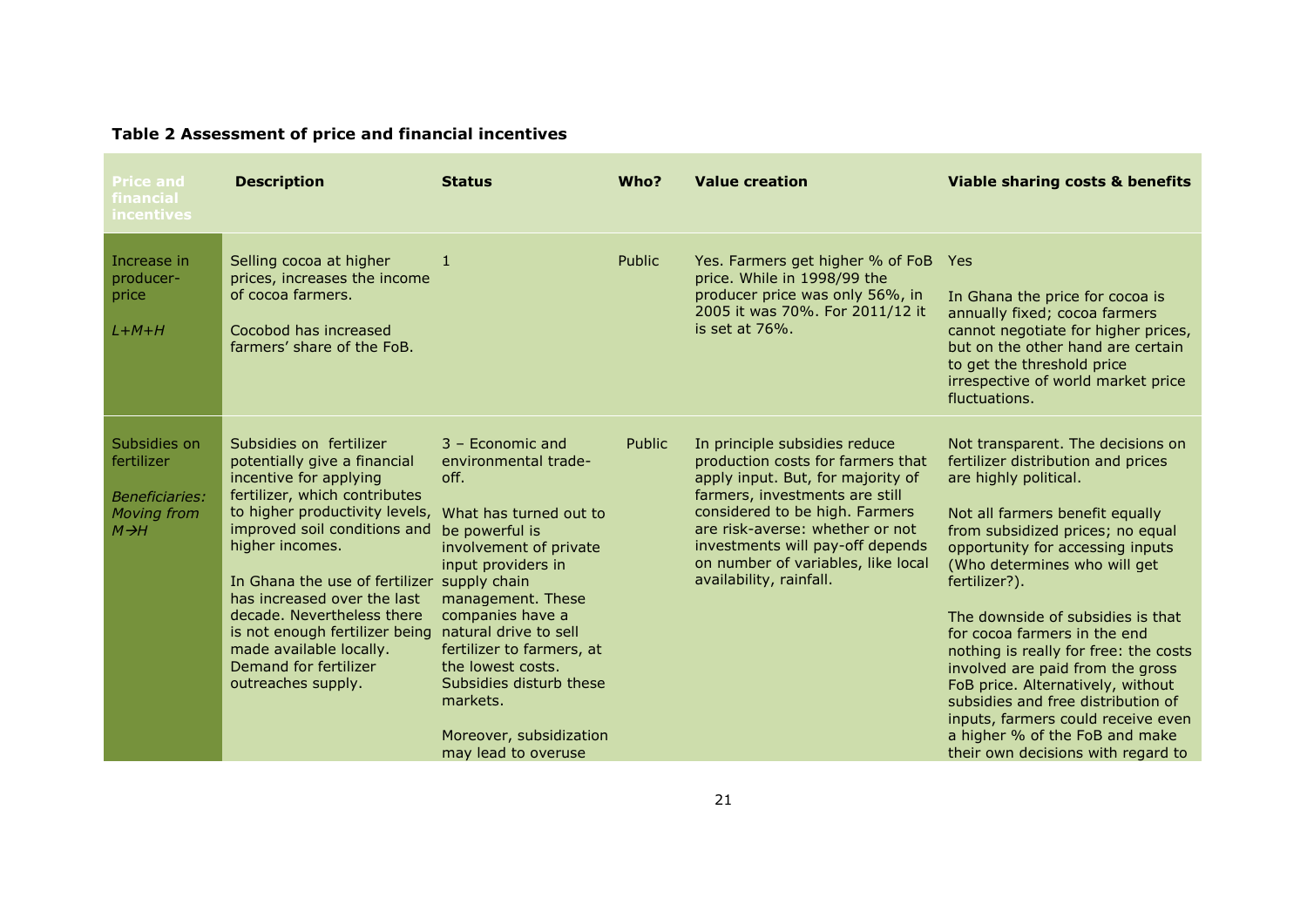|                                                                                    |                                                 | and environmental<br>pollution. It may also<br>hamper the<br>introduction and<br>further use by farmers<br>of effective<br>management tools,<br>that may intrinsically<br>(so without fertilizer<br>subsidies) be more cost<br>effective for in<br>particular smallholder<br>farmers.                                                                                             |        |                                                                                                                                                                                                                            | making on-farm investments.                                                                                                                                                                                                                                                                                                                                      |
|------------------------------------------------------------------------------------|-------------------------------------------------|-----------------------------------------------------------------------------------------------------------------------------------------------------------------------------------------------------------------------------------------------------------------------------------------------------------------------------------------------------------------------------------|--------|----------------------------------------------------------------------------------------------------------------------------------------------------------------------------------------------------------------------------|------------------------------------------------------------------------------------------------------------------------------------------------------------------------------------------------------------------------------------------------------------------------------------------------------------------------------------------------------------------|
| Free seedlings<br><i>Beneficiaries:</i><br><b>Moving from</b><br>$M \rightarrow H$ | Cocobod hands out free<br>seedlings to farmers. | $3$ – economic trade-<br>off<br>The centrally<br>organized system is<br>not efficient and the<br>capacity of the seed<br>gardens is too low.<br>The seedlings are not<br>locally available.<br>Because access to<br>certified seedlings can<br>be difficult still many<br>farmers reproduce<br>seedlings themselves,<br>which affects the<br>quality of the planting<br>material. | Public | The use of better planting<br>material creates value on longer<br>term $($ > 5 year). The seedlings<br>replace sick/old trees. Farmers<br>are compensated for the loss.<br>Nevertheless they resist cutting<br>down trees. | Not transparent<br>Costs involved are paid from FoB<br>price. Not all farmers have<br>access to free seedlings.<br>Primary beneficiaries are farmers<br>that are being compensated for<br>removing old and/or affected<br>trees. So far, low class farmers<br>and/or more remote farmers<br>generally have more difficulty<br>accessing free planting materials. |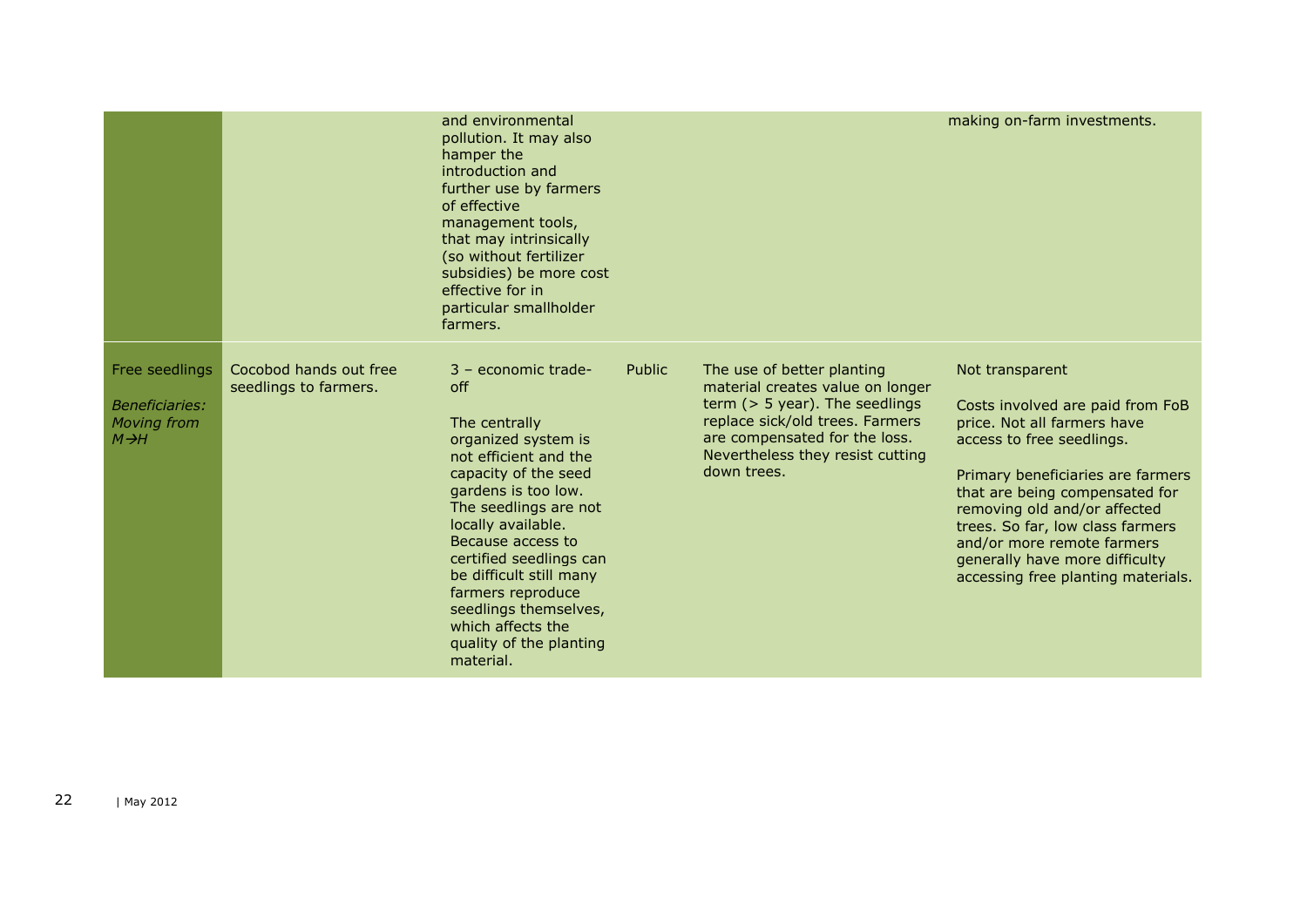| Price-<br>differentiation<br>for certified/<br>specialty cocoa<br><b>Beneficiaries:</b><br>L→M; M→H | Certified and specialty cocoa<br>fetch a premium, on top of<br>the producer price. For UTZ<br>Certified cocoa this premium<br>is negotiable, for organic<br>cocoa, fair trade and<br>Rainforest Alliance this<br>premium price is annually<br>fixed. Organic cocoa farmers<br>receive the highest<br>premium. | 2 - Total number of<br>certified farmers is<br>small.<br>Entering the<br>certification process is<br>principally possible for<br>all organized farmers.<br>Certification is for<br>farmers that use<br>medium to high<br>technology on their<br>farm. | Private,<br><b>PPP</b> | Yes. Certified/specialty groups<br>fetch higher price But, producing<br>this type of cocoa involves on-<br>farm investments and requires<br>farmers to be organized. | Currently viable for farmers. On<br>longer-term viability is at risk,<br>because the costs involved are<br>high. Costs are initially for third<br>parties, benefits partly for<br>farmers (50%), partly for<br>certificate holder and other,<br>business partners. On longer-<br>term farmers have to pay the<br>involved costs. Premium is not<br>assured. |
|-----------------------------------------------------------------------------------------------------|---------------------------------------------------------------------------------------------------------------------------------------------------------------------------------------------------------------------------------------------------------------------------------------------------------------|-------------------------------------------------------------------------------------------------------------------------------------------------------------------------------------------------------------------------------------------------------|------------------------|----------------------------------------------------------------------------------------------------------------------------------------------------------------------|-------------------------------------------------------------------------------------------------------------------------------------------------------------------------------------------------------------------------------------------------------------------------------------------------------------------------------------------------------------|
| Payment for<br>Ecosystem<br>services<br><b>Beneficiaries:</b><br>L                                  | Payment for ecosystem<br>services (carbon,<br>biodiversity/buffer zones,<br>watersheds) is promising for<br>farmers in vulnerable areas.                                                                                                                                                                      | $2 -$ New incentive                                                                                                                                                                                                                                   | <b>PPP</b>             | Yes. Not clear yet who will be<br>main beneficiaries.                                                                                                                | Not clear yet.                                                                                                                                                                                                                                                                                                                                              |

*LBCs and their PCs are not allowed to pay less than the producer price, and do not compete on price (although some pay slightly more for conventional cocoa). LBS receive a buyers' margin (almost 8% of net FoB), and PCs are paid on commission basis. The higher the volume PCs buy from farmers, the more they earn. This is a financial incentive for PCs to build a good business relation with the farmers.*

*Local processing companies receive 20% discount on light crop beans; without this discount local processing is economically not viable. This incentive has been important for local processors to start up their business in Ghana (albeit there are additional, more strategic, reasons for having a cocoa plant*  in Ghana). While Cocobod is still thinking about increasing local processing capacity, the amount of light crop beans is unstable and unlikely to grow at *the same pace as its demand.* 

*For Cocobod certification of cocoa can bring in extra money: certificate holders pay Cocobod for keeping certified cocoa segregated in their warehouse.*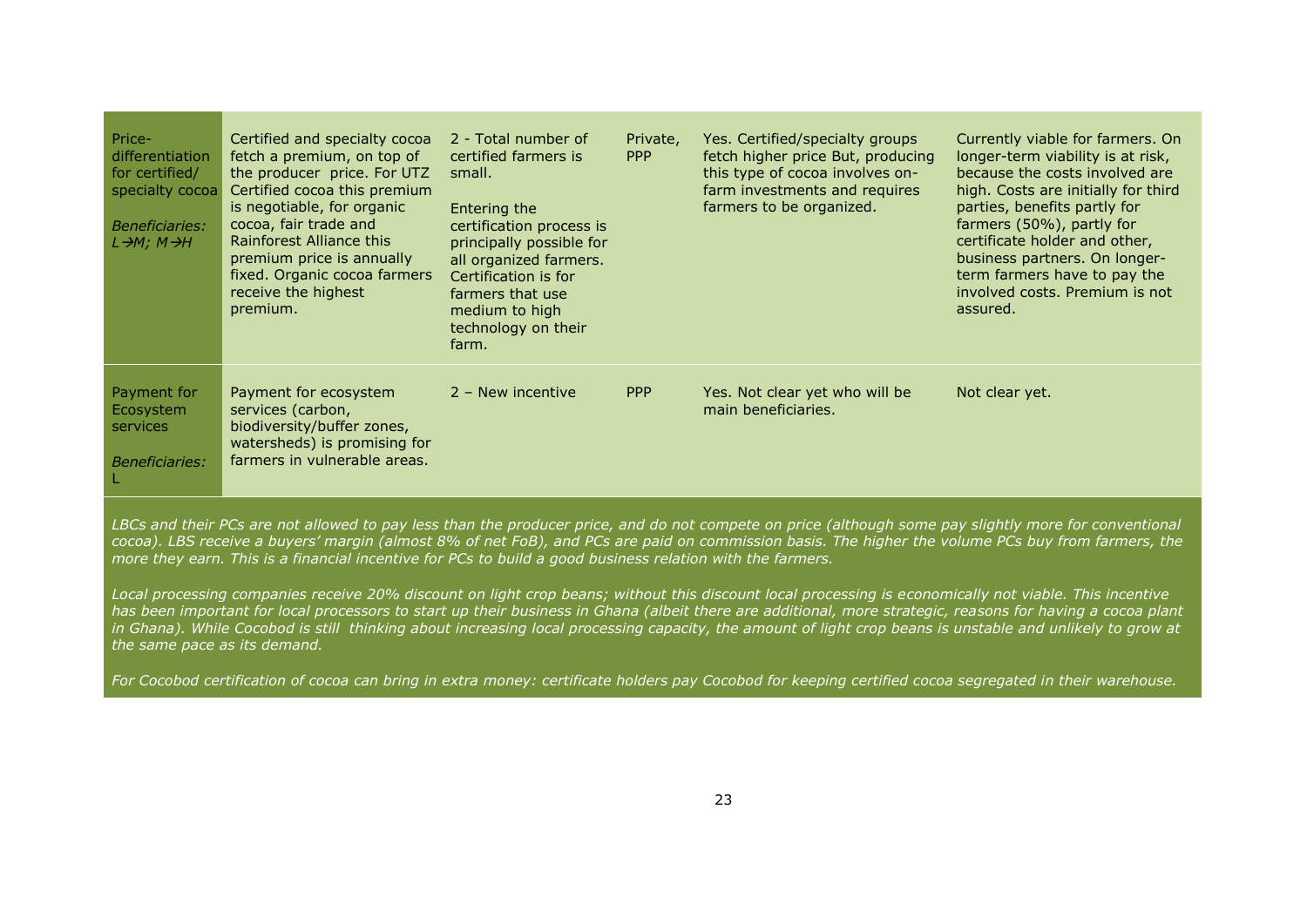| Income<br>incentives                                            | <b>Description</b>                                                                                                                                                                                                    | <b>Status</b>                  | Who?                   | <b>Value creation</b>                                                                                                                                                                                                                                                                                                                                                                                                                                                                                                                                                                                                                                                                                                                                                                                                                                                                                                                                                                            | <b>Viable sharing costs &amp; benefits</b>                                                                                                                                                                                                                                                                                                                                                                           |
|-----------------------------------------------------------------|-----------------------------------------------------------------------------------------------------------------------------------------------------------------------------------------------------------------------|--------------------------------|------------------------|--------------------------------------------------------------------------------------------------------------------------------------------------------------------------------------------------------------------------------------------------------------------------------------------------------------------------------------------------------------------------------------------------------------------------------------------------------------------------------------------------------------------------------------------------------------------------------------------------------------------------------------------------------------------------------------------------------------------------------------------------------------------------------------------------------------------------------------------------------------------------------------------------------------------------------------------------------------------------------------------------|----------------------------------------------------------------------------------------------------------------------------------------------------------------------------------------------------------------------------------------------------------------------------------------------------------------------------------------------------------------------------------------------------------------------|
| Input<br>packages<br><i>Beneficiaries:</i><br>$M \rightarrow H$ | Income maximization is<br>often put forward as an<br>incentive for farmers to<br>invest in recommended<br>inputs.<br>Inputs are offered to<br>farmer groups in<br>combination with training,<br>extension and credit. | $2 - \text{but}$<br>increasing | Private,<br><b>PPP</b> | Yes. Farmers receive combination<br>of services, work together and<br>start making on-farm investments.<br>This improves performance of<br>farmers.<br>Income incentives tend to ignore<br>the risk averseness of many<br>farmers. Of course most, if not all,<br>farmers are interested in earning a<br>higher income, but they are not<br>necessarily willing or able to make<br>the required investments. There<br>are different reasons. For example, calculate costs and benefits of<br>farmers tend to be risk averse,<br>they have a strong preference for<br>avoided costs over increased<br>revenues at a later date (KPMG<br>2011). Or farmers simply cannot<br>bear the costs. Farmers<br>unwillingness to invest can also be<br>linked to the unlikeliness of<br>reaping the future benefits of the<br>investment (e.g. sharecroppers<br>might not be sure if they will<br>receive part of the premium for<br>certified cocoa, or whether the<br>land-owner will claim this reward). | Yes. Farmers make on-farm<br>investments, and reap benefits<br>(yield increase).<br>Private and public sector invest<br>in these packages. In return<br>private partners can sell more<br>inputs to farmers, and/or by<br>more cocoa from farmers.<br>Income incentives demand<br>farmers having at least some<br>basic business skills, able to<br>investments in cocoa production,<br>including opportunity costs. |
| Cheap fake/<br>illegal inputs<br>available                      | Fake and illegal inputs are<br>smuggled into Ghana.                                                                                                                                                                   | $\overline{4}$                 | Private                | These inputs can be cheaper<br>for farmers and more easy<br>accessible, BUT can be<br>harmful and are more likely<br>to be applied wrongly (as<br>selling these inputs does not<br>go hand-in-hand with advice<br>on proper application).                                                                                                                                                                                                                                                                                                                                                                                                                                                                                                                                                                                                                                                                                                                                                        | <b>No</b>                                                                                                                                                                                                                                                                                                                                                                                                            |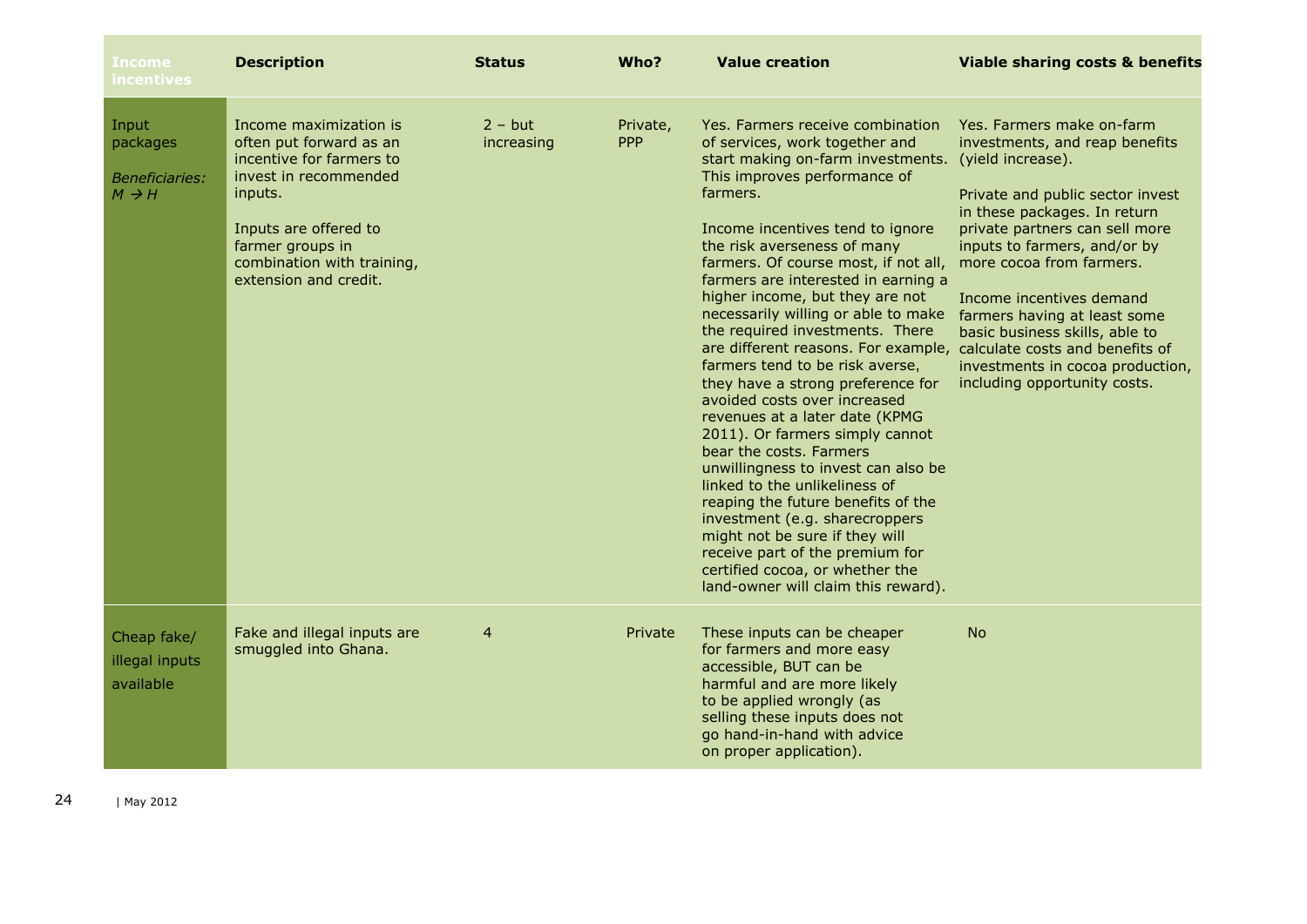## *Income incentives higher up in the chain*

*Cocobod's control on the supply side gives little room for LBCs to make high profits. LBCs are paid a fixed margin for internal marketing. They can increase their profits mainly by buying more cocoa, and reduce their operational costs (such as transport).*

| <b>Ouality</b><br>incentives                                       | <b>Description</b>                                                                                                                                                                                                                    | <b>Status</b>                                                                                                                                  | Who?                   | <b>Value creation</b>                                                                                                                                                                                                                                  | <b>Viable sharing costs &amp;</b><br><b>benefits</b>                                                                                                                                       |
|--------------------------------------------------------------------|---------------------------------------------------------------------------------------------------------------------------------------------------------------------------------------------------------------------------------------|------------------------------------------------------------------------------------------------------------------------------------------------|------------------------|--------------------------------------------------------------------------------------------------------------------------------------------------------------------------------------------------------------------------------------------------------|--------------------------------------------------------------------------------------------------------------------------------------------------------------------------------------------|
| Premium for<br>specialty cocoa<br><b>Beneficiaries:</b><br>$L+M+H$ | With the recent introduction of<br>tray-fermentation and fully<br>traceable cocoa (e.g.<br>Armajaro) and special flavor<br>cocoa (e.g. Armajaro and<br>currently one AgroEco group)<br>voluntary premiums are given<br>to this cocoa. | $2 - very small$ -<br>scale                                                                                                                    | Private,<br><b>PPP</b> | Yes, but requires on-farm<br>investments. Premium is not<br>guaranteed on longer-term.                                                                                                                                                                 | See price and financial<br>incentives: price differentiation                                                                                                                               |
| Premium for<br>certified cocoa                                     | Premium for certified cocoa<br>gives incentive for process<br>quality of cocoa.<br>See price and financial<br>incentives: price differentiation                                                                                       | $2 - small-scale$                                                                                                                              | Private,<br><b>PPP</b> | See price and financial incentives:<br>price differentiation                                                                                                                                                                                           | See price and financial<br>incentives: price<br>differentiation                                                                                                                            |
| No price<br>differentiation<br>for different<br>quality cocoa      | In Ghana, for conventional<br>cocoa there are no product<br>quality incentives for<br>farmers: there is no price<br>differentiation for grade 1<br>and 2 cocoa.<br>But, because the quality<br>control system in Ghana is             | 4 - This lack of<br>price<br>differentiation<br>means a loss for<br>the sector, as<br>grade 1 is<br>automatically<br>downgraded to<br>grade 2. | Public                 | No value is added, but farmers are<br>protected from price fluctuations.<br>The possibility to introduce<br>some kind of price-<br>differentiations has been<br>explored (e.g. introducing<br>Ghana Super Beans - grade<br>93A), but has not yet<br>25 | The quality control system in<br>place is expensive. Farmers<br>bear part of the costs.<br>Farmers cannot make their<br>own calculations, and based<br>on that take economic<br>decisions. |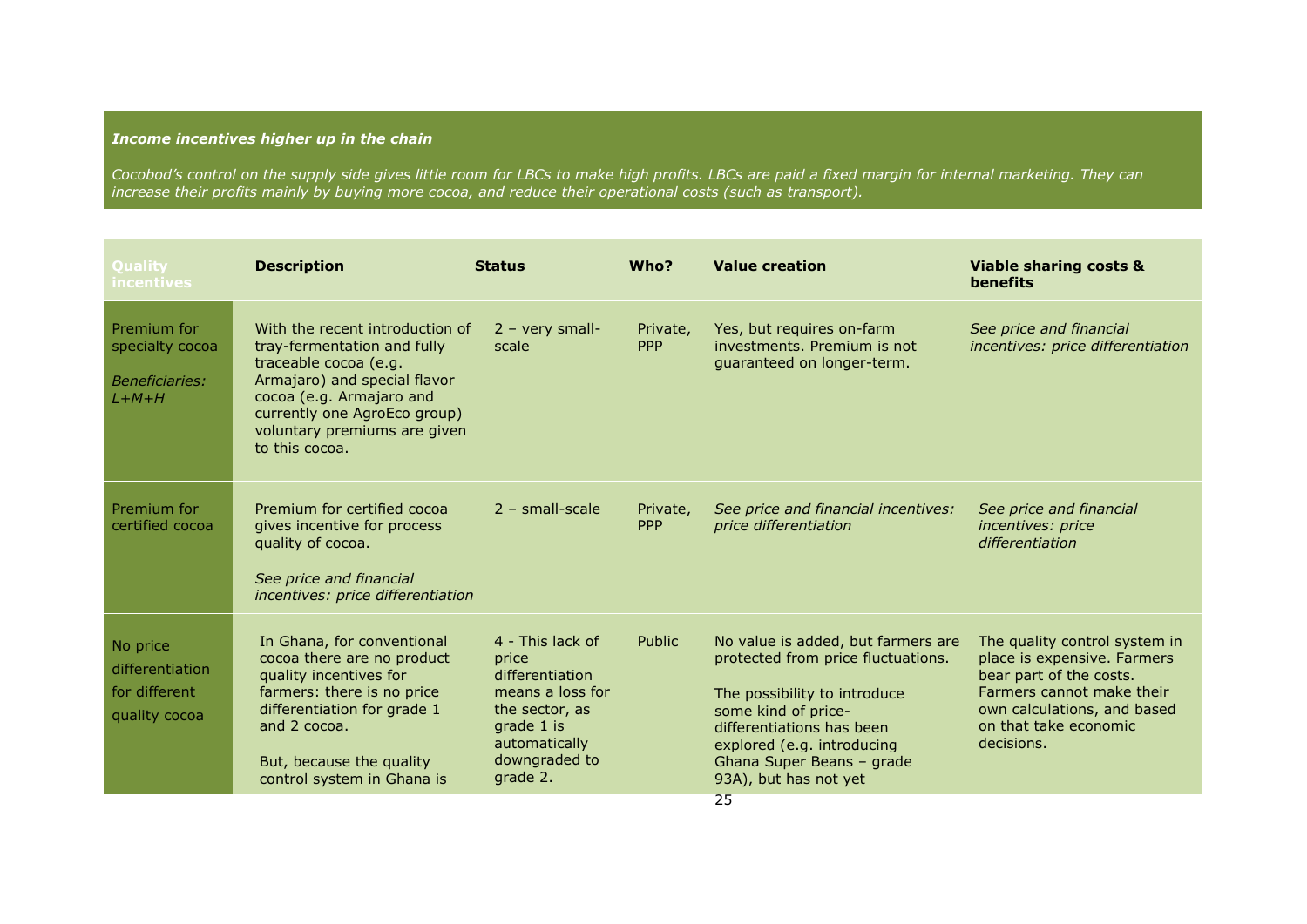|  | strict, farmers cannot sell<br>cocoa of lower quality than<br>grade 2. | Because LBCs<br>cannot compete<br>on price but on<br>volume they buy<br>as much cocoa as<br>possible, with the<br>risk that this<br>goes at cost of<br>the on quality. | materialized. |
|--|------------------------------------------------------------------------|------------------------------------------------------------------------------------------------------------------------------------------------------------------------|---------------|
|--|------------------------------------------------------------------------|------------------------------------------------------------------------------------------------------------------------------------------------------------------------|---------------|

#### *Quality incentives for actors higher up in the chain*

*Selling premium quality cocoa, in combination with being a reliable supplier, fetches a higher price on the world market. For Cocobod, this is a reason to have a labor-intensive, strict and expensive quality control system in place. The recent growth in cocoa production puts quite a burden on QCD.* 

*For process quality (eg certified cocoa), Cocobod, certificate holders and involved LBCs receive an incentive as they can get a share of the premium, and as the demand for certified cocoa is increasing.*

*For PCs, getting commission based on volumes, gives a perverse incentives to be very strict on quality control while buying their cocoa. It is not uncommon that PCs and LBCs dry the cocoa some additional days after buying the produce; normally cocoa farmers would dry their cocoa sufficient days before selling the product.*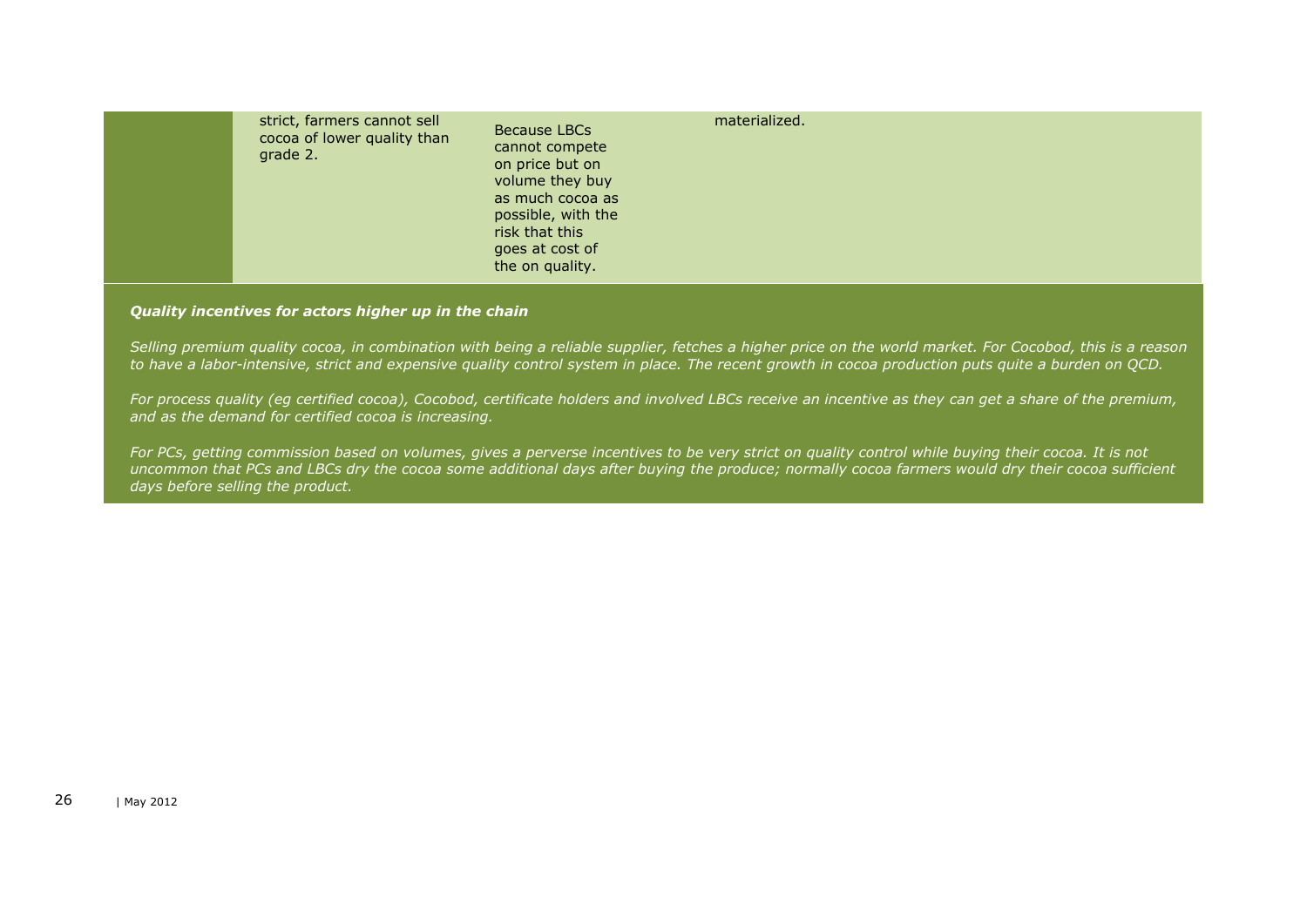| Institutional/<br>organizational<br>incentives                                                    | <b>Description</b>                                                                                                                                                                                                                                                                                                                                                                                                                         | <b>Status</b>                                                                                                                                                                                                                                                                                                                                                                                                                                              | Who?                   | <b>Value creation</b>                                                                                                                               | <b>Viable sharing costs &amp; benefits</b>                                                                                                                                                                                                                                                                                                                                 |
|---------------------------------------------------------------------------------------------------|--------------------------------------------------------------------------------------------------------------------------------------------------------------------------------------------------------------------------------------------------------------------------------------------------------------------------------------------------------------------------------------------------------------------------------------------|------------------------------------------------------------------------------------------------------------------------------------------------------------------------------------------------------------------------------------------------------------------------------------------------------------------------------------------------------------------------------------------------------------------------------------------------------------|------------------------|-----------------------------------------------------------------------------------------------------------------------------------------------------|----------------------------------------------------------------------------------------------------------------------------------------------------------------------------------------------------------------------------------------------------------------------------------------------------------------------------------------------------------------------------|
| Large formal<br>groups<br><b>Beneficiaries:</b><br>$L \rightarrow M$<br>$M \rightarrow H$         | Increasingly cocoa farmers<br>are being stimulated to<br>organize themselves in<br>groups. Being organized is a<br>prerequisite for certification<br>and for accessing technical<br>and business training,<br>extension and inputs on<br>credits.<br>The farmer groups that<br>have been formed over time<br>have a different status.<br>Some are large<br>associations, others are<br>small groups organized<br>around a particular need. | $2 - In Ghana there$<br>are two large formal<br>farmer groups (CAA<br>and KKFU)<br>There is little<br>incentive in place for<br>farmers to organize in<br>more traditional<br>organizations, like<br>cooperatives.<br>Cooperatives not only<br>have a bad<br>reputation, but also<br>because the benefits<br>of being organized are<br>not immediately clear<br>(e.g. there is not a lot<br>of room for collective<br>negotiation as prices<br>are fixed). | Private,<br><b>PPP</b> | Yes. Farmer as a group<br>access to niche/certified<br>markets (price premium),<br>inputs on credit, training.<br>Farmers pay members-ship<br>fees. | Formal groups (KKFU and CAA)<br>are supported by third parties.<br>Members benefit in different<br>ways. KKFU members benefit for<br>example from fair trade prices<br>and dividend (being shareholder<br>of Divine chocolate company),<br>while CAA members benefit from<br>higher levels of productivity, in<br>which they themselves have<br>invested (business model). |
| (Informal)<br>smaller farmer<br>groups<br>Beneficiaries:<br>$L \rightarrow M$ , $M \rightarrow H$ | Increasingly smaller, more<br>informal, groups are formed<br>(e.g. to exchange labour, to<br>access certification or<br>credit).                                                                                                                                                                                                                                                                                                           | $2 -$ the majority of<br>farmers is not<br>organized                                                                                                                                                                                                                                                                                                                                                                                                       | Private,<br><b>PPP</b> | Yes, new groups are mainly<br>being organized for<br>certification purposes.<br>Working together in a group<br>can also reduce production<br>costs. | Premium is on longer-term not<br>quaranteed. Costs of certification<br>ultimately have to be<br>internalized.<br>Farmers depend on certificate<br>holders for accessing inputs and<br>credit. Farmer groups do not<br>build own capital.                                                                                                                                   |

m.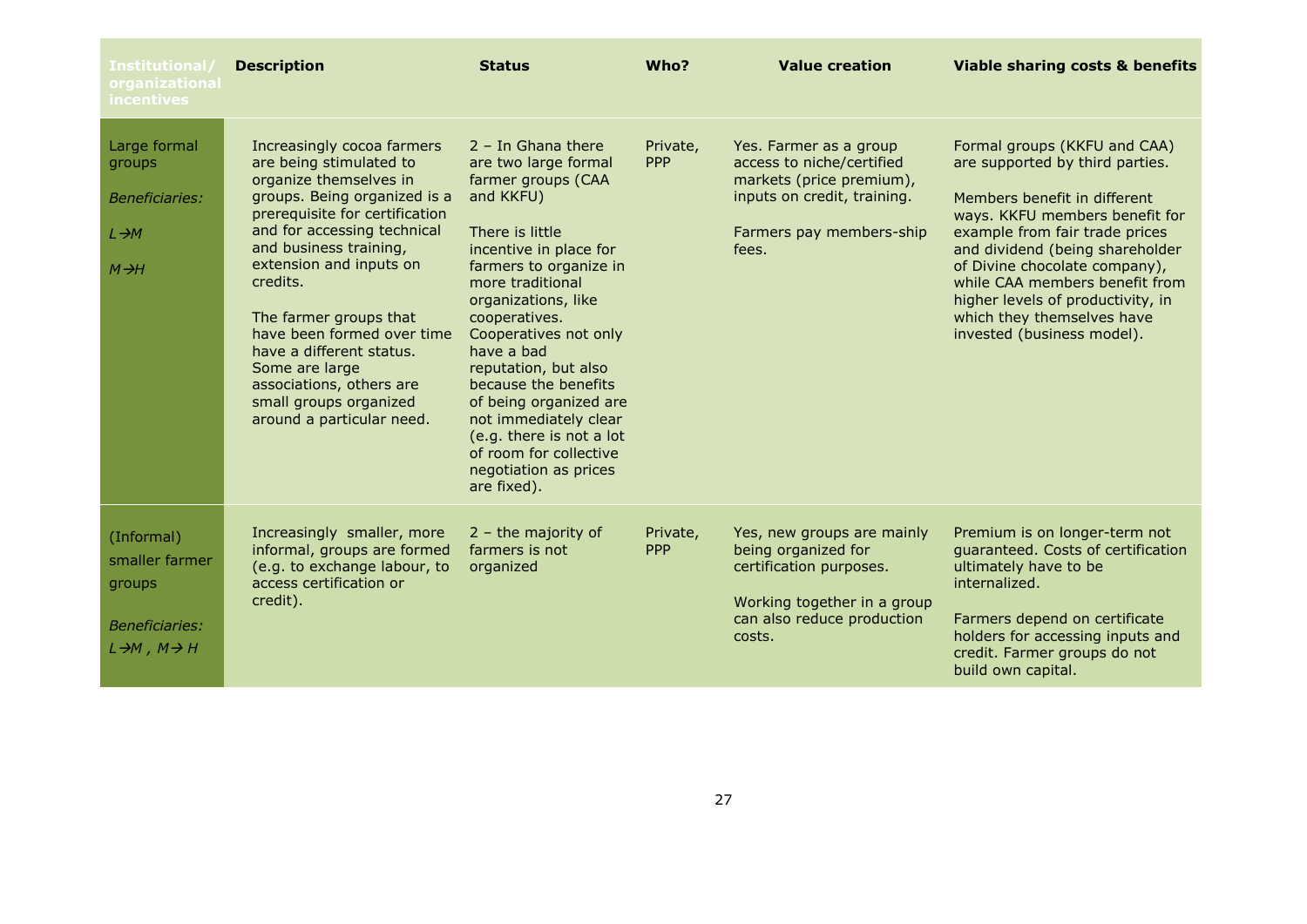## *Institutional and organizational incentives for actors higher up in the value chain*

*Private companies work together occasionally to make a fist against Cocobod policies in case these are considered to be harmful and/or unjustified. Certification gives an incentive for certificate holders to develop input packages in partnership with different private and public actors.*

| <b>Productivity</b><br><i>incentives</i>                                                                                             | <b>Description</b>                                                                                                                                                                                                                                                                                                                                                                                                             | <b>Status</b>                                                           | Who?                              | <b>Value creation</b>                                                                                                                                           | <b>Viable sharing costs &amp;</b><br>benefits                                                                                                                                                                                                                                                                                                                                                                                                           |
|--------------------------------------------------------------------------------------------------------------------------------------|--------------------------------------------------------------------------------------------------------------------------------------------------------------------------------------------------------------------------------------------------------------------------------------------------------------------------------------------------------------------------------------------------------------------------------|-------------------------------------------------------------------------|-----------------------------------|-----------------------------------------------------------------------------------------------------------------------------------------------------------------|---------------------------------------------------------------------------------------------------------------------------------------------------------------------------------------------------------------------------------------------------------------------------------------------------------------------------------------------------------------------------------------------------------------------------------------------------------|
| Increase in<br>producer price                                                                                                        | The increase in producer price is<br>also meant as stimulus for<br>farmers to make on-farm<br>investments.                                                                                                                                                                                                                                                                                                                     | $\mathbf{1}$                                                            | Public                            | <b>Yes</b>                                                                                                                                                      | See price and financial<br>incentives                                                                                                                                                                                                                                                                                                                                                                                                                   |
| Good<br>Agronomic<br>Practice/Good<br>Agricultural<br><b>Practices</b><br>(GAP)<br><b>Beneficiaries:</b><br>mainly $L \rightarrow M$ | The National Cocoa Rehabilitation<br>Programme introduced a Good<br>Agronomic Practices initiative<br>aiming to support higher yields<br>and sustainability in the cocoa<br>sector.<br>Global markets increasingly<br>demand the use of Good<br>Agricultural Practices and<br>sustainable practices for<br>delivering agricultural products<br>to global markets. In return<br>premiums are being paid for<br>certified cocoa. | $\mathbf{1}$                                                            | Public,<br>private,<br><b>PPP</b> | Yes, investments in GAP are<br>benefiting all farmers,<br>especially low class.                                                                                 | The costs involved in efforts to<br>increase GAP (like training) are<br>increasingly covered by private<br>sector players and Cocobod.<br>Ultimately farmers themselves<br>have to be motivated to make<br>the investments. However, for<br>some, like female farmers (e.g.<br>who not necessarily have<br>control over cocoa income) or<br>sharecroppers (e.g. who get<br>only a share of yield)<br>incentives to invest in GAP can<br>be constrained. |
| Extension<br>services<br>$L+M+H$                                                                                                     | Extension services are provided<br>to assist farmers in sustainable<br>cocoa practices                                                                                                                                                                                                                                                                                                                                         | $1 -$ The aim is<br>to reach all<br>farmers, but<br>so far<br>primarily | <b>PPP</b>                        | Yes, extension supports farmers<br>in GAP, applying inputs and<br>manage their farm. But, only if<br>the right people receive<br>extension (e.g. NOT the absent | <b>No</b><br>Although extension has<br>impact costs of are very high.<br>Currently private sector                                                                                                                                                                                                                                                                                                                                                       |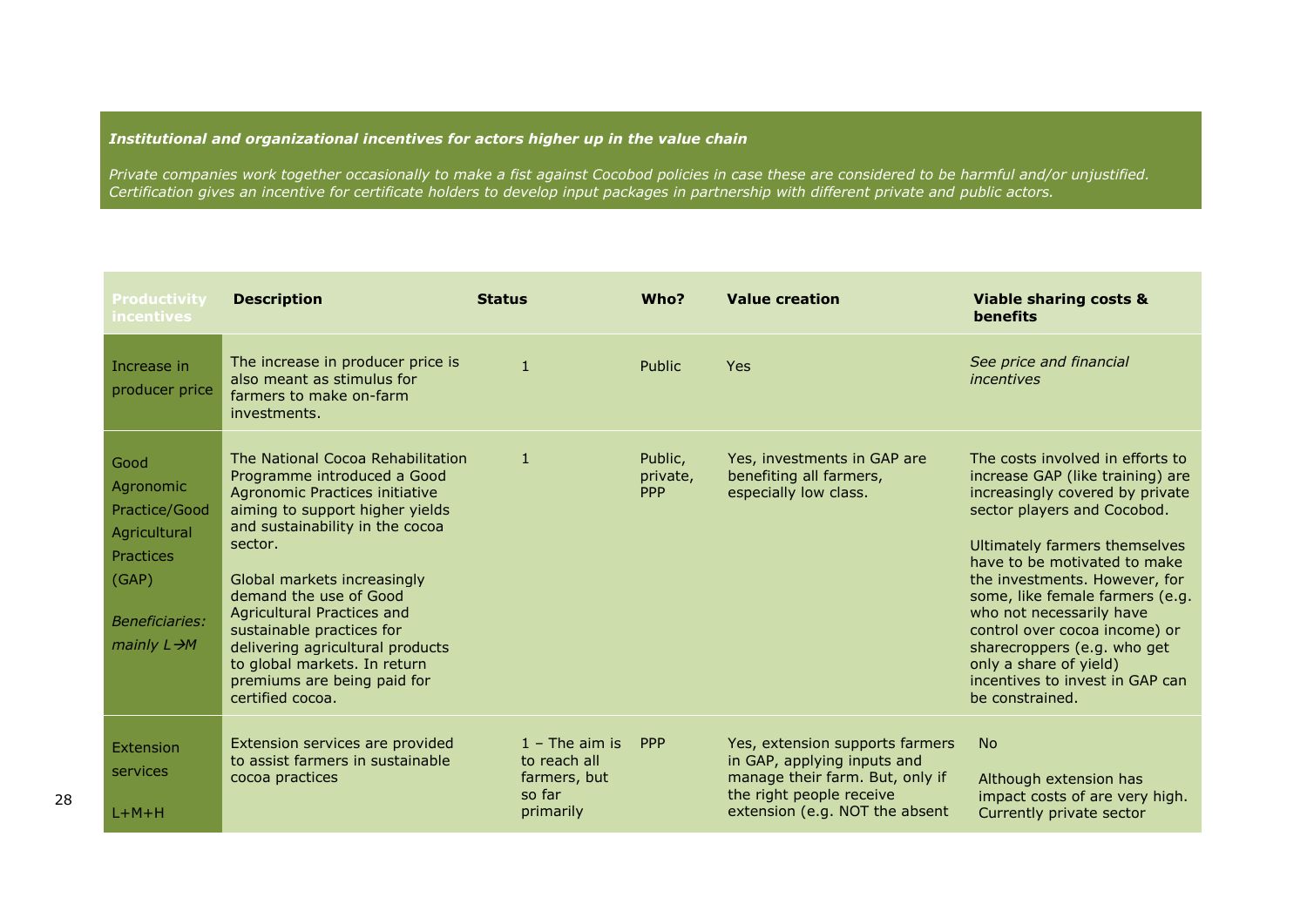|                                                                            |                                                                                                                                                   | those farmers<br>are reached<br>that are<br>linked to<br>private (e.g.<br>Armajaro)<br>and PPP<br>extension<br>partners (e.g.<br>$CLP$ ) |                                   | farm owner) and new skills are<br>applied, value is being created<br>$(\text{all}).$ | parties and PPP pay for<br>extension services. Capacity<br>is still too low to reach<br>majority of farmers. It is not<br>common (yet) that farmers<br>pay for these kinds of<br>services.                                                         |
|----------------------------------------------------------------------------|---------------------------------------------------------------------------------------------------------------------------------------------------|------------------------------------------------------------------------------------------------------------------------------------------|-----------------------------------|--------------------------------------------------------------------------------------|----------------------------------------------------------------------------------------------------------------------------------------------------------------------------------------------------------------------------------------------------|
| <b>Training</b><br><b>Beneficiaries:</b><br>all                            | Besides extension services,<br>farmers are trained in farmer<br>business schools. Before farmers<br>were also trained in farmer field<br>schools. | 2                                                                                                                                        | Public,<br>private,<br><b>PPP</b> | Yes, farmer business schools<br>support farmers in making<br>economic decisions.     | No. Farmer field schools were<br>perceived to be too<br>expensive. Farmer business<br>schools are relatively cheap<br>(shorter and focused on<br>business aspect of farming).<br>Costs of farmer business<br>schools are paid by third<br>parties. |
| Germplasm/<br>rehabilitation                                               | Free seedlings are handed out to<br>increase on-farm productivity<br>and reduce no of diseased and<br>old trees.                                  | 3                                                                                                                                        | Public                            | See price and financial<br>incentives: Free seedlings                                | See price and financial<br>incentives: Free seedlings                                                                                                                                                                                              |
| (Pest and<br>disease<br>control) Mass<br>spraying<br><b>Beneficiaries:</b> | Cocobod provides free spraying<br>of farms                                                                                                        | $\mathbf{1}$                                                                                                                             | Public                            | Yes, it combats pests and<br>diseases that normally affect<br>productivity           | Not optimal<br>Costs of mass spraying are<br>covered by gross FoB.<br>Although the mass of farmers<br>is being reached, not all<br>farmers benefit equally and<br>there are a lot of                                                               |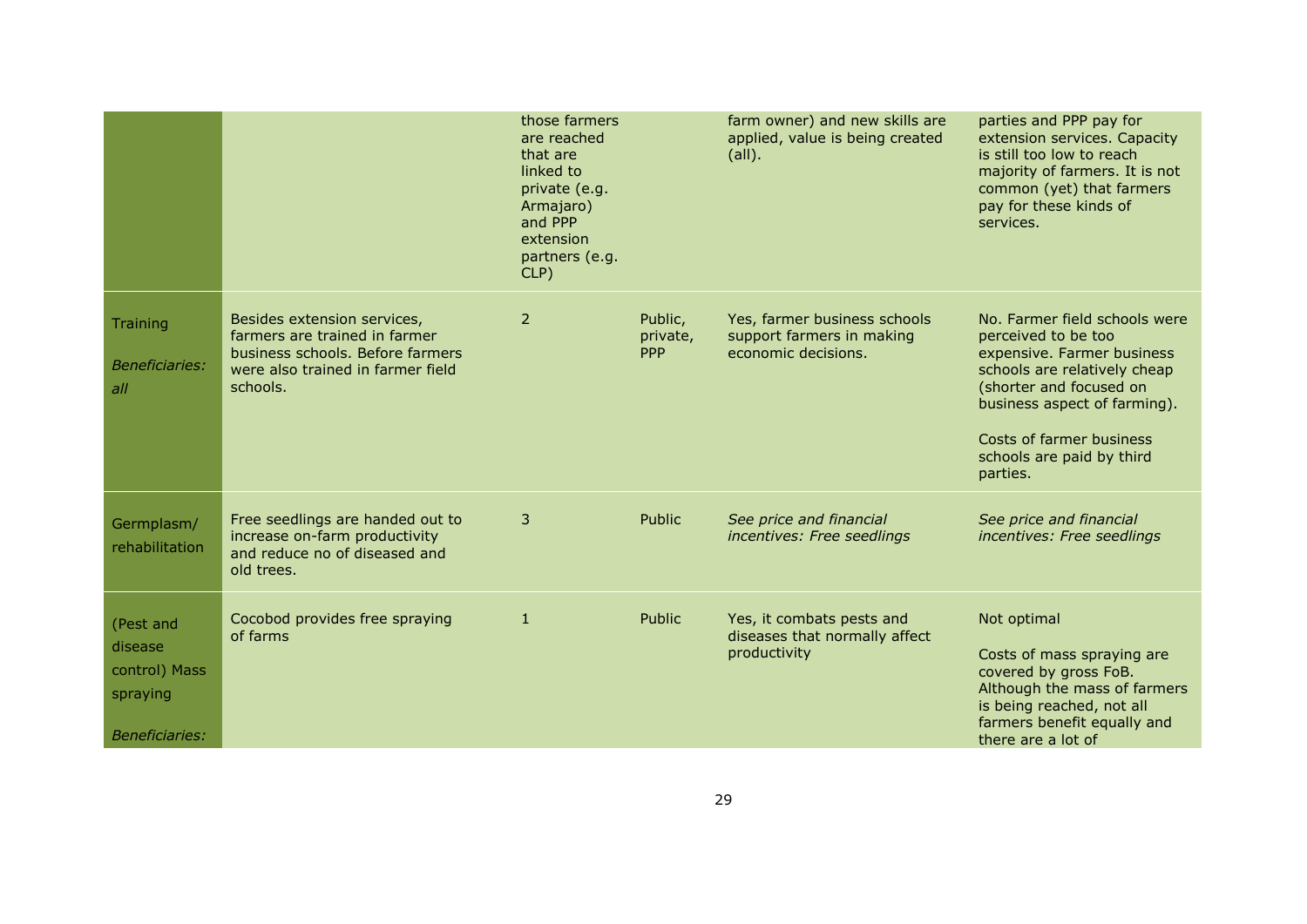| $L+M+H$                                                   |                                                                                                 |                |        |                                                       | inefficiencies.<br>Environmental/health costs<br>are not internalized. |
|-----------------------------------------------------------|-------------------------------------------------------------------------------------------------|----------------|--------|-------------------------------------------------------|------------------------------------------------------------------------|
| Centrally<br>organized<br>input<br>distribution<br>system | Both pricing and distribution<br>system for fertilizer and<br>seedlings are centrally organized | $\overline{4}$ | Public | See price and financial<br>incentives: Free seedlings | See price and financial<br>incentives: Free seedlings                  |

#### *Productivity incentives for actors higher up in the chain*

*Input providers, LBCs, certification holders, Cocobod; they all have an incentive to invest in productivity. Besides that it is seen as the way to guarantee the future supply of cocoa, it brings in direct money.*

*For LBCs the incentive to invest in productivity is threefold: 1. It is a way of establishing stronger linkages with their suppliers; 2. It is likely that at*  least part of the increase in yield can be purchased by the LBC (this is also an incentive for the purchasing clerk who normally works on a commission *basis); 3. It is a requirement for accessing markets for certified cocoa.*

| <b>Market</b><br><b>incentives</b> | <b>Description</b>                                                                                 | <b>Status</b> | Who?               | <b>Value creation</b>                                                                      | Viable sharing costs & benefits                                                                             |
|------------------------------------|----------------------------------------------------------------------------------------------------|---------------|--------------------|--------------------------------------------------------------------------------------------|-------------------------------------------------------------------------------------------------------------|
| Market                             | With certification, farmer<br>groups, LBC and other                                                |               | Private<br>and PPP | Yes.                                                                                       | Unclear                                                                                                     |
| differentiation<br>(certification) | certificate holders are able to<br>'directly' access global markets<br>for their certified produce |               |                    | Certificate holders tend to<br>speed up the process of<br>certification. This is risky for | Market differentiation involves a cost,<br>now covered by third parties.<br>Furthermore, it depends on CMC, |
| <b>Beneficiaries:</b>              | (which is small-scale). This is<br>possible because CMC has                                        |               |                    | all involved: farmers,<br>certificate holders, business                                    | allowing to continue to segregate<br>(increasing quantities) physical flow of                               |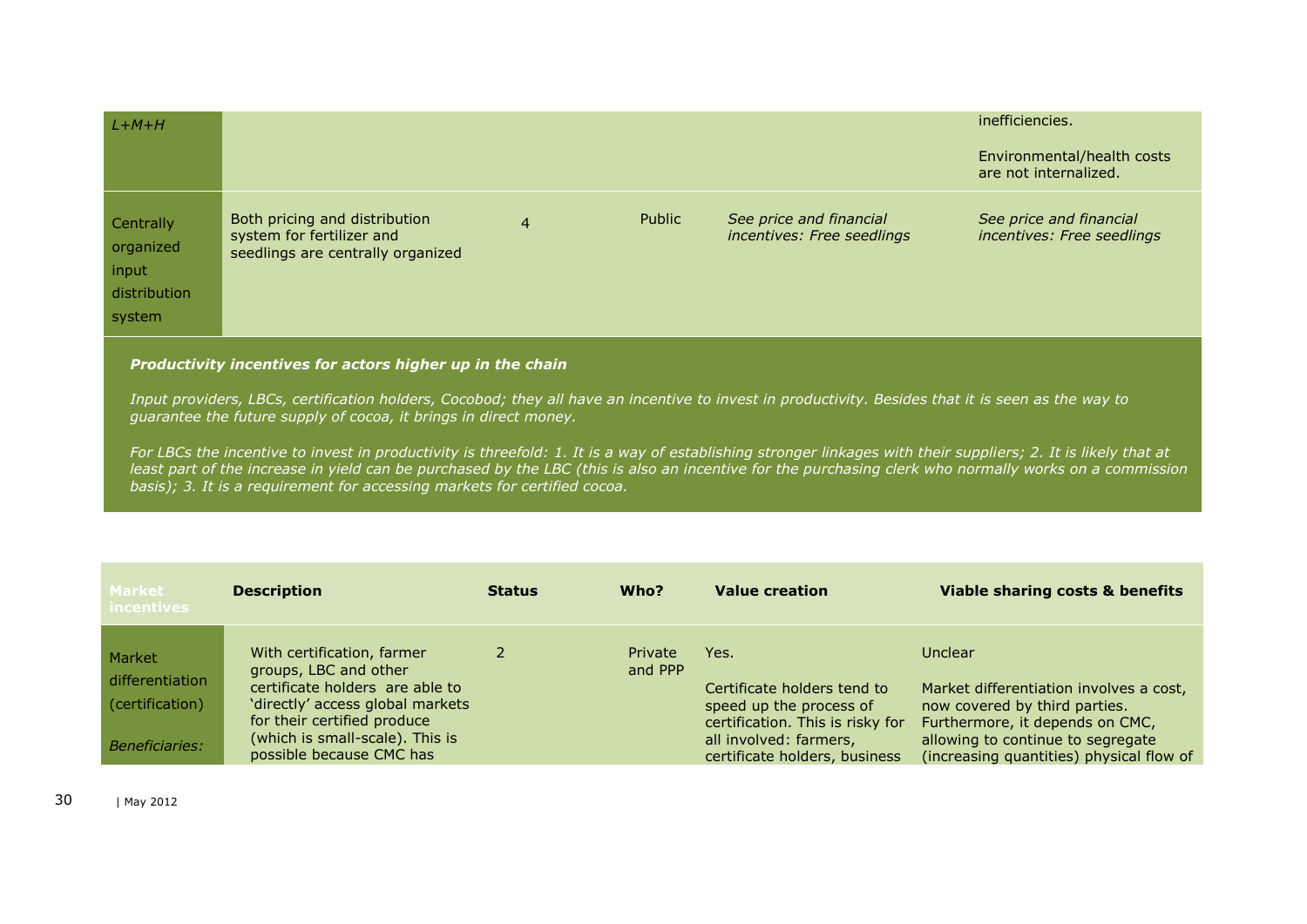| $M \rightarrow H$ | segregated the physical flow of<br>certified cocoa from the<br>financial flow, which CMC still<br>controls. To make certification<br>work certificate holders combine<br>capacity building efforts with<br>giving farmers access to these<br>new marketing channels. | partners, third (public)<br>parties.<br>Most cocoa farmers lack an<br>overview of possible<br>markets (e.g. UTZ Certified,<br>fair trade) they can supply<br>their cocoa to. Farmers sell<br>cocoa to PCs in their<br>communities, giving<br>preference to the ones day<br>know, trust and who pay<br>promptly (Laven 2010). In<br>case farmers joined a<br>farmer group they cannot<br>chose their buyers, but sell<br>to the LBC that is connected<br>to the group. | certified cocoa from financial flow.<br>Premium that goes with new market is<br>shared (farmers 50%). |
|-------------------|----------------------------------------------------------------------------------------------------------------------------------------------------------------------------------------------------------------------------------------------------------------------|-----------------------------------------------------------------------------------------------------------------------------------------------------------------------------------------------------------------------------------------------------------------------------------------------------------------------------------------------------------------------------------------------------------------------------------------------------------------------|-------------------------------------------------------------------------------------------------------|
|-------------------|----------------------------------------------------------------------------------------------------------------------------------------------------------------------------------------------------------------------------------------------------------------------|-----------------------------------------------------------------------------------------------------------------------------------------------------------------------------------------------------------------------------------------------------------------------------------------------------------------------------------------------------------------------------------------------------------------------------------------------------------------------|-------------------------------------------------------------------------------------------------------|

*Market incentives for actors higher up in the value chain*

*The increasing demand for certified cocoa, the premium, in combination with financial support of third parties for certification, gives private sector companies in Ghana an incentive to access these certified markets.*

| <b>Capital</b><br><b>incentives</b> | <b>Description</b>                                                                                                                               | <b>Status</b> | Who?   | <b>Value creation</b>                                                        | Viable sharing costs & benefits                                                                                                                                                       |
|-------------------------------------|--------------------------------------------------------------------------------------------------------------------------------------------------|---------------|--------|------------------------------------------------------------------------------|---------------------------------------------------------------------------------------------------------------------------------------------------------------------------------------|
| Planting trees<br>Beneficiaries:L   | Cocoa is not only a<br>cash crop, but also the<br>trees and land have<br>value. For farmers a<br>cocoa farm is a kind of<br>social security, and |               | Public | Planting new trees benefits<br>farmers $>5$ years, when tree<br>bears fruit. | Planting trees gives landless right to<br>economic use of land. Benefits of<br>planting trees will be $>$ 5 years (start<br>bearing fruit).<br>No security for long-term economic use |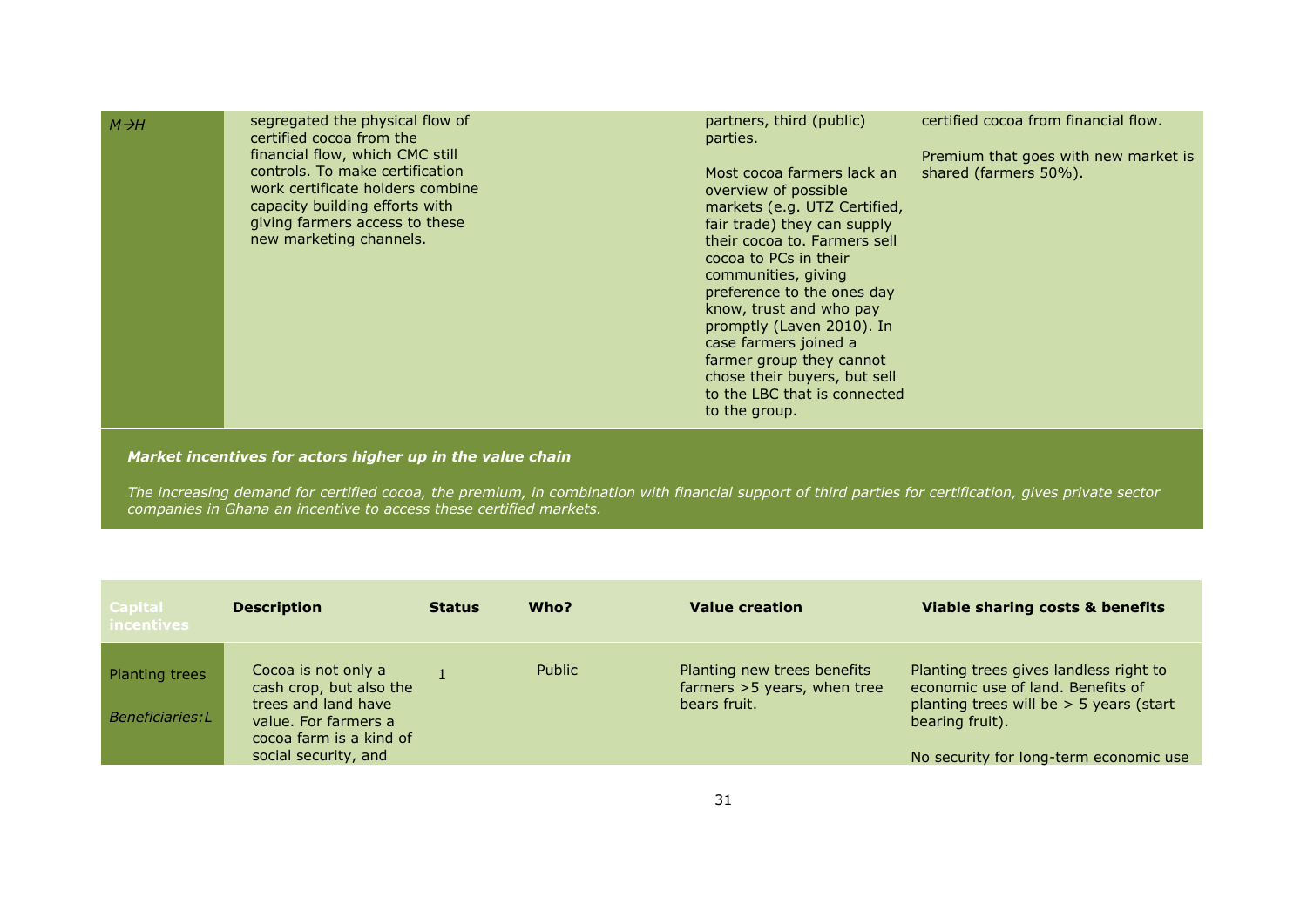|                                                                | planting trees is a way<br>of claiming land rights.<br>So, in this respect on-<br>farm investments<br>support the long-term<br>and inheritable use-<br>right to land (Takane<br>2002 in Laven 2010).                                                                                                                                                                               |              |         |                                                                                                     | right of land                                                                                                                                                                                              |
|----------------------------------------------------------------|------------------------------------------------------------------------------------------------------------------------------------------------------------------------------------------------------------------------------------------------------------------------------------------------------------------------------------------------------------------------------------|--------------|---------|-----------------------------------------------------------------------------------------------------|------------------------------------------------------------------------------------------------------------------------------------------------------------------------------------------------------------|
| Health/<br>pension<br>scheme<br><b>Beneficiaries:</b><br>$M+H$ | In Ghana, where there<br>is no competition based<br>on prices and product<br>quality, social<br>incentives are used as<br>a way to compete with<br>other buyers, service<br>providers or certificate<br>holders. For example,<br>CAA provides access to<br>health and pension<br>schemes to farmers,<br>and uses this to<br>stimulate farmer<br>groups to pay back<br>their loans. | $\mathbf{2}$ | Private | Yes, value is created 'social<br>upgrading'. Access to such<br>schemes improves quality of<br>life. | Yes. Farmers contribute to schemes,<br>and are ones that benefit. But, farmers<br>have no equal opportunity to schemes<br>(e.g. you need to be formally<br>registered as a farmer and have a<br>passbook). |

| Political<br><i>incentives</i>         | <b>Description</b>                                                                                          | <b>Status</b>                                                | Who?   | <b>Value creation</b> | Viable sharing costs & benefits |
|----------------------------------------|-------------------------------------------------------------------------------------------------------------|--------------------------------------------------------------|--------|-----------------------|---------------------------------|
| Positioning<br>Ghana as<br>sustainable | Ghana is in a good position to<br>profile itself as world leading<br>in sustainable, high quality<br>cocoa. | 2 – Cocobod<br>still positions<br>itself mainly<br>with high | Public | Yes, on long term     | <b>Yes</b>                      |

32 | May 2012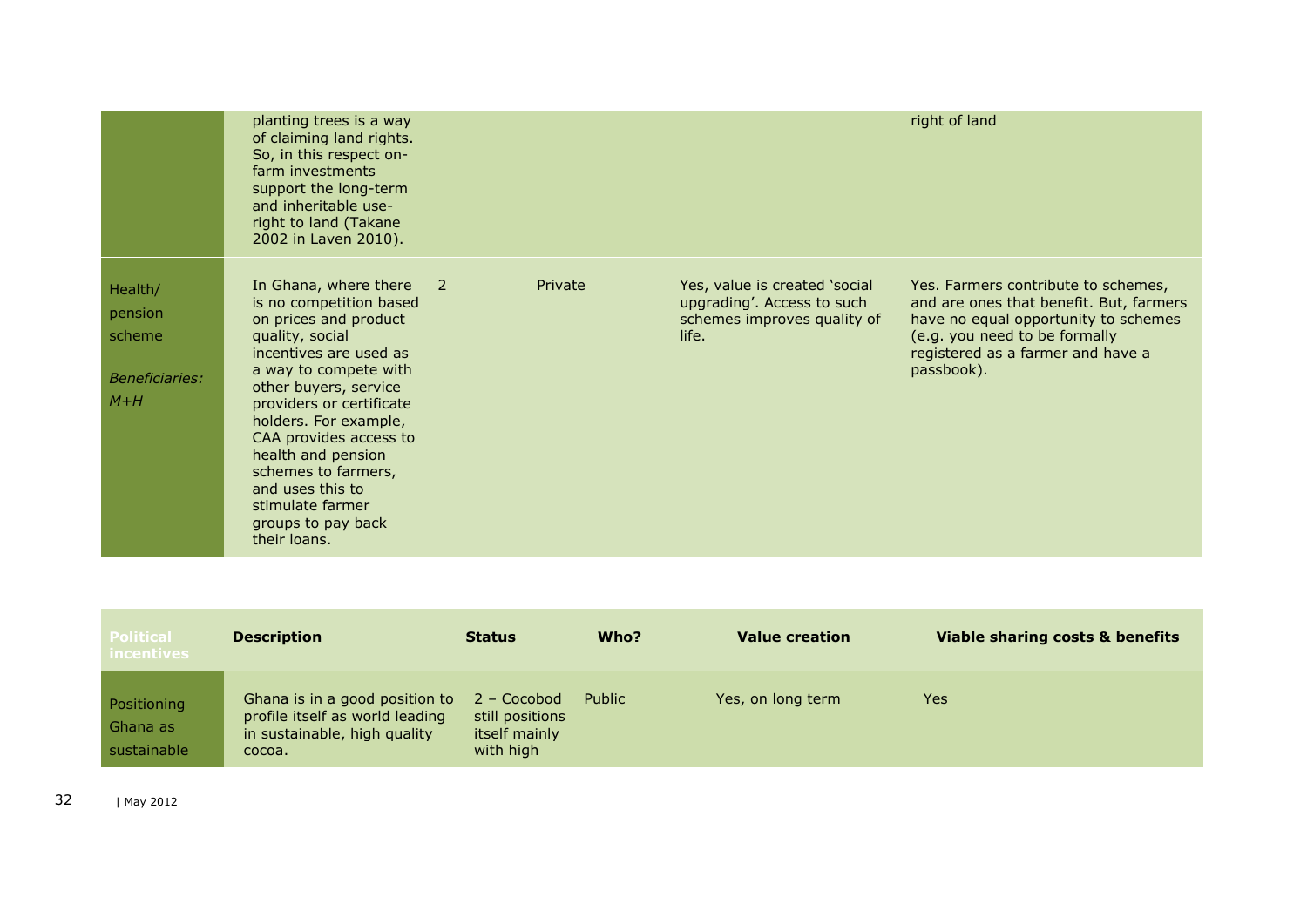| cocoa<br>producing<br>country                                 |                                                                                                                                                   | product<br>quality, not<br>process<br>quality |               |                                                                                                                                                                                                                                            |                                                           |
|---------------------------------------------------------------|---------------------------------------------------------------------------------------------------------------------------------------------------|-----------------------------------------------|---------------|--------------------------------------------------------------------------------------------------------------------------------------------------------------------------------------------------------------------------------------------|-----------------------------------------------------------|
| Public pricing<br>and<br>distribution<br>system for<br>inputs | Stakes in cocoa are high. This 3<br>also is reflected in Cocobod's<br>involvement in the sector and<br>their efforts to incentivize<br>producers. |                                               | <b>Public</b> | See price and financial<br>incentives - subsidized<br>inputs<br>Characteristic of political<br>incentives is that they not<br>aim at short-term profits,<br>but far more are directed<br>towards long-term control<br>or firm positioning. | See price and financial incentives -<br>subsidized inputs |
|                                                               | Incentives for actors higher up in the chain                                                                                                      |                                               |               |                                                                                                                                                                                                                                            |                                                           |

*For Cocobod setting prices and controlling the distribution of input distribution is a way of controlling supply chain management, and protecting vested interests*

#### **Environmental Description Description Status Who? Value creation Viable sharing costs & benefits**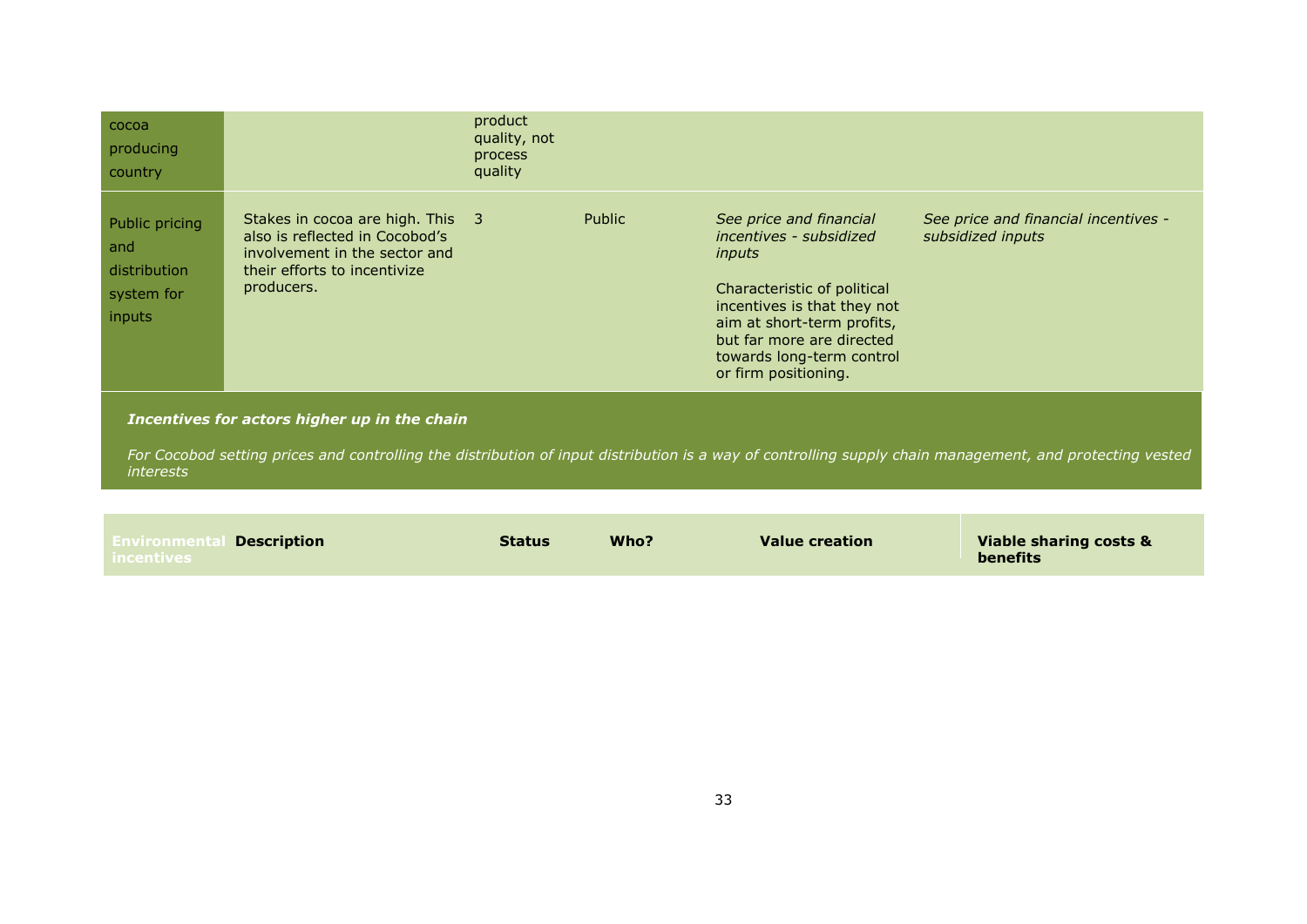| Shade<br>management<br><b>Beneficiaries:</b><br>$L+M+H$                    | Shade management is<br>traditionally part of GAP. It<br>has become an explicit<br>requirement for<br>certification.                                                                                                                                                                                                                                                                               | $\mathbf{1}$   | <b>PPP</b> | Proper shade management<br>contribute to more resilient<br>agricultural systems. In<br>situations where no fertilizer<br>is being used it helps to<br>combat soil erosion.<br>Furthermore, shade<br>management contributes to<br>ecologically sustainable<br>cocoa. What is a problem is<br>that shade management is<br>associated with productivity<br>losses. | Not clear<br>Shade management is<br>perceived as to go hand-in-<br>hand with productivity losses.<br>Recent studies show that this is<br>not necessarily the case.<br>Moreover, on longer term it<br>benefits the farm. |
|----------------------------------------------------------------------------|---------------------------------------------------------------------------------------------------------------------------------------------------------------------------------------------------------------------------------------------------------------------------------------------------------------------------------------------------------------------------------------------------|----------------|------------|-----------------------------------------------------------------------------------------------------------------------------------------------------------------------------------------------------------------------------------------------------------------------------------------------------------------------------------------------------------------|-------------------------------------------------------------------------------------------------------------------------------------------------------------------------------------------------------------------------|
| Organic cocoa<br>certificate<br><b>Beneficiaries:</b><br>$L \rightarrow M$ | Not all cocoa farmers are<br>keen on using large<br>amounts of chemical<br>inputs on their farm. They<br>favour organic cocoa<br>production, are worried<br>about their families'<br>health, they want to<br>contribute to maintaining<br>biodiversity and/or to<br>protecting the forest. It<br>can also be, and that<br>happens more often, that<br>farmers do not want to<br>invest in inputs. | $\overline{2}$ | <b>PPP</b> | Yes, organic cocoa fetches<br>premium. Also productivity<br>increases (from low to<br>middle class). But small<br>scale, because organic<br>cocoa production is niche<br>market.                                                                                                                                                                                | Yes, premium for farmers is<br>high. But premium is not<br>quaranteed. For farmers there<br>are opportunity costs.                                                                                                      |
| Rainforest<br>Alliance<br>certificate                                      | Rainforest Alliance (RA)<br>certification gives an<br>environmental incentive,<br>combining environmental<br>practices with increases in                                                                                                                                                                                                                                                          | $\mathcal{P}$  | <b>PPP</b> | Yes, RA fetches premium.<br>But small-scale because few<br>farmer groups are certified<br>so far by RA.                                                                                                                                                                                                                                                         | Farmers pay costs for<br>certification from the start. On<br>the long-term this is more<br>sustainable.                                                                                                                 |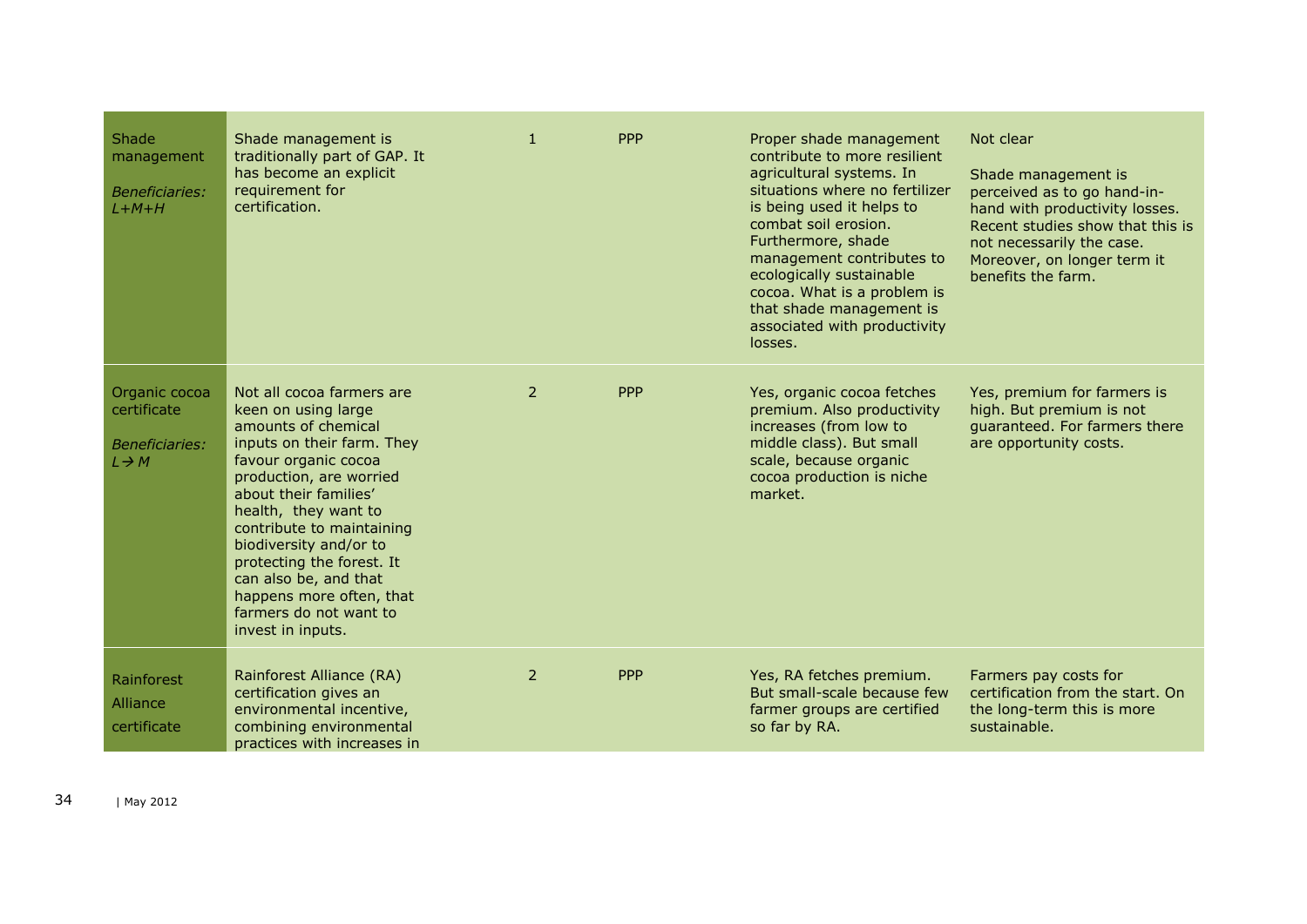|                                                         | yields and premiums.                                                                                                                     |     |                                       |                                       |
|---------------------------------------------------------|------------------------------------------------------------------------------------------------------------------------------------------|-----|---------------------------------------|---------------------------------------|
| Payment for<br>ecosystem<br>services<br>Beneficiaries:L | Payment for ecosystem<br>services (carbon,<br>biodiversity/buffer zones,<br>watersheds) is promising for<br>farmers in vulnerable areas. | PPP | See price and financial<br>incentives | See price and financial<br>incentives |
|                                                         |                                                                                                                                          |     |                                       |                                       |

#### *Incentives for actors higher up in the chain*

*All certification schemes have environmental and health standards (e.g.shade management, use of protective gear). For organic cocoa, and Rainforest Alliance (focusing on biodiversity) this is straightforward. For other schemes, like UTZ Certified and fair trade, dealing with environmental issues is a requirement, rather than an intrinsic value of the scheme.*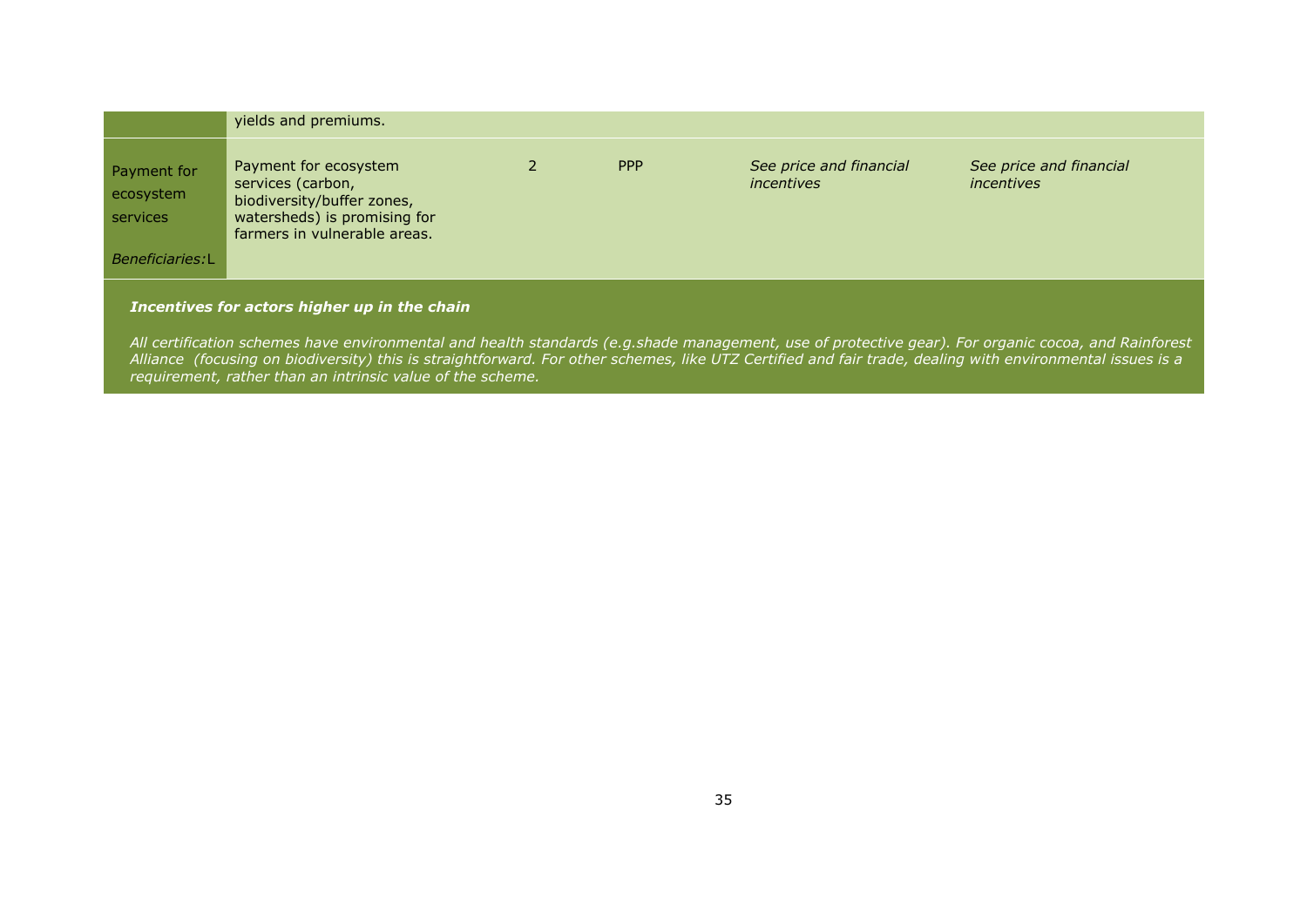The overview of incentives reflects primarily incentives for sustainable primary production. What we see is that some of these incentives are perverse in terms of chain efficiency. For example, the centrally organized pricing and distribution system (which aims to incentivize cocoa production) is not efficient. While other incentives in the areas of primary production support chain efficiency. For example, productivity incentives aim at the use of less land for cocoa production.

#### **Incentives for an efficient cocoa chain**

What contributes to more efficiency in the cocoa chain is increased competition among buyers and service providers, increased cooperation between chain actors and supporters (both horizontally and vertically), more efficient distribution systems of inputs, more efficient transport system, better financial service infrastructure, better waste management and efficient use of natural resources, the use of less land for cocoa production, and equal opportunity of farmers to access services and assets.

#### **Incentives for efficient markets**

Efficient markets require a balance between competition and cooperation. It also requires a balance between controlled and liberalized services (such as input distribution). Efficient markets demand an integrated strategy where cocoa production, food security, poverty reduction and safeguarding the environment are secured. A landscape approach (instead of a 'farm approach') can support the development of efficient markets, as well agri-hub development. Moreover, it involves a vision on how rural transformation takes place and the role that cocoa plays in this process of change.

In chapter 5 we will look more closely into the domains where Cocobod, industry, local buyers and farmer organizations compete or cooperate in Ghana.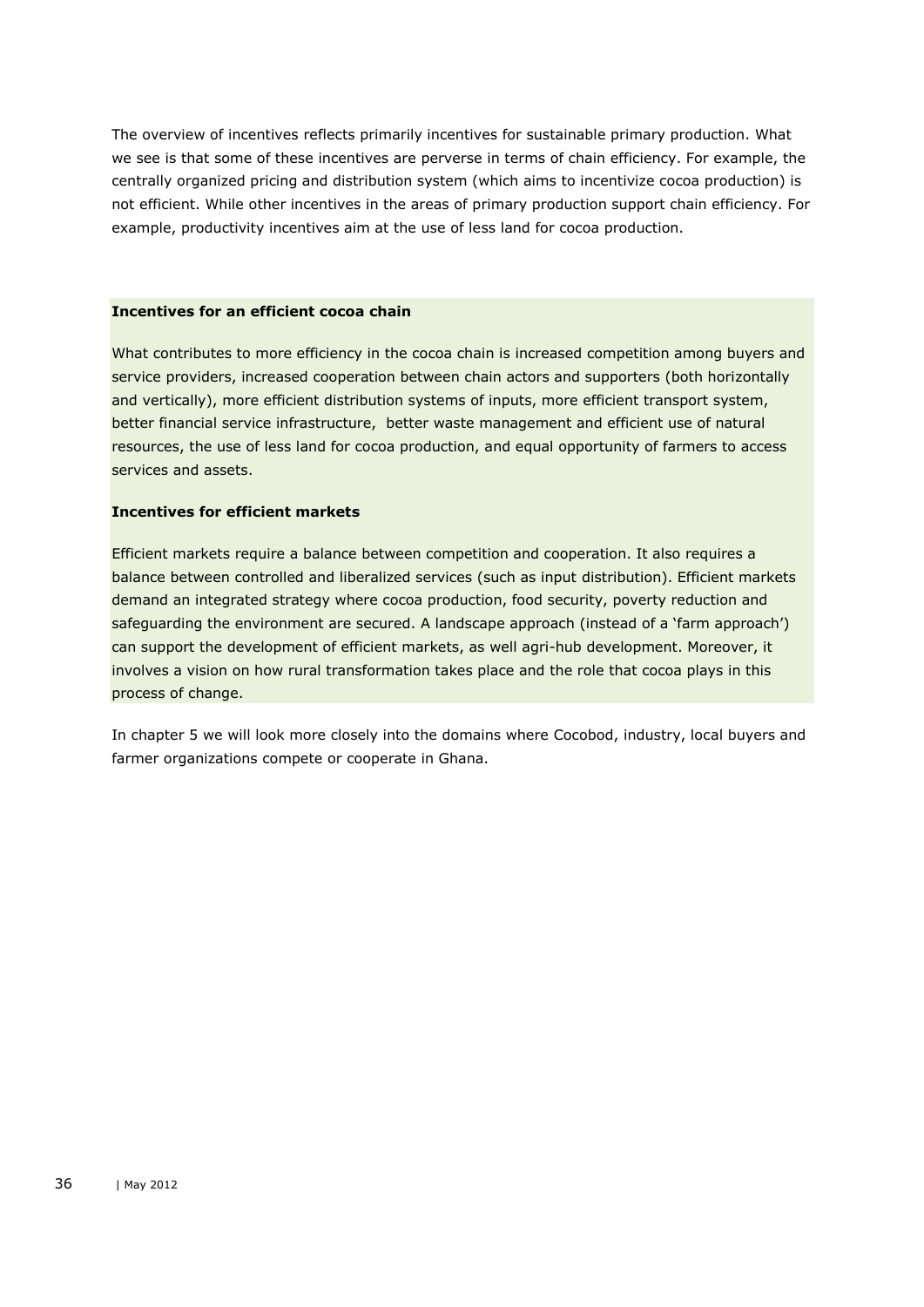## <span id="page-36-0"></span>**5 Balancing competition and cooperation for sustainable cocoa production**

Before we can identify meaningful interventions contributing to sustainable cocoa production we will take a closer look at where actors in the cocoa chain already cooperate (and can align their incentives) and where there is competition. Solutions can be found both in the pre-competitive and in the competitive domain, and will often come down to a combination of the two.

In identifying meaningful interventions aiming at sustainable cocoa production emphasis has been put on finding solutions in the pre-competitive domain: solutions that benefit the sector as a whole, which can only be achieved if the sector as a whole would drive them. The idea is that precompetitive interventions are only successful in case they limit the potential for opportunistic or free rider behavior (TCC 2012).

Within the cocoa sector there have been some proposals to introduce pre-competitive investments e.g. introduction of a 50\$/tonne levy on the processing of cocoa to establish a worldwide fund to be invested in good agricultural practices. Another example is cooperation between standard bodies and supporting NGOs to create less costly and complicated training and audits for farmers (TCC 2012).

In the cocoa supply chain in Ghana recently there have also been some interventions in the precompetitive domain. For example the joint development of the Cocoa Manual (CRIG 2010), a source book for sustainable cocoa production used by public and private extension service providers. However, the pre-competitive domain for the sector as a whole is rather limited, and seems to become even smaller as long as the supply of sustainable (ie certified) cocoa lags behind its demand, creating a competitive environment.

To understand where actors compete and where they cooperate it is helpful to look at the domains for different actors (instead of looking at the sector as a whole). For example for chocolate makers operating outside Ghana most activities in Ghana are considered to be pre-competitive, while for a LBC buying and selling cocoa within Ghana the pre-competitive domain is considered to be much smaller. This is visualized in figure 2: the dark-grey triangles illustrate entering a competitive domain (horizontal competition), the light-grey triangles illustrate the pre-competitive space (horizontal cooperation). The dotted arrows indicate vertical cooperation.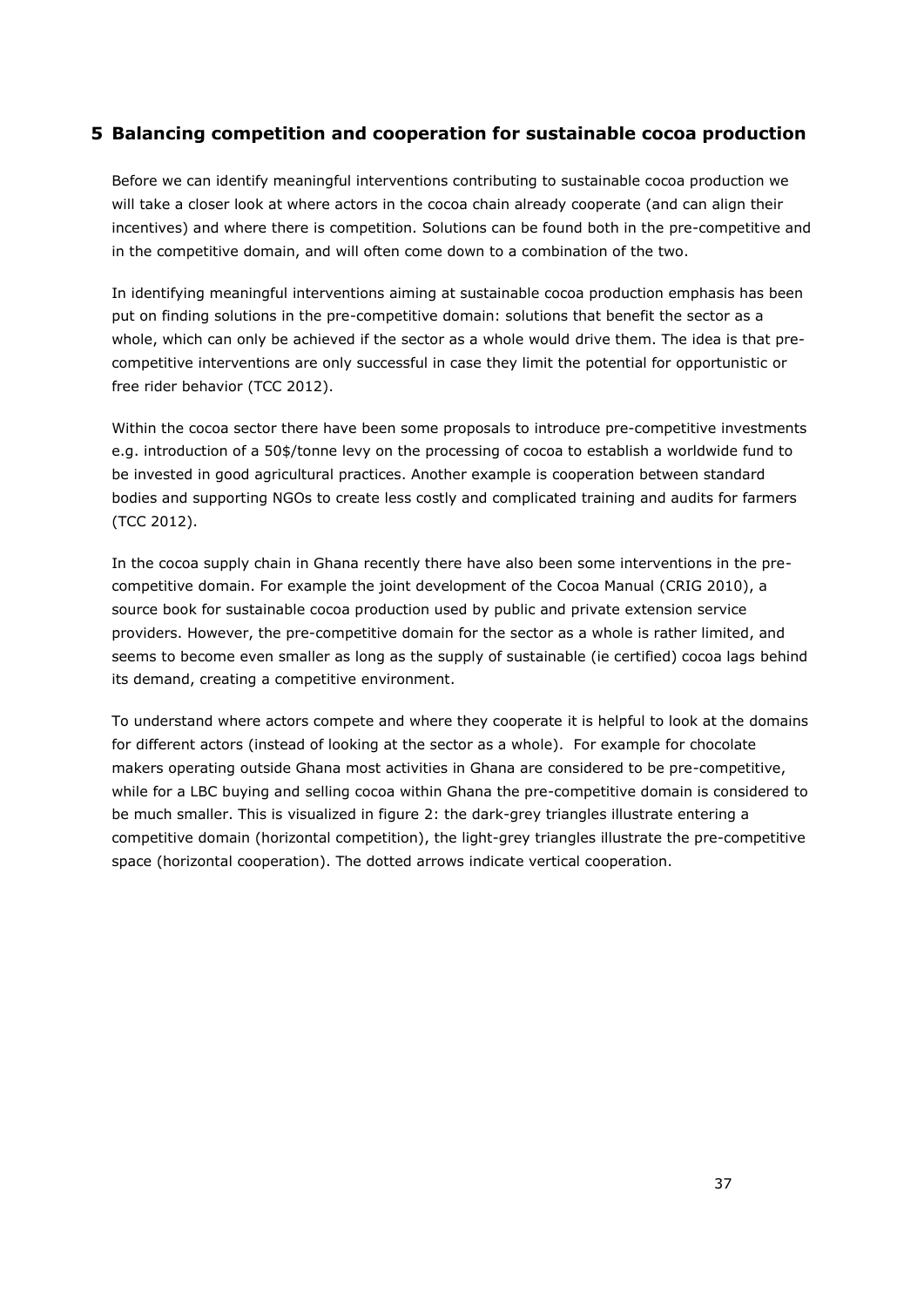

## **Figure 2 Unravelling the pre-competitive and competitive domain**

The cocoa sector is competitive by default. Some areas have and will always be competitive (for the fact that people compete directly over resources and revenues) and others could be made precompetitive (but could also be used competitively, e.g. research), or were pre-competitive but are now competitive (for example domestic marketing). It is important to note that the public sector plays many different roles: as a competitive actor (buying, selling and processing cocoa), as a precompetitive actor in its capacity as price setter and referee, in providing general services, and as in stimulating competition by others.

What figure 2 illustrates is that besides the competitive and pre-competitive domains value chain actors and supporters work increasingly together (both horizontal: e.g. farmers work together to access services, and vertical: e.g. different chain actors work together in certification). What does this tell us in terms of working towards sustainable cocoa production, and meaningful interventions? Table 3 gives an overview of how interventions work out differently in the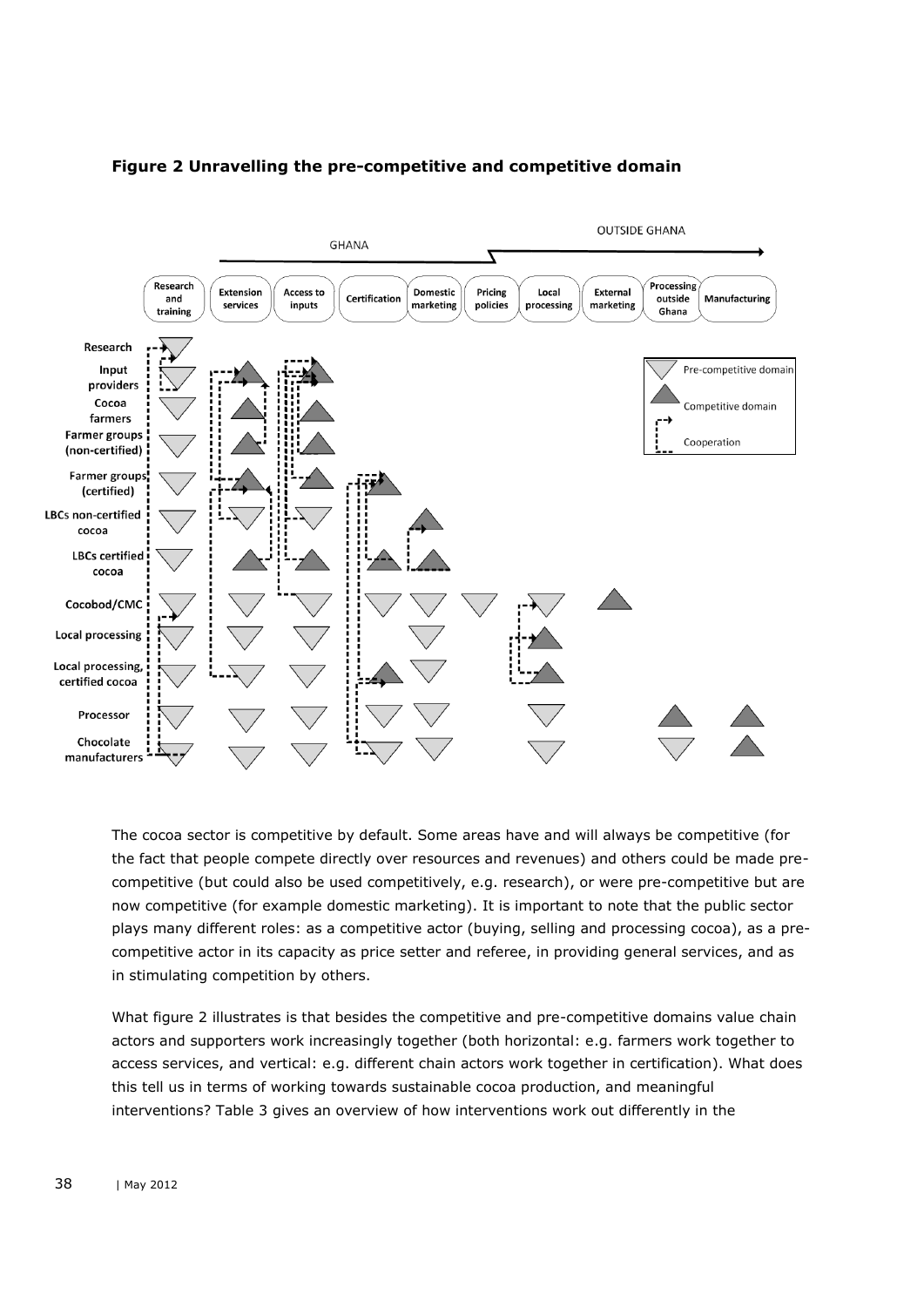competitive and pre-competitive domain, and provides suggestions for what works best if we aim at sustainable cocoa production.

| Area of<br>intervention      | If done competitive                                                                                                                                                                                                                                                                                                                                                                             | If pre-competitive                                                                                                                                                                                                                                                                                                                                                                  | <b>Suggestions: What is</b><br>sustainable?                                                                                                                                                                                                                                                                                                                                                                                                                                                                                                                                                                 |
|------------------------------|-------------------------------------------------------------------------------------------------------------------------------------------------------------------------------------------------------------------------------------------------------------------------------------------------------------------------------------------------------------------------------------------------|-------------------------------------------------------------------------------------------------------------------------------------------------------------------------------------------------------------------------------------------------------------------------------------------------------------------------------------------------------------------------------------|-------------------------------------------------------------------------------------------------------------------------------------------------------------------------------------------------------------------------------------------------------------------------------------------------------------------------------------------------------------------------------------------------------------------------------------------------------------------------------------------------------------------------------------------------------------------------------------------------------------|
| Research and<br>training     | Results are not always<br>put in public domain<br>Not all farmers benefit,<br>but the farmer that do<br>benefit do this more<br>deeply since data will be<br>more precise.<br>Potential for private<br>sector investments is<br>high.<br>Space for bilateral<br>learning.<br>With respect to training:<br>only those groups that<br>are linked to private<br>sector players will be<br>trained. | Knowledge will be put in<br>public domain<br>More farmers potentially<br>benefit, but less deeply<br>Changing farming into a<br>business requires farmer<br>business training. If this<br>is done jointly far more<br>farmers can be reached.                                                                                                                                       | In this area the<br>competitive and pre-<br>competitive domains<br>don't exclude each other.<br>Sustainable cocoa<br>requires that as much<br>knowledge as possible is<br>put in the public domain,<br>and that on-farm piloting<br>takes place. Part of the<br>research agenda should<br>focus on how to bring<br>knowledge to the<br>farmers.<br>With respect to training,<br>this requires joint efforts<br>to support the<br>development of farmer<br>business skills.<br><b>Experience with farmer</b><br>field schools shows that<br>intensive training is<br>costly, but has<br>considerable impact. |
| <b>Extension</b><br>services | Primarily farmer groups<br>that have established<br>links with private sector<br>players will be reached.<br>Costs of extension are<br>initially paid for by<br>private sector and PPPs,<br>but on longer-term have<br>to covered (at least<br>partly) by farmer groups.                                                                                                                        | Joint extension system.<br>Extension services will<br>be consistent and<br>supplied to mass of<br>farmers. This however is<br>expensive and is<br>counterproductive if it<br>reaches farmers that<br>have no intention turning<br>their farm into a<br>business.<br>Reaching majority of<br>farmers requires private<br>and public support (e.g.<br>Cocoa Livelihood<br>Programme). | Sustainable cocoa<br>requires joint efforts to<br>reach majority of<br>farmers. This will be<br>expensive.<br>Efforts should focus on<br>Trainer of Trainers and<br>payment for extension<br>services.<br>Efforts should focus on<br>the (potentially)<br>professional cocoa<br>farmer.<br>Commercialization of<br>independent extension<br>services through Agri<br>hubs (business                                                                                                                                                                                                                         |

## **Table 3 Interventions in the competitive and pre-competitive domain**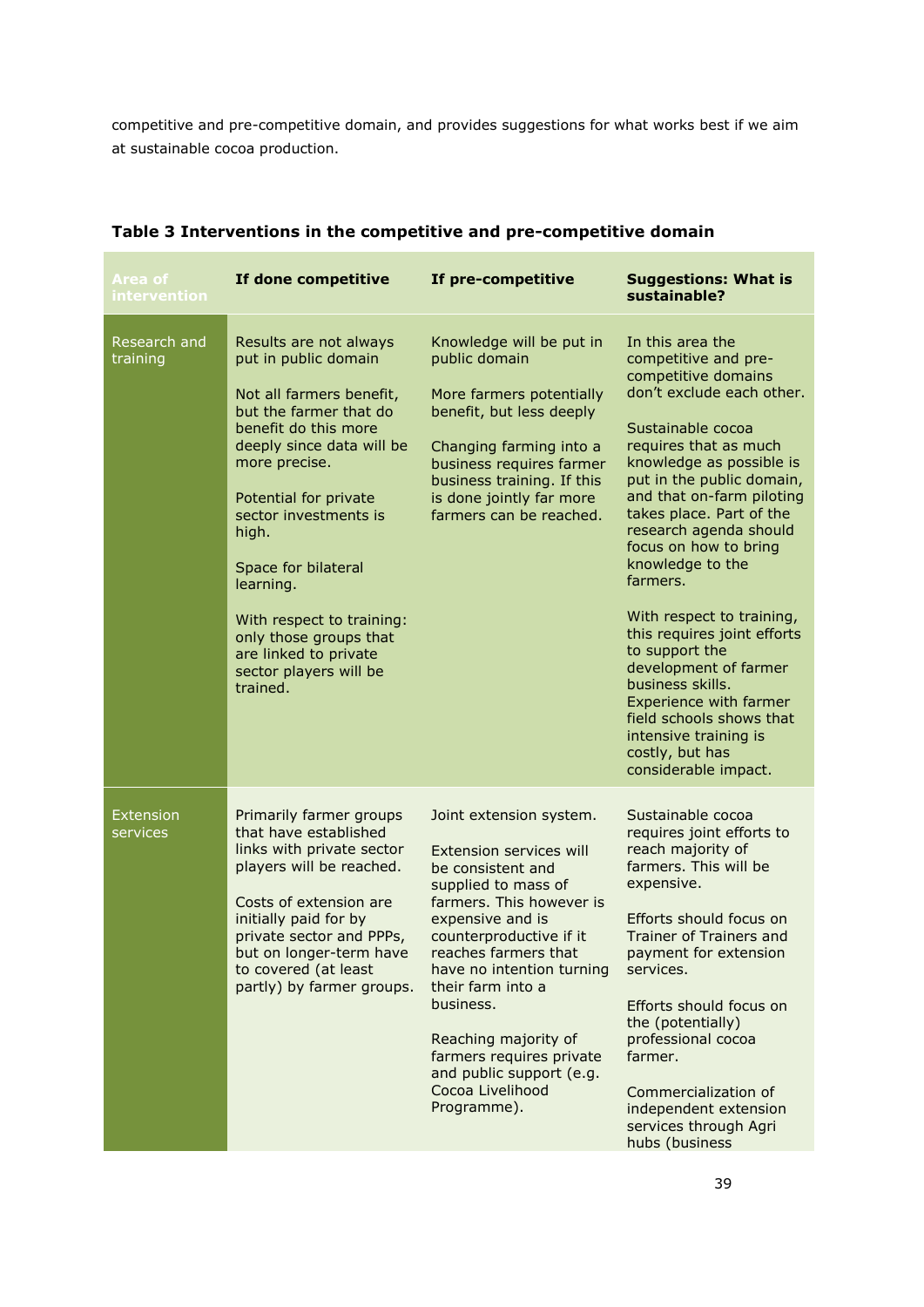|               |                                                                                                                                                                                                                                                                                                                                                                                                                                                                                                        |                                                                                                                                                                                                                                                                                                                                                                                                                                                                                                                                                                                     | development centres).                                                                                                                                                                                                                                                                                                                                                                                                                                                                                                                                                                                    |
|---------------|--------------------------------------------------------------------------------------------------------------------------------------------------------------------------------------------------------------------------------------------------------------------------------------------------------------------------------------------------------------------------------------------------------------------------------------------------------------------------------------------------------|-------------------------------------------------------------------------------------------------------------------------------------------------------------------------------------------------------------------------------------------------------------------------------------------------------------------------------------------------------------------------------------------------------------------------------------------------------------------------------------------------------------------------------------------------------------------------------------|----------------------------------------------------------------------------------------------------------------------------------------------------------------------------------------------------------------------------------------------------------------------------------------------------------------------------------------------------------------------------------------------------------------------------------------------------------------------------------------------------------------------------------------------------------------------------------------------------------|
| Inputs        | Private sector is<br>(potentially) a more<br>efficient distributor of<br>inputs. The price of<br>inputs will increase, but<br>availability is expected to<br>improve. Farmers have<br>to be willing/able to pay<br>for inputs.<br>Input packages<br>(combining inputs, with<br>advice, credit and<br>organisation) are<br>delivered to farmer<br>groups with whom they<br>do business.<br><b>Potentially limiting</b><br>distribution to medium<br>or high tech farmers for<br>reasons of solvability. | A centrally organized<br>pricing and distribution<br>system of inputs can<br>absorb private sector<br>inadequacy.<br>Equal access for all<br>farmers (no a priori<br>distinction between H, M<br>and $L$ ).<br>However, it risks to be<br>non-transparent and<br>inefficient. In the end<br>farmers pay for the<br>subsidies (subsidies are<br>paid from gross FoB).<br>Subsidies disturb local<br>market development.<br>Especially in the case of<br>fertilizer: local demand<br>for fertilizer > supply.<br>In the case of planting<br>material: need for local<br>seed gardens. | Liberalisation and<br>decentralisation of input<br>pricing and distribution is<br>put forward as a<br>necessary step towards<br>sustainable cocoa.<br>Input distribution have<br>to go hand-in-hand with<br>advice/training and<br>credit. Farmers and<br>groups should have<br>sufficient agency to<br>choose for 'right'<br>package that fits their<br>particular<br>needs/interests.<br>Agri-hubs can support<br>farmer's enabling<br>environment and can<br>create off-farm<br>employment in villages<br>Input shops should<br>provide also<br>services/inputs for other<br>crops (diversification). |
| Certification | Competition for<br>certified/trained farmer<br>groups<br>Farmers are locked into<br>certified value chains<br>Because demand for<br>sustainable cocoa is<br>high, the process of<br>certification is speed up.<br>The risk is that this will<br>undermine the quality of<br>certification.                                                                                                                                                                                                             | This would support a<br>gradual process of<br>certification:<br>Step $1 -$ build the<br>capacity of farmers and<br>strengthen their<br>organisation<br>Step 2 - enable farmers<br>to choose between<br>different certification<br>schemes (or to continue<br>with non-certified<br>cocoa), having the<br>overview and ability to<br>calculate costs and<br>benefits, and based on<br>that make own<br>decisions.                                                                                                                                                                    | For sustainable cocoa it<br>is recommended to<br>support a gradual<br>process of certification.<br>The first step (preparing<br>farmers to enter<br>certification) could be<br>done more in a non-<br>competitive sphere or in<br>a competitive sphere. <sup>9</sup><br>It should be avoided that<br>certification becomes an<br>end goal (rather than a<br>means).<br>The voice and<br>participation of<br>producing countries and<br>farmers in certification<br>schemes should                                                                                                                        |

<sup>9</sup> CAA is a powerful example of a farmer organisation that takes a gradual approach towards certification. After 1 year, farmers that have been trained and applied input on their farm (and paid back the loan) can apply for certification.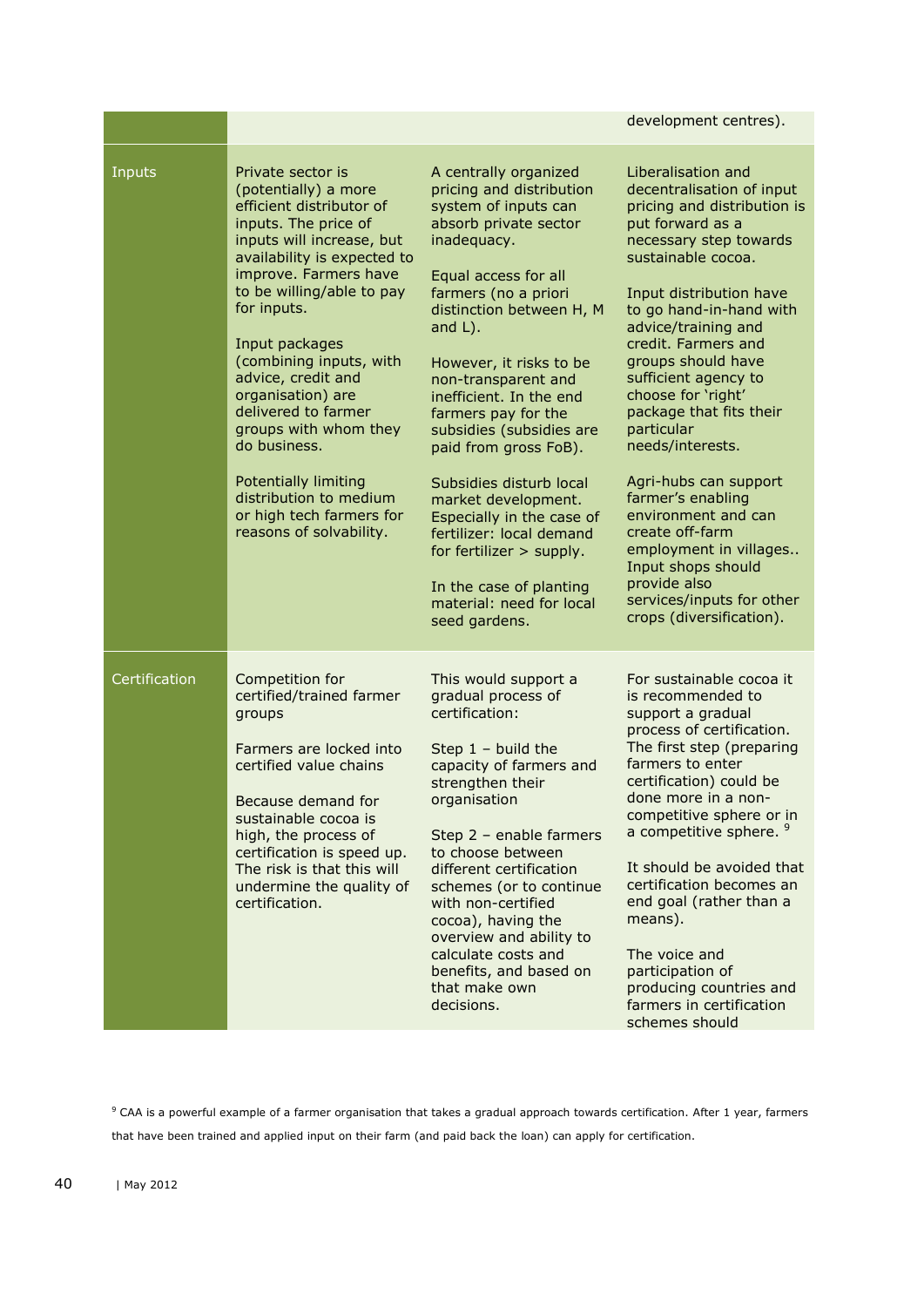|                       |                                                                                                                                                                                                                                                                                                                                                     | This will be costly.                                                                                                                                                                                                                                                                                                                                                                                                                                                                                                                                                  | increase.                                                                                                                                                                                                                                                                                                                                                                      |
|-----------------------|-----------------------------------------------------------------------------------------------------------------------------------------------------------------------------------------------------------------------------------------------------------------------------------------------------------------------------------------------------|-----------------------------------------------------------------------------------------------------------------------------------------------------------------------------------------------------------------------------------------------------------------------------------------------------------------------------------------------------------------------------------------------------------------------------------------------------------------------------------------------------------------------------------------------------------------------|--------------------------------------------------------------------------------------------------------------------------------------------------------------------------------------------------------------------------------------------------------------------------------------------------------------------------------------------------------------------------------|
| Domestic<br>marketing | Farmers can choose to<br>whom they sell, and can<br>negotiate for services                                                                                                                                                                                                                                                                          | The partly state-owned<br>LBC (PBC) is also<br>present in more remote<br>areas which are avoided<br>by LBC due to high<br>transaction costs                                                                                                                                                                                                                                                                                                                                                                                                                           | The demand for<br>sustainable cocoa has<br>increased the<br>competition between<br>LBCs.<br>Mainstreaming of<br>sustainable cocoa<br>requires full segregation<br>of physical cocoa from<br>financial cocoa, or/and it<br>requires firmer<br>positioning of Ghana as<br>country that produces<br>sustainable cocoa and of<br>high quality.                                     |
| Pricing policies      | Competition through<br>prices would change the<br>sector. It would open-up<br>options for farmers and<br>LBCs to negotiate, it<br>would also introduce<br>fluctuating prices and<br>instability. If competition<br>through prices was<br>introduced, farmers<br>could make their own<br>calculations and choices<br>on the quality they<br>produce. | Centralized pricing of<br>cocoa fixes producer<br>prices annually. Farmers<br>receive stable prices and<br>are protected against<br>unfair prices at farm<br>gate.<br>Price risk fluctuations<br>absorbed by public<br>entity.<br>Risk of politicisation of<br>price setting.<br>The lack of price<br>differentiation for<br>different types of cocoa<br>quality reduces<br>incentives for high<br>quality production and<br>requires an labour-<br>intensive and costly<br>quality control system to<br>make sure Ghanaian<br>cocoa beans are of<br>uniform quality. | The farmers share of the<br>FoB has increased over<br>the last decades. Part of<br>the gross FoB is<br>reinvested in the sector.<br>However, this goes<br>hand-in-hand with<br>inefficiencies.<br>Sustainable cocoa is<br>helped by stable prices,<br>but it should become<br>fully transparent at what<br>cost (e.g. the costs for<br>quality control,<br>opportunity costs). |
| Local<br>processing   | <b>Attracts processing</b><br>activities, which adds<br>value locally and<br>generates employment.                                                                                                                                                                                                                                                  | Low capacity. Difficult to<br>compete with<br>multinational processors<br>outside Ghana.<br>Regional consumption of<br>cocoa is low.                                                                                                                                                                                                                                                                                                                                                                                                                                  | Cocobod (and the<br>farmers) currently<br>subsidize local<br>processing companies<br>(providing them with<br>20% discount on light<br>crop beans). The<br>question is to what<br>extent this is sustainable<br>and desirable.                                                                                                                                                  |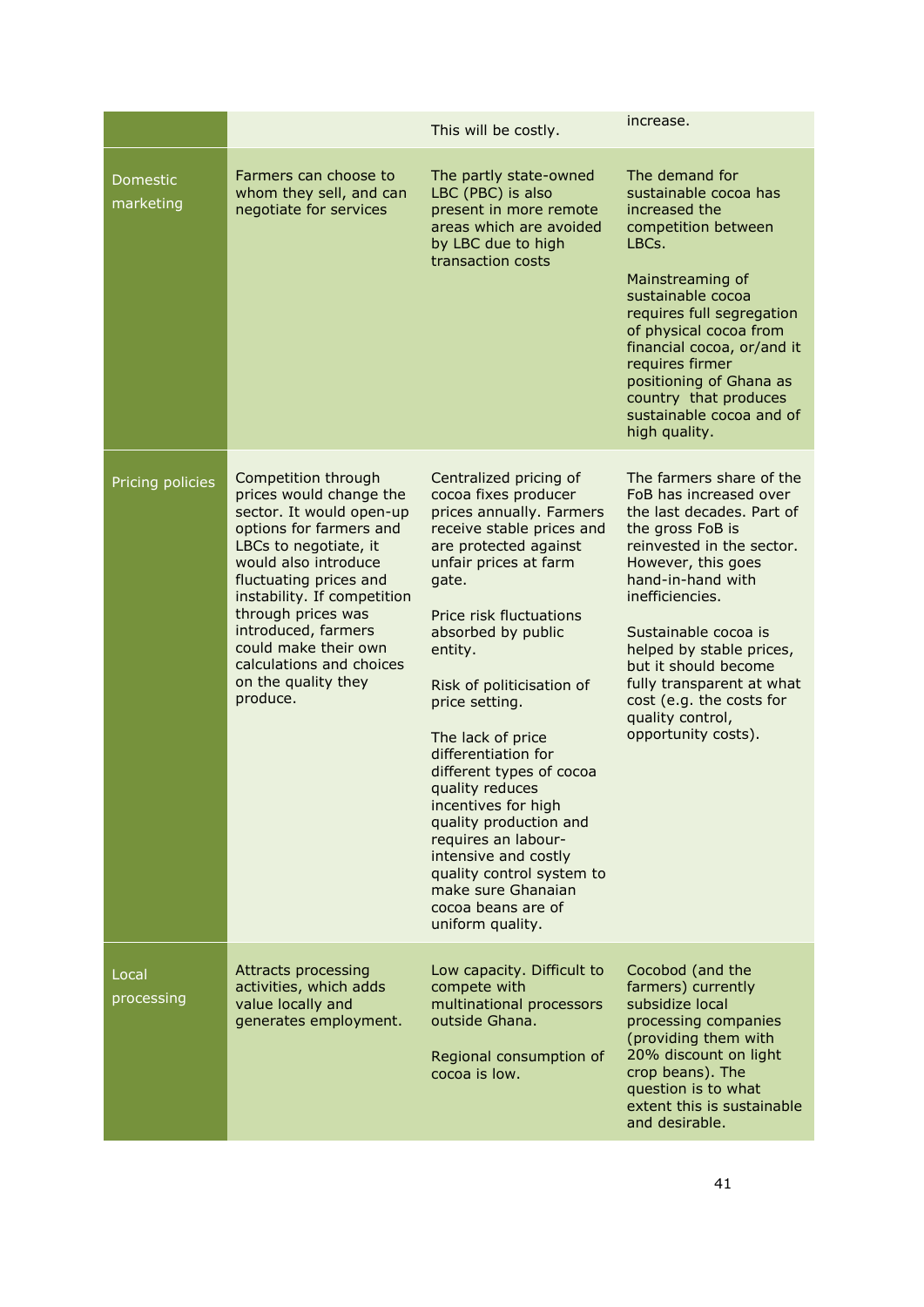The increase in demand for sustainable cocoa, in combination with the segregation of certified cocoa from conventional cocoa, has increased competition in the supply chain. What we also observe is that increasingly buyers and service providers involved in certification, become "supply chain managers", increasing their control over certified cocoa (and non-certified cocoa); Cocobod is still the main driver of the conventional chain.

Certificate holders (e.g. a number of LBCs, farmer groups like CAA and KKFU, Cargill) provide services and inputs to farmer groups, linking farmers to their organization/company and creating a kind of parallel vertical value chains. In these certified chains farmers do not have automatically more influence. Rather farmer groups are locked into such a chain, for the period that there is demand for their cocoa. For example

*farmers that become member of farmer group X receive a package of services, in return they are expected to buy inputs from a certain input provider from which they receive a combination of inputs on credit (in-kind). They sell their cocoa to a prearranged LBC. The LBC and CMC segregate the cocoa, and a certain local processor/trader/manufacturer is buying the certified cocoa.* 

So, farmers by becoming member of a group, they become at the same time part of a particular value chain. These parallel value chains starts then competing with each other. So far, farmers do not seem to make an informed choice between membership of one chain over the other. Moreover, on the longer term the impact for farmers of being inserted in these different types of value chains is not known. On the other hand some benefits are straightforward, e.g. in most schemes:

- Farmers access recommended inputs and get advice on how to apply inputs.
- Productivity levels of farmers being member of a group increase.
- Trained and motivated farmers can access certification, which brings in an additional premium, protective gear, fertilizer supplement and shade trees.
- Farmers access other services, like credit, but also health care or access to pension schemes.

What we can say is that this type of vertical integration generates (short-term) benefits, but it is not about empowerment of farmers and supporting them to build their own (financial) capital. In order to put the cocoa farmer first (and not 'the cocoa') farmers should be much more supported to develop their 'agency', become independent decision-makers and have full access to information.

The question is how do we move from a system which is still driven by (public and private) control, to a sustainable system where there is more room for true farmer entrepreneurship?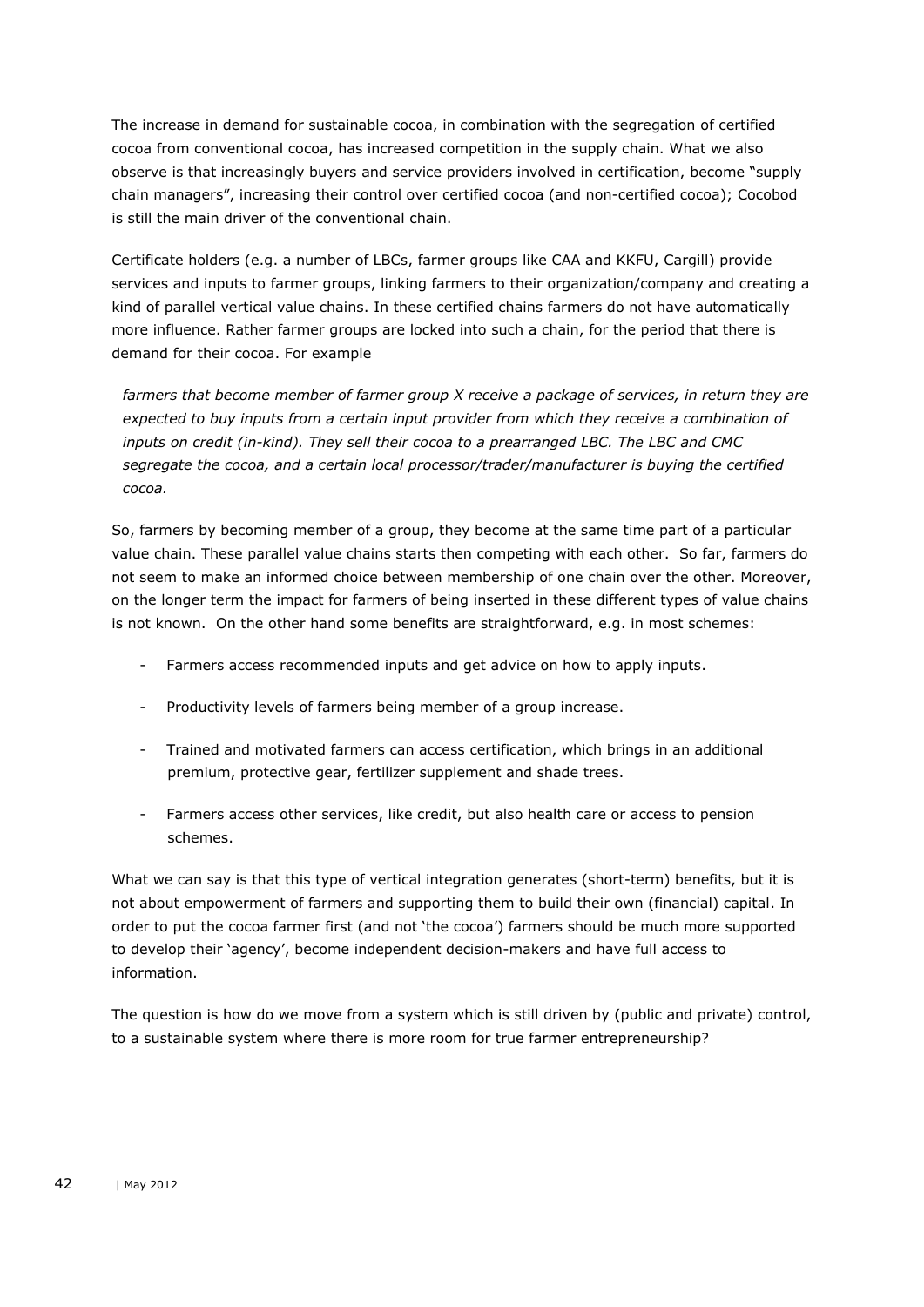## <span id="page-42-0"></span>**6 Conclusions and recommendations**

Following from our analysis, a number of observations can be made and recommendations can be done on how to shift from maximizing cocoa outputs to optimizing performance.

- There are still different approaches towards sustainable cocoa production (e.g. supply chain control, development, entrepreneurship). Industry and Cocobod both focus very much on control, while other (like the Dutch government) emphasizes entrepreneurship and development goals. This explains also the boundaries for involvement of different actors in sustainable cocoa production, and the need for coordination and mutual understanding. This also has consequences for incentives. Incentives should be carefully defined, for example public incentives should not substitute for private sector responsibilities and activities (competitive or non-competitive).
- With the increasing global demand for sustainable cocoa the sector has been pressured to use certification as a guarantee for sustainable cocoa production. Because there is not yet sufficient certified cocoa in the system, certificate holders start to compete for certified farmer groups. We see that on the one hand private sector highly invests in capacity building of farmers (e.g. training, access to inputs, organization, credit) which contributes to productivity increased and higher incomes for farmers. On the other hand farmers are locked in to value chains in which they have little decision-making and little information.
- The pressure to speed up certification is risky: instead of using it as a means to stimulate sustainable change in all its aspects, getting farmer groups certified becomes the goal. Sustainable cocoa production is a gradual process and takes time. Certification of cocoa farmers should not be done too quick: this could undermine the whole system of certification. It is recommended to follow the principle of CAA and take a gradual process towards certification.
- So far, the incentives and interventions in place do not go far enough in stimulating farmer entrepreneurship. What doesn't help is that the perspective of farmers on sustainable cocoa production is not heard. Do we know enough about what drives farmers? Do we know enough about the differences among farmers to understand the kind of farmers that can take cocoa farming up as a business? Incentives should be adapted to the future generation of farmers and interventions should have a clear target group.
- In Ghana, we have seen that a distinction is made between three classes of cocoa farmers, based on the kind of practices and level of technology used (low, medium, high). This classification can be adjusted for sustainable cocoa production. This includes a clear vision on the future generation of cocoa farmers, and insight in what incentivizes this group. It also requires a longer-term and shared vision on the development of the sector and the development of different scenario's.
- Ghana is in a good position to profile itself as world leading in sustainable, high quality cocoa, therewith producing cocoa for the top of the market today, in anticipation of the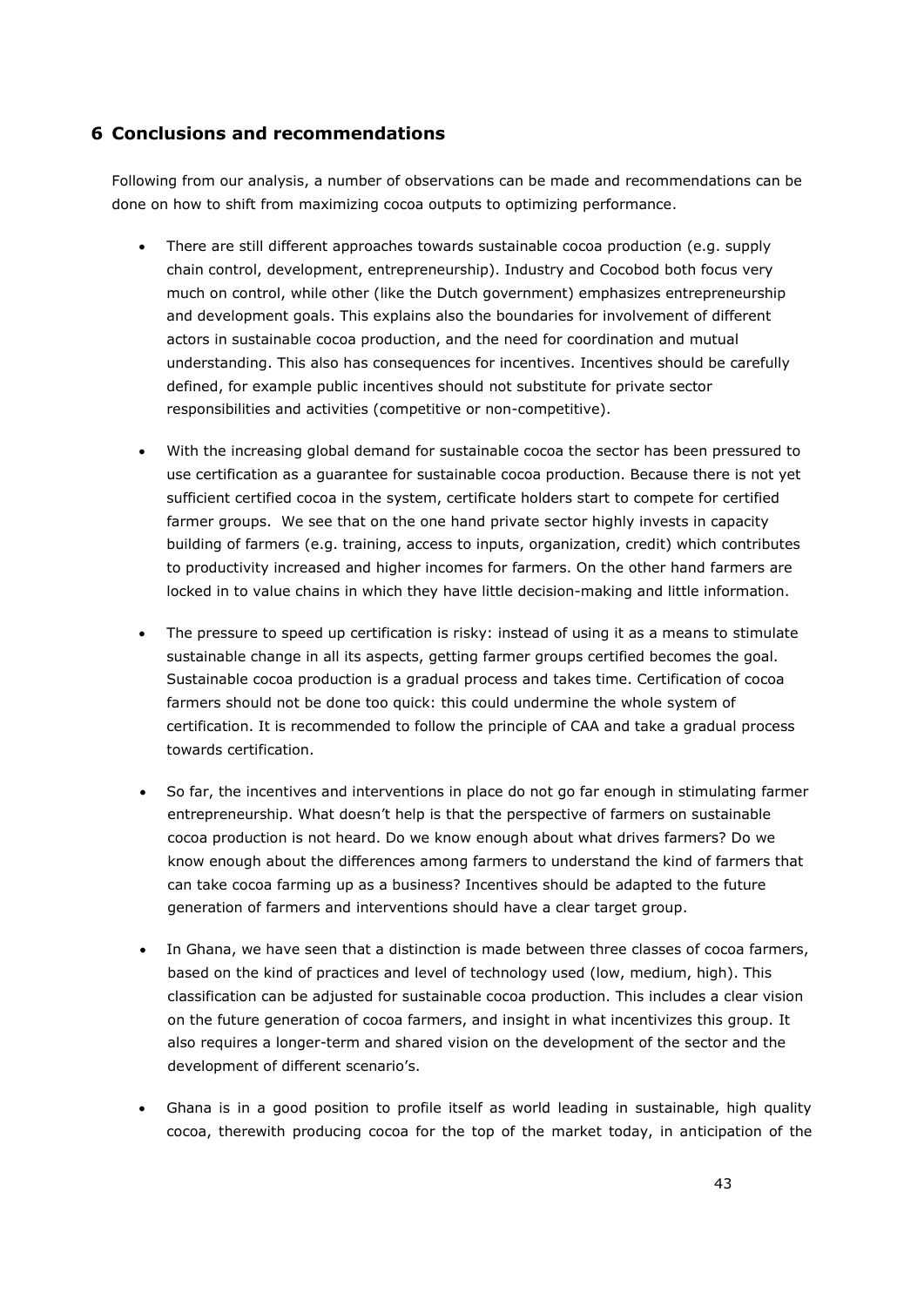fast growing demand for such cocoa tomorrow. Ghana is well placed to respond to the increased demand for sustainable, certified cocoa, and in doing so could also expand trade with and through The Netherlands.

- But, while industry has committed itself to the use of certification as a means to achieve this, for Cocobod certification is not necessarily the way forward. Sustainable cocoa production requires stronger linkages and more exchange between governments from producing and consuming countries, at different levels (e.g. build stronger relationships between Dutch research community and CRIG or between Amsterdam Port and Tema). Advocacy at government level is recommended to privatize input pricing and distribution systems.
- For farmers to benefit from sustainable cocoa production they have to become more entrepreneurial, and take more control over their own business. Cocobod in the past has lacked to give economic incentives to farmers to behave as entrepreneurs, but they did protect the farmers from price-fluctuations by offering stable prices, introduced subsidized input schemes (paid by FoB margin) and made sure the quality of the exported cocoa was high. The advantage of this system is stable prices and cocoa farmers in Ghana are relatively well-off, but on the downside there are many inefficiencies due to the fact that a public entity is running a private business. Liberalization of inputs and extension services would help farmers to gain more control over their business. In addition objective market information would put farmers in the driving seat of their business.
- Farmers should be placed first (and not their cocoa), not from a perspective as being a critical stakeholder to reach objectives others have defined for them, but as a lead entrepreneurs in a sustainable cocoa chain. To support entrepreneurship interventions should support capacity building, building own capital, access to markets and full information as well as business skills to take business decisions. It is recommended to support farmer organizations in building their own capital, both financially, human capital as well as social capital.

It is important to end with a word of caution. The methodology used in this study did evoke a lot of discussions on primary production. Although this study might reflect well the state of the debate in Ghana and in the Netherlands, and the priorities that are being set by the sector, it could not provide insight in incentives and interventions that contribute to efficient cocoa chains and an efficient markets beyond primary production. Taking this study beyond its initial focus, one could gain a better idea on the incentives for processing industries and endcustomers, which quite probably sheds a different light on the day to day challenges, such as ownership of certification rights. What our study can contribute to getting a better picture of wider developments both within and the cocoa sector and other sectors is its approach to disentangle incentive structures with their intricate context of competitive and pre-competitive behaviour.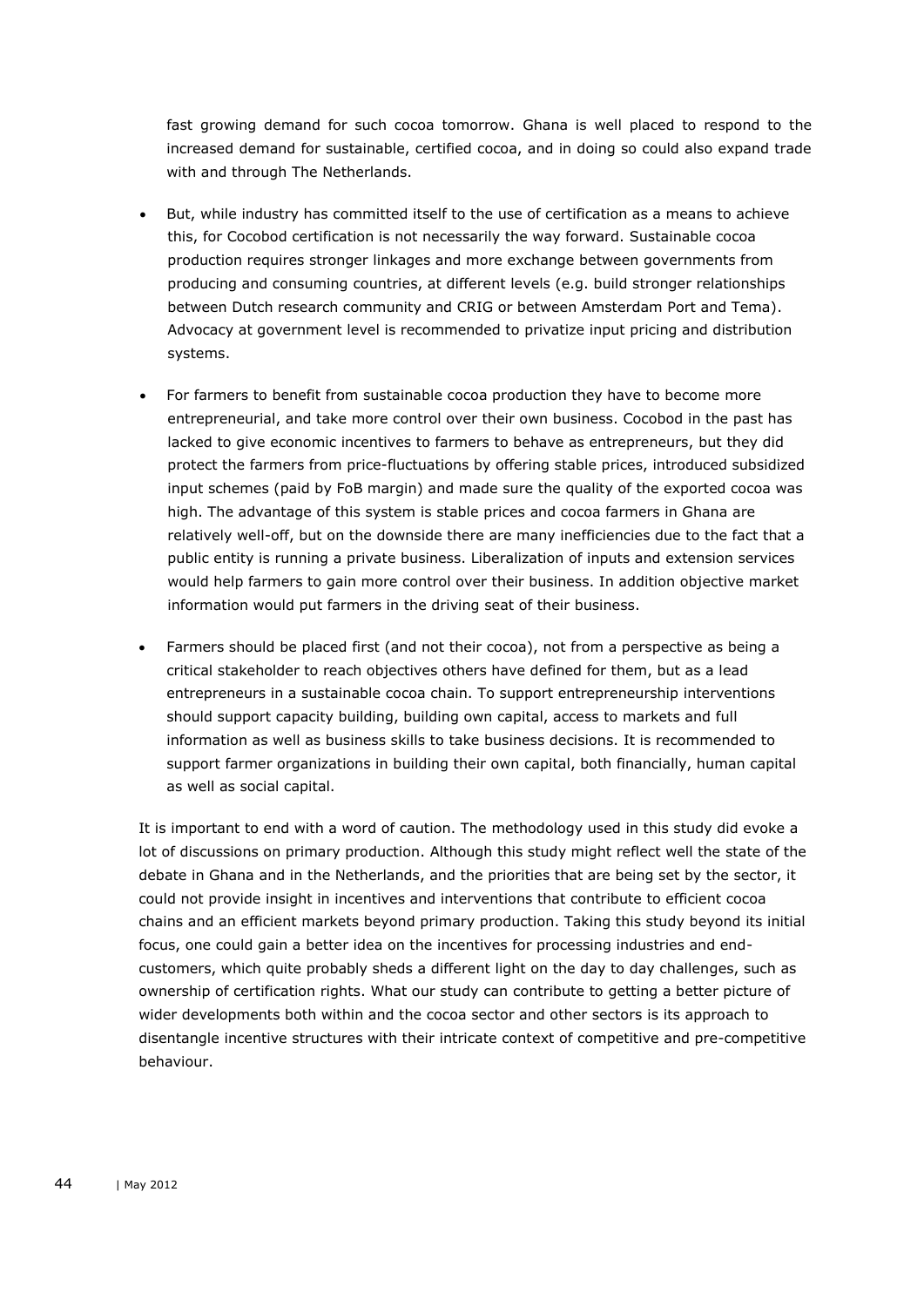## <span id="page-44-0"></span>**References**

Advance Consulting 2011. *Research & Innovation in the Ghanaian Cocoa Sector - a Case Study.* Mission report. Ministry of Economic Affairs, Agriculture and Innovation.

CRIG 2010. *Cocoa Manual. A Source Book For Sustainable Cocoa Production*. Cocoa Research Institute Ghana.

Ghana Cocoa Board 2011. *Summary of decisions of the producer price review commission (PPRC) on the 2011/12 cocoa season. Producer price, buyers' margin and other rates/fees*. 17th October 2011.

IDH 2012. Banking Upstream Supply Chains. UTZ FIG meeting, 7 Feb 2012. Powerpoint presentation by Lucian Peppelenbos, IDH.

KPMG 2011. *Sustainable Cocoa Fund Study. Section I – Cost/benefit analysis of cocoa certification in West-Africa*. Final report 11 Dec. 2011.

Laven, Anna 2010. *The Risks of Inclusion. Shifts in governance processes and upgrading opportunities for small-scale cocoa farmers in Ghana*. PhD Thesis. KIT Publishers: Amsterdam.

McKenzie, David 2012. Who consumes the most chocolate?  $17<sup>th</sup>$  January 2012. Available at http://thecnnfreedomproject.blogs.cnn.com/2012/01/17/who-consumes-the-most-chocolate/

Ministry of Finance 1999. *Ghana Cocoa Sector Development Strategy*. Accra: Ministry of Finance.

TCC 2012. The shared road towards sustainability. Tropical Commodity Coalition for Sustainable Tea Coffee Cocoa.

Utz Certified Cocoa. Demand forecast 2011-2013 revised report. First published May 2011, revised September 2011.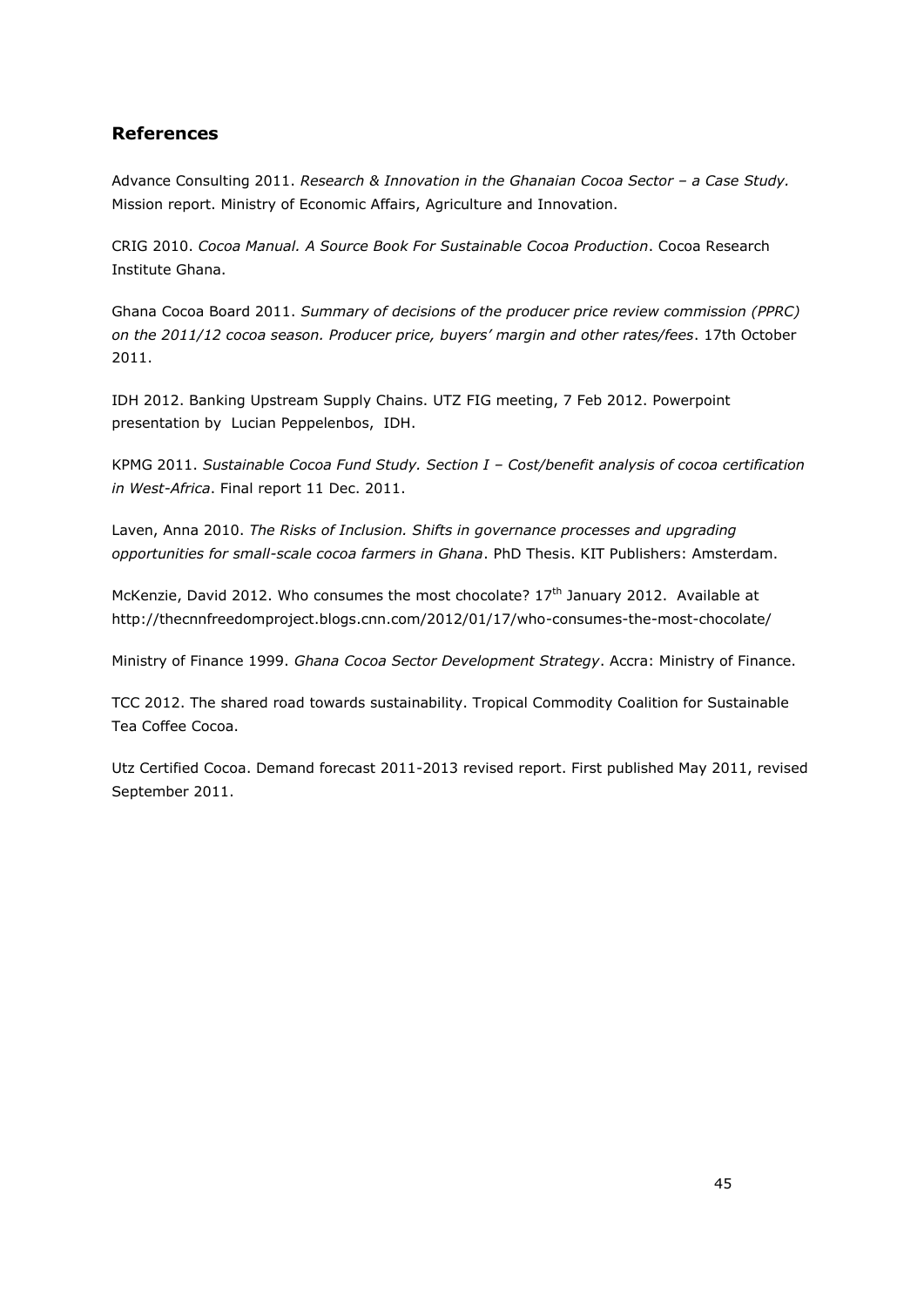**Annex 1 Letter of Intent Sustainable cocoa consumption and cocoa production**

# **Letter of Intent<sup>10</sup>**

**Sustainable cocoa consumption and cocoa production**

#### **Context**

Cocoa is highly appreciated by consumers. The production of cocoa and cocoa products contributes to many jobs and is a major source of income. In producer countries, millions of people depend on cocoa for their daily livelihood and income. Global cocoa production is approximately 3 million tonnes, with 25% of all cocoa processing executed in the Netherlands. We therefore see it as a good signal that all participants in this market support and contribute to the further sustainability of the international cocoa industry. The Dutch cocoa industry has an annual turnover of Euro 2.5 billion and generates over 10,000 jobs. In the Netherlands alone, we consume approximately 37,000 tonnes of cocoa beans: this is equal to nearly 5 kg of chocolate per person.

Possible future scarcity of cocoa on the world market and the quality of cocoa beans is at stake. Many cocoa farmers can hardly survive and they often lack the resources to improve cocoa production. The sector faces the challenge of meeting the growing consumer demand for guaranteed sustainably produced cocoa. Civil society organizations, the cocoa industry, unions and the government have come together to address sustainability in the cocoa value chain.

#### **Objective**

We, the signatories of this Letter of Intent, strive to continuing our efforts at an international level to contribute to the revitalization of the cocoa sector within our own responsibilities and capabilities. In close collaboration with the responsible authorities we will help improve the lives and incomes of millions of small farmers, in order to build an attractive cocoa sector for current and future generations. We will continue to contribute to training of farmers in modern agricultural techniques to promote higher productivity and better quality cocoa. We support the organization and strengthening of producer groups and improved working and living conditions.

Government, business and civil society will continue to invest in international publicprivate cooperation in the cocoa sector. This initiative fits well with - and can serve as a source of inspiration for – the cooperation occurring around initiatives by the International Cocoa Organization, the Roundtable for a Sustainable Cocoa Economy and

 $10$  Agreed and signed on March 4<sup>th</sup> 2010, in The Hague by the Ministry of Economic Affairs Agriculture and Innovation also on behalf of the Ministry of Foreign Affairs, Dutch Sustainable Trade Initiative IDH, Verkade, La Place, Solidaridad, Jamin, Utz Certified, Friesland Campina, FNV Bondgenoten, Port of Amsterdam, Albert Heijn, Mars Nederland, Vereniging Biologische Producenten en Handel, Plus, Oxfam Novib Nederland, Rainforest Alliance, Unilever, TCC, Fair Trade, VBZ Vereniging Bakkerijen en Zoetwaren, A.S.Watson Kruidvat, ORAM, Baronie, CBL, Hema, Dutch Cocoa, Ferrero, Royal Tropical Institute, CREM, Agro Eco Louis Bolk, Continaf BV.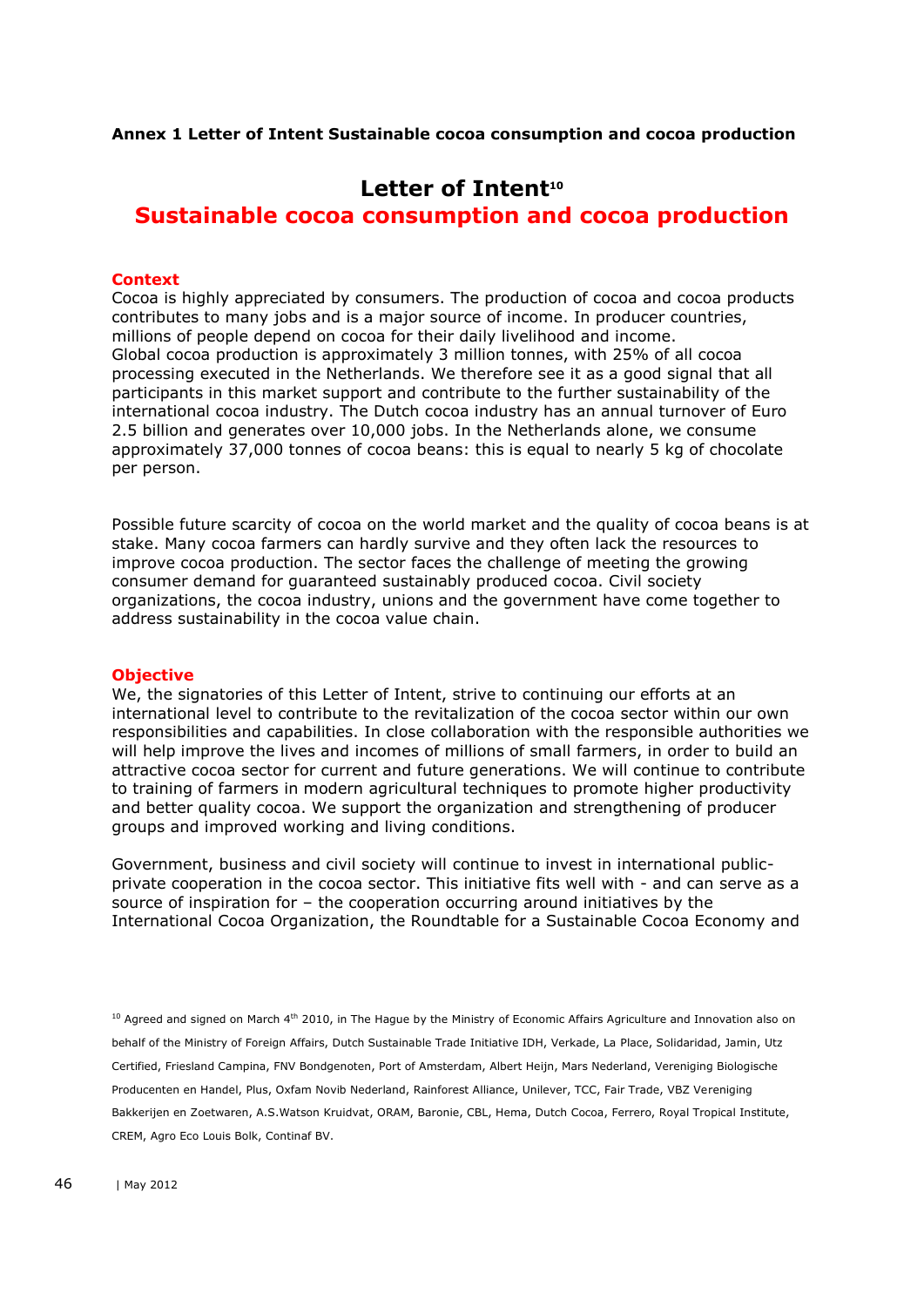the World Cocoa Foundation. Additionally, we support public-private initiatives in the supply chain, in which the Dutch Sustainable Trade Initiative (IDH) will play an important role.

To achieve this objective, we will also put our efforts into:

- Trust and understanding of consumers and the industry in sustainable cocoa, including reliable communication on sustainable cocoa to consumers and the sector;
- Stimulating further growth of demand for and supply of sustainable cocoa;
- Further cooperation between labels, lowering costs for the process of certification, unequivocal verification, and clarity about joint training for stakeholders in the cocoa chain;
- Optimal cooperation in the chain, in order to increase the availability of the right quality and origins of sustainable cocoa;
- Full recognition of and compliance with international labor rights, as defined in ILO Conventions and OECD guidelines, where appropriate for the cocoa sector.

As part of our international efforts, for the Netherlands specifically, we aim to achieve 100% guaranteed sustainable cocoa consumption by 2025. Considering the results of a market survey to demand and supply of sustainable cocoa for the Dutch market and a subsequent consultation round, we are striving for the following intermediate milestones:

- 2012: all chocolate letters for the Dutch market are from 100% sustainable cocoa
- 2015: 50% of all cocoa used in cocoa and chocolate products that are consumed in the Dutch market to be guaranteed sustainable cocoa
- 2020: 80% of all cocoa used in cocoa and chocolate products that are consumed in the Dutch market to be guaranteed sustainable cocoa

The stakeholders will set up a Chocolate Working Group for implementation and monitoring of the activities, facilitated by IDH and the Ministry of Agriculture, Nature and Food Quality. They will define clear rules and agreements. We will further develop this Letter of Intent in a broadly recognized and concrete action plan; furthermore, each of us will also announce what our contributions are from our own responsibilities and capabilities. We will have periodic consultations on progress in achieving the targets. Taking into account future market research and international developments in the demand for and supply of sustainable cocoa, we can adjust the targets.

We will also jointly monitor the embedding of the principles for sustainable cocoa in the labels as mentioned in the annex, and if necessary, strengthen them.

Finally, we invite others to join with this Letter of Intent. The Letter of Intent is open for signing by stakeholders in the cocoa sector who are willing to contribute to achieving a sustainable cocoa sector.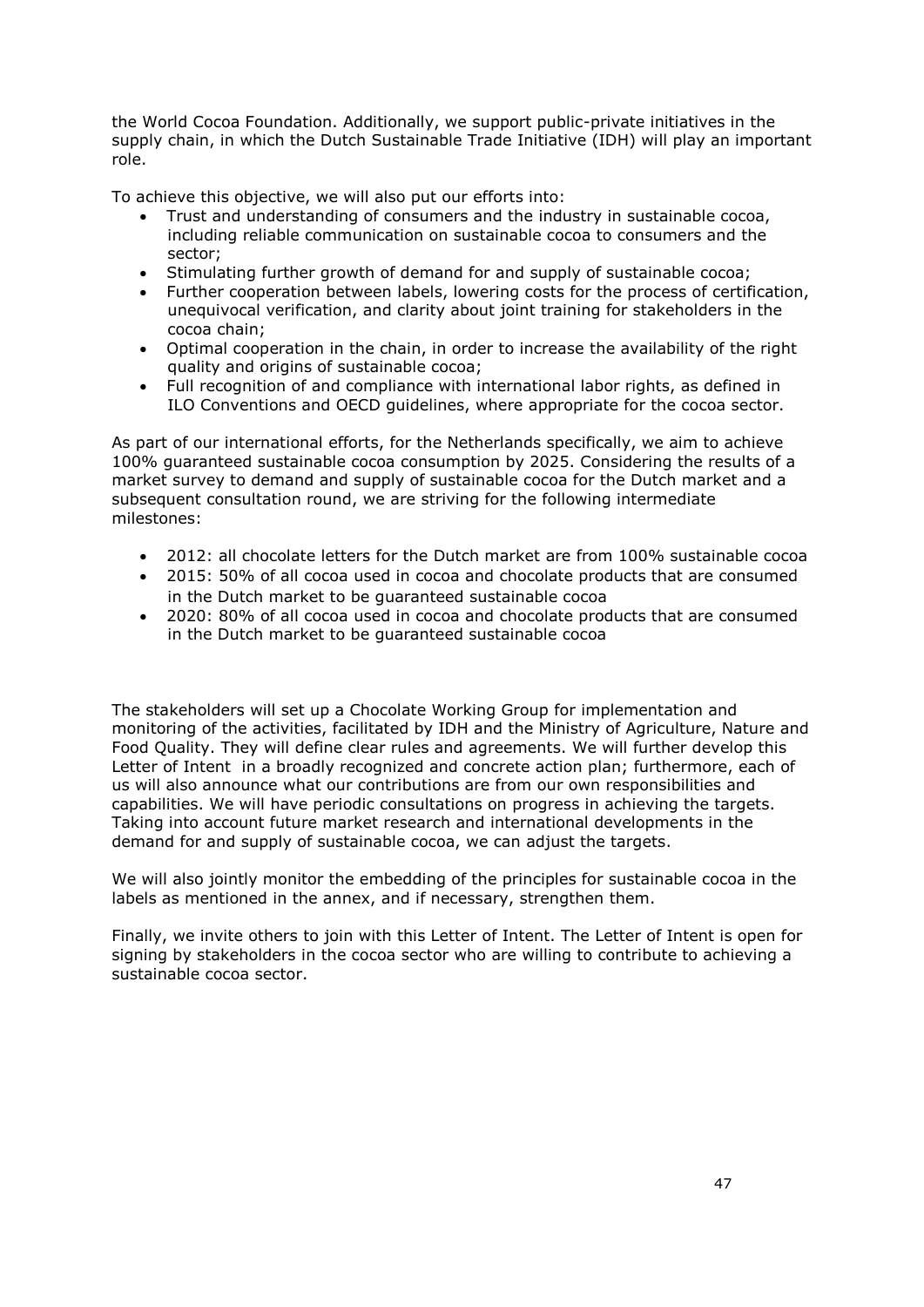# <span id="page-47-0"></span>**Annex 2 The Composition of Net FoB 2011/12<sup>11</sup>**

|                                                     | % of Net |
|-----------------------------------------------------|----------|
|                                                     | FoB      |
| <b>Cost Items</b>                                   | price    |
| Producer Price                                      | 76.04    |
| <b>Stabilization Fund</b>                           | 0.58     |
| Buyers' Margin                                      | 7.94     |
| Hailers' Cost                                       | 3.25     |
| Storage & Shipping Cost (CMC)                       | 1.05     |
| Disinfestation/Grading/Sealing/Check Sampling Costs |          |
| (QCC)                                               | 1.45     |
| Crop Finance                                        | 0.85     |
| Scale Inspection and Phytosanitory                  | 0.01     |
| Government/Cocobod                                  | 8.64     |
| <b>Farmers' Housing Scheme</b>                      | 0.02     |
| relanting/rehabilitation (cocoa)                    | 0.13     |
| relanting/rehabilitation (coffee)                   | 0.04     |
| <b>Total</b>                                        | 100      |

 $11$  The total value of Net FoB is 3,666,689,332.80 GHS, the price for one tonne of cocoa is 4,313.75 GHS. Source: Ghana Cocoa Board 2011.